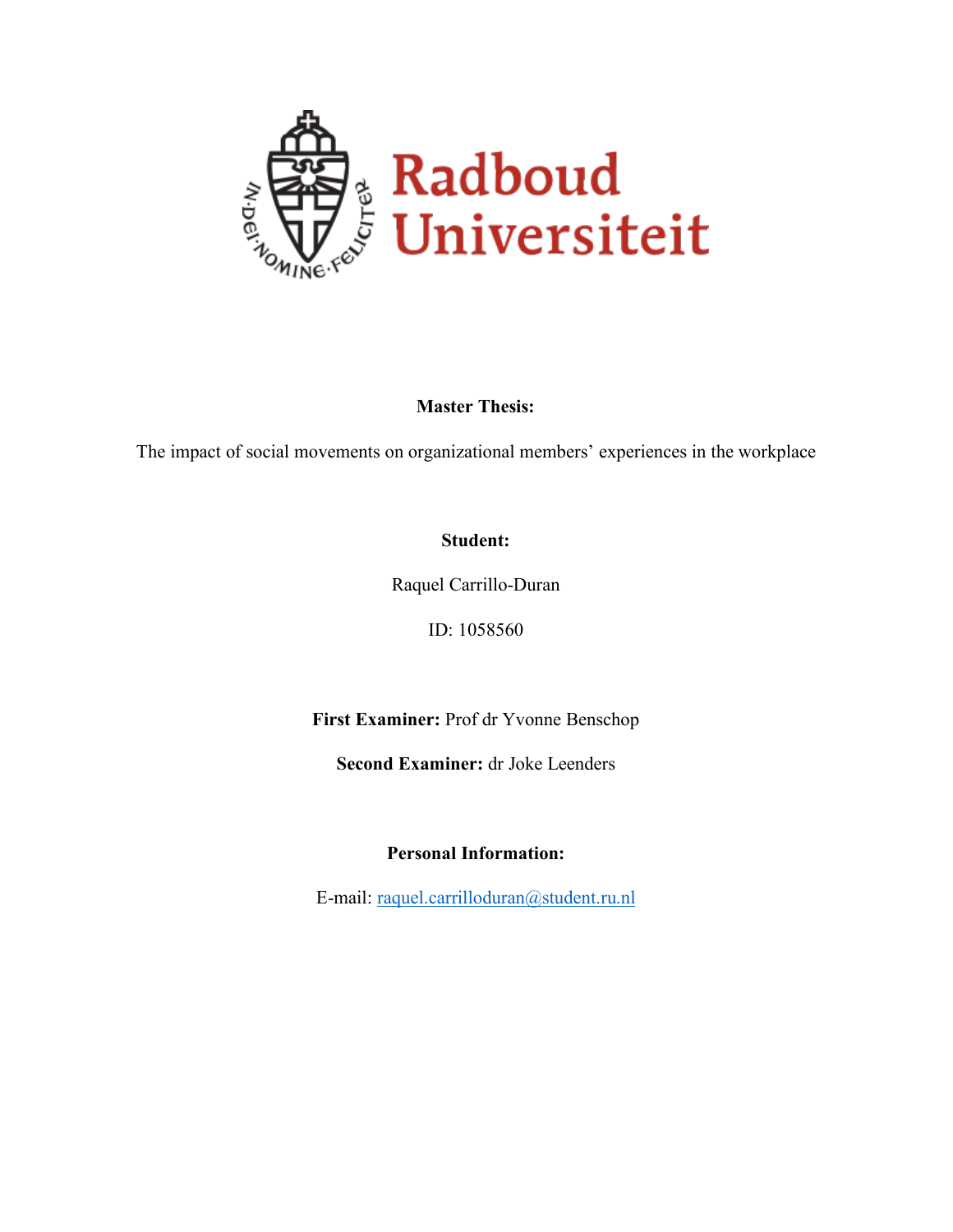## Abstract

Social movements as presented in literature, can be the cause of organizational change towards fairness and equality in the workplace, yet there is a lack of empirical evidence to understand how organizational members experience this impact in their place of work. The National Women's Strike (NWS) was a protest that urged women across Mexico to disappear from public life for a day to raise awareness to gender violence in the country and reflect on the value of women in society. As the NWS took place on a Monday, organizations were affected by an estimate of 70% working women joining this protest. This study utilizes the case of the NWS to examine the impact of social movements on the account of organizational members' experiences. Eleven individual interviews were conducted with working women that experienced the NWS. The impact of the NWS was identified through a wave of employee activism, organizational involvement and sowing seeds through consciousness raising. In addition, multiple obstacles were identified and included in the results that limited the impact of the NWS in the workplace. This research contributes to social movements and employee activism theory by providing empirical evidence on the impact of social movements to the workplace.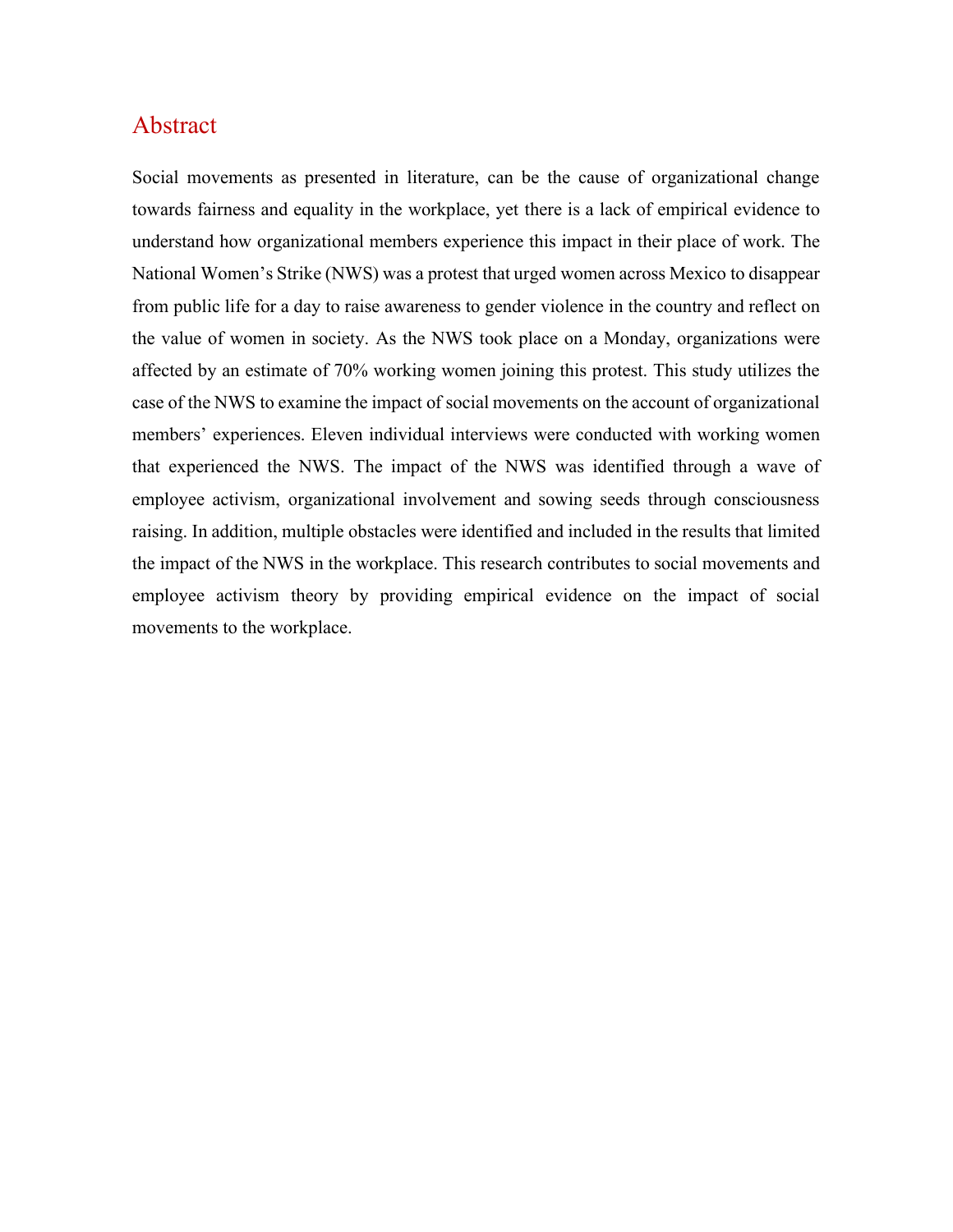# Table of contents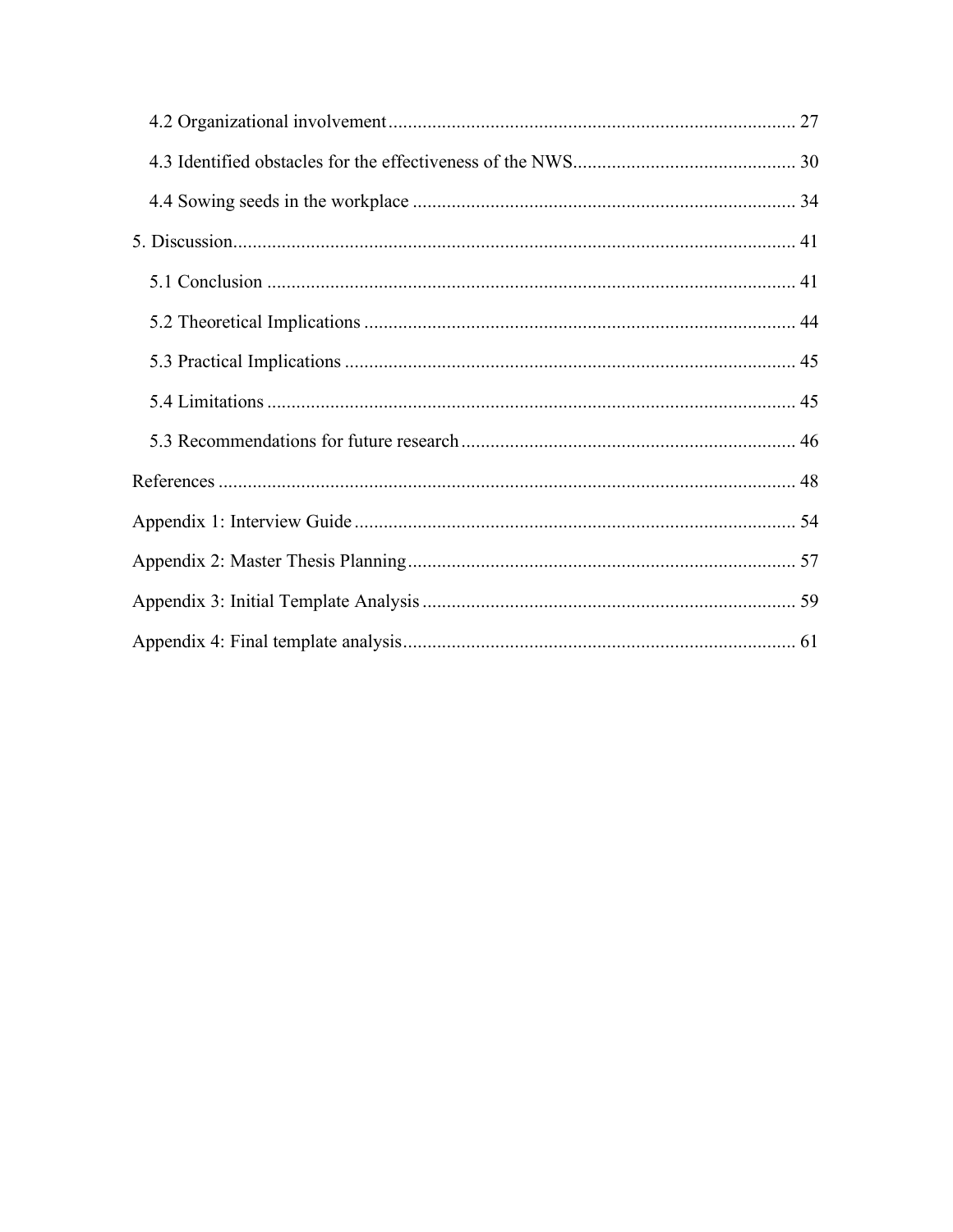## <span id="page-4-0"></span>1. Introduction

Social movements as presented in literature, can be the cause of organizational change towards fairness and equality in the workplace. The impact of social movements to organizations has received attention for their potential to influence organizational culture and individuals' beliefs; impacting workplace culture (Brown & Battle, 2020; Georgallis, 2017; Germain, Robertson, & Minnis, 2019; Opie & Roberts, 2017) and decision-making processes to promote social change initiatives (Georgallis, 2017; King, 2008; Schulz, 2017; Sobande, 2019). As workplaces are sites where social inequalities are legitimized and experienced (Acker, 2006; Opie & Roberts, 2017), social movements can raise visibility over collective grievances among organizational members in the workplace, leading to an awaken desire to promote change within the workplace through behaviors such as employee activism (Scully & Segal, 2002). This thesis will focus on how social movements impact organizational members' experiences in the workplace.

Previous research has elaborated on how social movements can bring ideals of gender and racial equality into the workplace impacting organizational members' individual experiences. Brown & Battle (2020) examined how the timely popular #MeToo movement has cemented an atmosphere of solidarity and trust towards victims of sexual harassment. This shift has minimized the fear victims associate to exposing a personal case of sexual abuse in the workplace such as ostracism and isolation. Conversely Opie & Roberts (2017) argued that although the Black Lives Matter movement has received a significant amount of attention from the public, it has failed at influencing how African Americans experience racial inequality in the workplace due to the rigidness of inequality structures and racist predispositions among organizational members. These studies have debated the potential of social movements in shaping how gender and racial inequality is experienced in the workplace as well as its boundaries to achieve effective change, however both lack providing empirical evidence to support their arguments on the impact of social movements from the perception of organizational members and their experiences in the workplace.

The main limitations from the currently available literature on the impact of social movements to individual experiences in the workplace reside on two main factors. Firstly, previous literature has focused on the impact of social movements to decision-making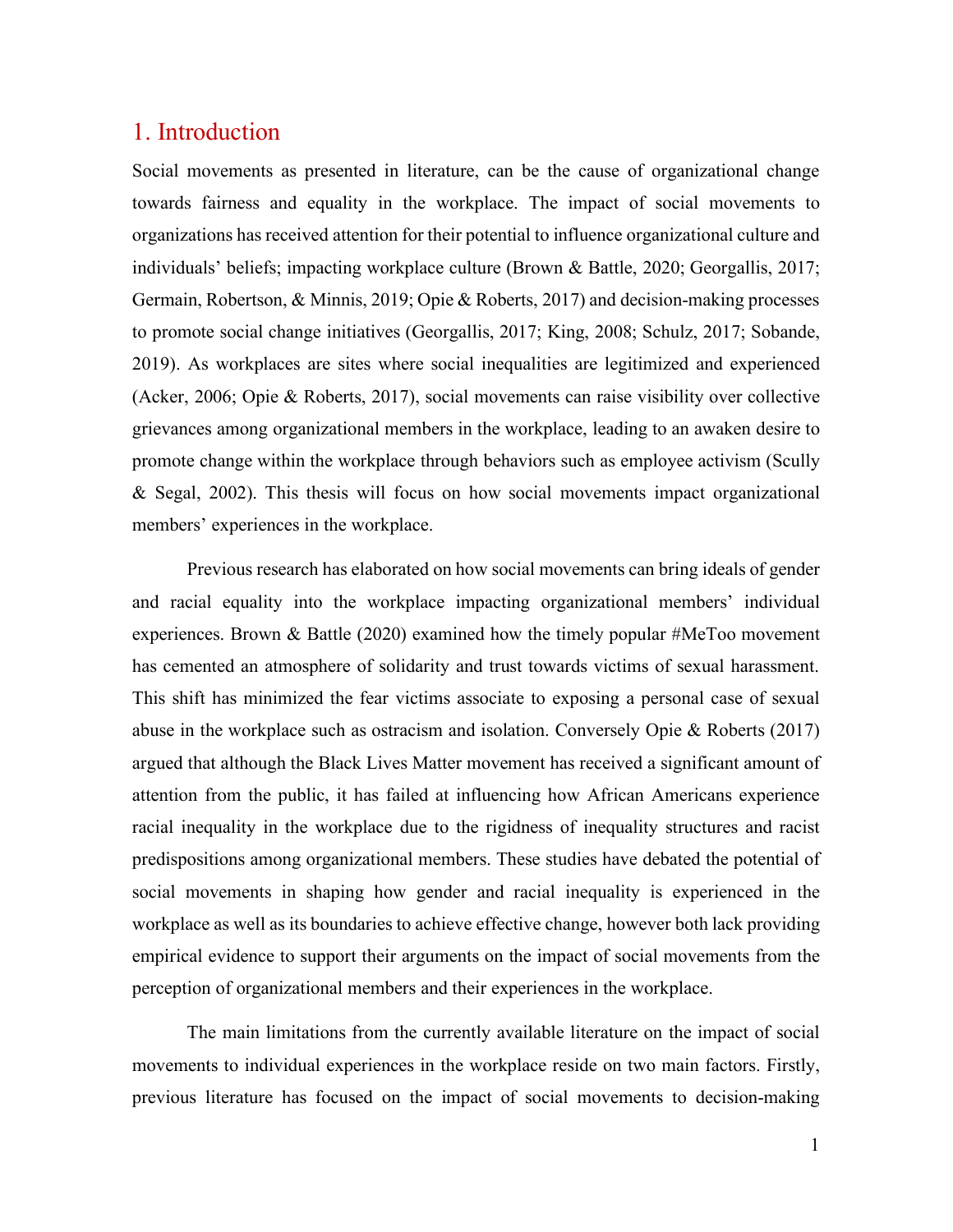processes as social movements have the potential of influencing the implementation of diversity policies and other social initiatives. Secondly, there is no empirical evidence of how social movements impact organizational members' experiences in the workplace. Lacking individuals' perceptions on the impact of social movements overlooks an important perspective to understand how organizational members experience the influence of a social movement in the workplace.

The context in which the impact of social movements on individual experiences will be analyzed is the women's movement in Mexico by focusing on women's experiences in the workplace. The women's movement has been significantly active over the last few years in the country, gaining the attention of the media as marches, institutional boycotts and other demonstrations of discomfort take place regularly and are often mediatized (CNN Español, 2020). As an attempt to raise awareness over gender violence and the raising cases of feminicides, feminist collectives across the country urged all women in Mexico to "disappear" for an entire day on March  $9<sup>th</sup>$  of 2020, implying not going to work or school, avoid shopping in any form, evade using social media and even skipping domestic tasks.

The National Women's Strike to which I will refer as NWS, reached enough attention to actually become a national matter that successfully pressured corporations to take a stance on the women's movement by undertaking measures to support their female employees in their right to strike (El Economista, 2020; Forbes México, 2020). Several corporations took the protest as an opportunity to present themselves not only against gender violence, but also committed to gender equality in the country and their workplace (Forbes México, 2020). The NWS had an unprecedent influence to Mexican corporations, as it is estimated that 70% of working women in Mexico joined the NWS (El Economista, 2020). This immediate effect on corporations and business activities proves the powerful influence of the women's movement in Mexico, offering an ideal opportunity to analyze the impact of social movements on the experiences of organizational members in the workplace. Despite the overwhelming mass participation to the NWS of both corporations and women, it has not been documented how it impacted women's experiences in the workplace, or if it effectively transmitted awareness over gender violence nor yet if it cemented a foundation for social change in favor of gender equality in the workplace.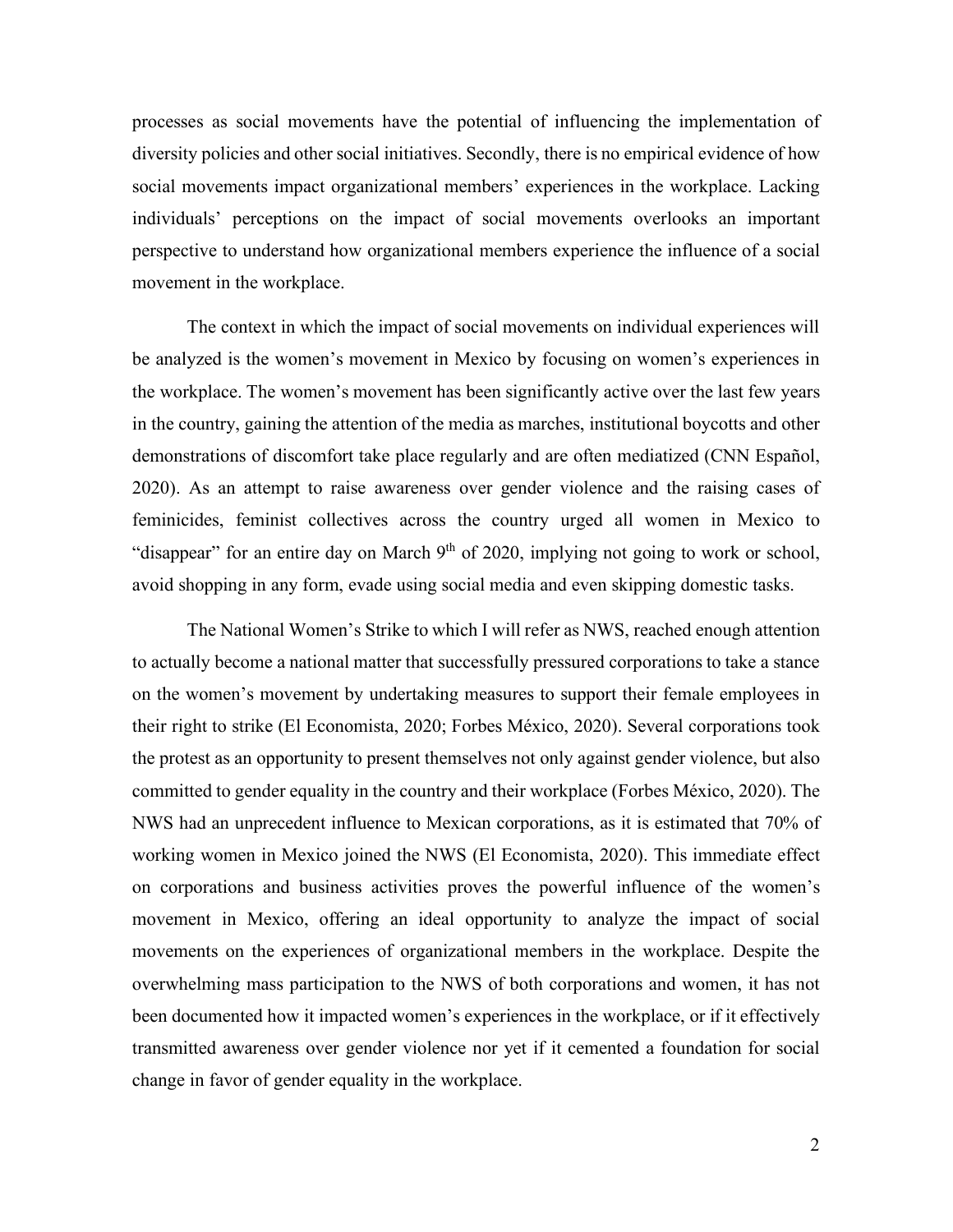To fill the lack of empirical evidence on the impact of social movements, and the effects of the NWS in the Mexican workplace, the research question is constructed as follows: *How did the NWS impact women's experiences in the workplace?* In order to answer the research question, a qualitative study consisting of individual semi-structured interviews was conducted, taking an interpretivist approach and feminist standpoint theory as epistemological guidance. The results indicate the NWS impacted women's experiences in the workplace by motivating a wave of employee activism, achieving organizational involvement from corporations and a sowing seeds effect in consciousness raising among colleagues. Despite these positives outcomes, according to the respondents the NWS did not achieve what was expected, as it was met with obstacles taking multiple forms, such as lack of managerial commitment, stigmatization of the women's movement and the Covid-19 pandemic, limiting the potential of the NWS to influence social change.

This thesis is divided in five sections to understand the reasoning behind the research question and examine the results from the data collection. The first chapter of this research is the introduction, in which the topic of the research will be discussed, the research question introduced, and the relevance of the study presented. The next chapter is the theoretical framework, which will include the theoretical foundations necessary to understand the impact of social movements in organizations, the achievements of the women's movement in Mexico, gender equality in the workplace and specifically, gender equality in the Mexican workplace. The third chapter is the methodology section, where the choice for conducting a qualitative research and the process for data collection will be addressed. The fourth chapter is the results, which will contain a careful analysis of the gathered interviews, and the last chapter will be the discussion, where the main findings will be analyzed and contested.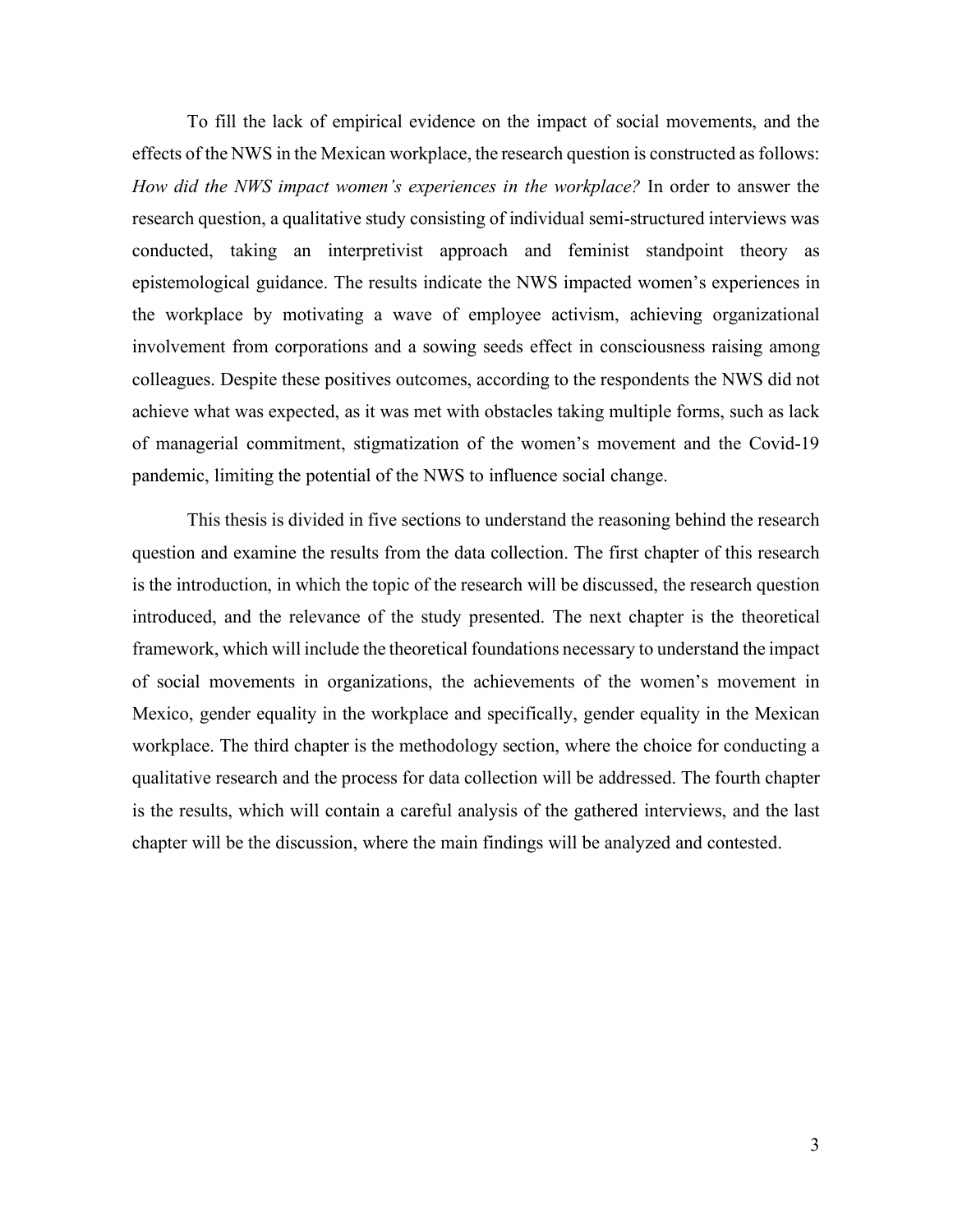## <span id="page-7-0"></span>2. Theoretical Framework

For this section, concepts and theory recovered from previous literature surrounding the themes mentioned in the research question will be exposed. As the research question aims to inquire how the NWS impacted women's experiences in the workplace, the outline of the theoretical framework will be as follows: Firstly, literature review over the impact of social movements to organizations and the workplace. Secondly, I will expose the major achievements of the women's movement in Mexico, to stress the relevance of the movement in promoting social change and influencing policy makers. Third, the concept of gender inequality will be discussed, exploring how it is experienced and legitimized in the workplace. Finally, the contextual specifications of inequality in the Mexican workplace will be exposed for the reason that the subjects of the qualitative research will be working women in Mexico.

#### <span id="page-7-1"></span>2.1 Social movements and organizational change

The impact of social movements to organizations has been widely researched by organizational and social movement scholars, understanding what social movements are and how they can influence organizational members experiences in the workplace is relevant to argue and comprehend how the NWS protest could impact experiences of organizational members in the workplace.

#### <span id="page-7-2"></span>2.1.1 Linking Social Movements to organizations

Social movements can impact organizations by spreading their message among members of society, including organizational members, influencing their individual beliefs and their desire for change. Social movement are identified as a collective expression of dissatisfaction alongside a shared desire for change among multiple members of society (Georgallis, 2017; Zald & Berger, 1978). Social activists often engage in activism through public marches and protests to raise awareness over collective grievances and spread the message of social movements (Zald & Berger, 1978). By doing so, social movement activism can lead to an urgent desire among members of society for challenging power structures and dominant ideologies (Vergara-Camus, 2016; Zald & Berger, 1978) to meet the social movement objectives. Even if the change desired by the social movement representatives is not achieved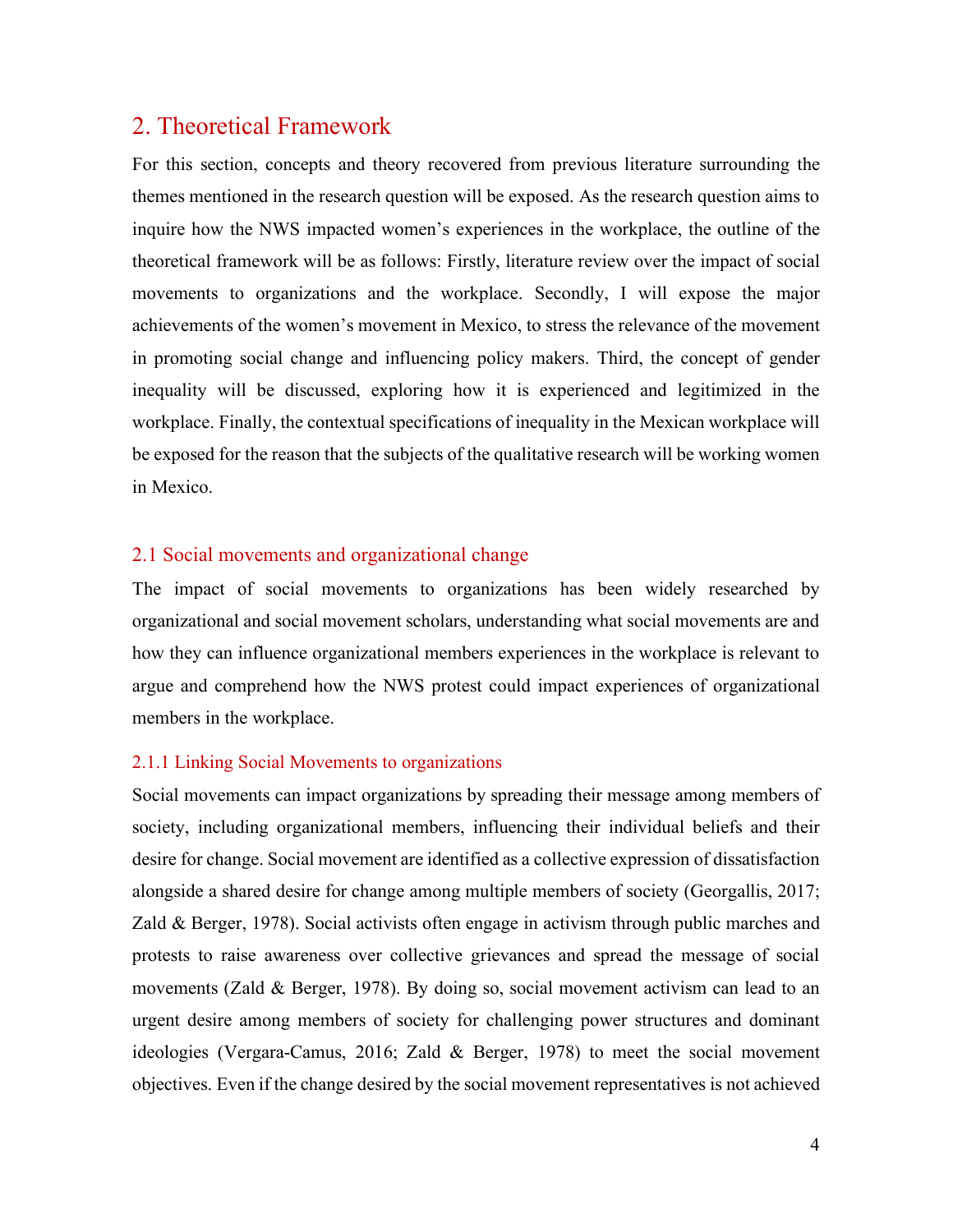in sudden time, social movements can create social and institutional foundations that can later be transformed into political settlements (Benítez Quintero & Vélez Bautista, 2018), and within an organizational context it could lead to the creation of corporate policies (Georgallis, 2017) or even a cultural shift within the workplace (Brown & Battle, 2020; Opie & Roberts, 2017).

Social movements have been presented in literature as a cause of organizational change towards fairness and equality in the workplace. For instance, social movements have served to raise awareness over social inequalities in the workplace, influencing the role organizations take to combat structural inequalities (Vergara-Camus, 2016). In addition, Georgallis (2017) discussed the mechanisms through which social movements have the potential to influence the implementation of social initiatives in the workplace. The author argues that social movements can influence individual's beliefs and bring visibility to shared grievances within organizations, impacting how managers react to injustices and the employees' expectations of fairness (Georgallis, 2017). These effects can later lead to social change. Moreover, Zald & Berger (1978) compared corporations to nation-states to understand the impact of social movements, arguing that the hierarchical and bureaucratic nature of organizations allows for the negotiation of change initiatives, in accordance to social movement ideals (Zald & Berger, 1978). Furthermore, resource mobilization theory has also been utilized to describe the processes through which social movements provoke change in organizations by securing control and resources needed for collective action (Jenkins, 1983).

Multiple scholars have contributed to the role of managers as people in leadership positions in the successful implementation of social and diversity initiatives within organizations (Vinkenburg, 2017; Lombardo & Mergaert, 2013; Benschop & Verloo, 2006). Their findings suggest that the support of people in positions of power or authority in organizations is essential for effectively conducting social initiatives (Vinkenburg, 2017) and for motivating other organizational members to engage in change actions (Georgallis, 2017). For some individuals, organizational change is perceived as an unwanted disruption of the current way of things and for that reason, resistance among organizational members is expected (Lombardo & Mergaert, 2013). Once again, the role of people in managerial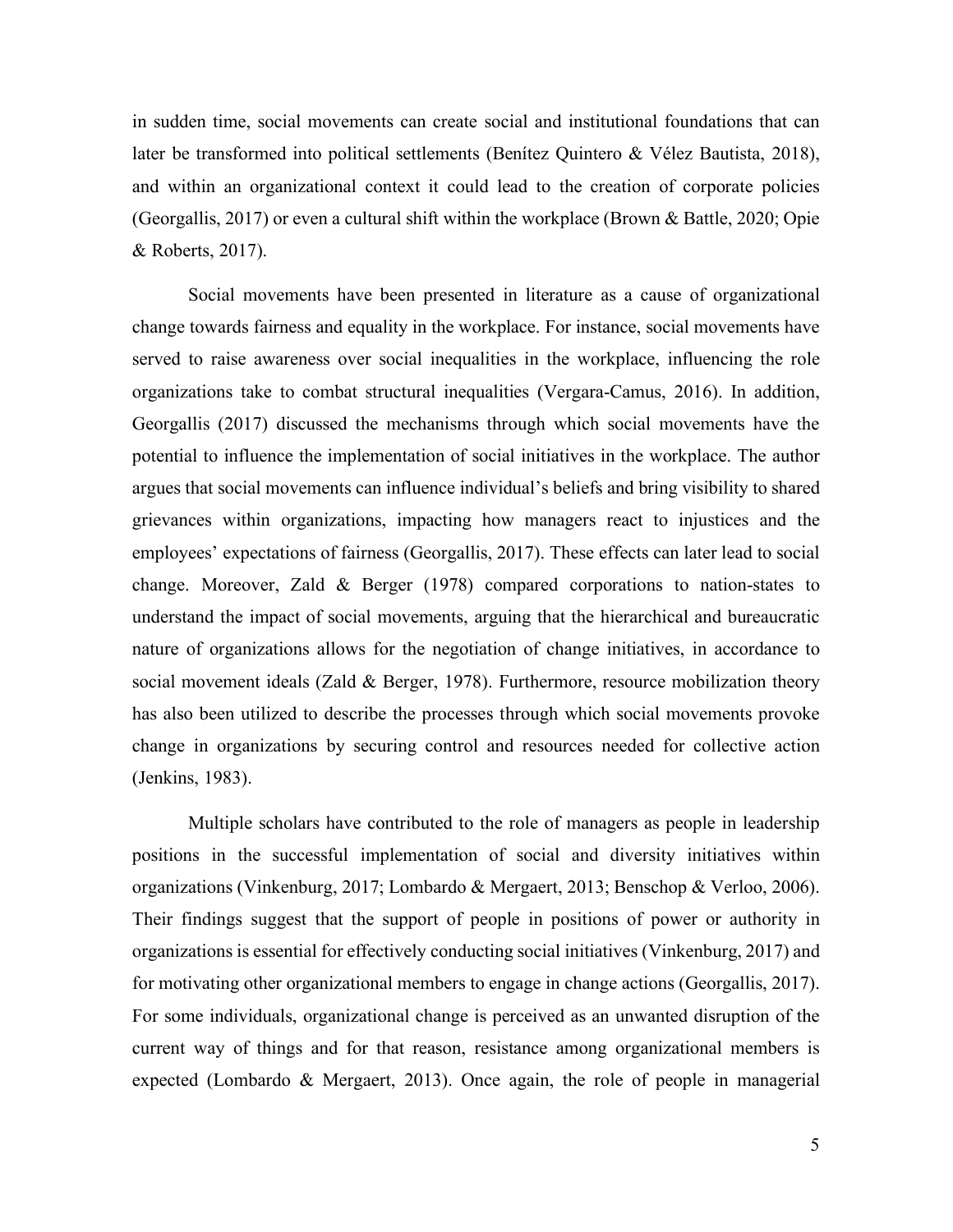positions becomes relevant, as they can act as facilitators to diminish resistance or even as gatekeepers, to avoid change from happening (Lombardo & Mergaert, 2013).

#### <span id="page-9-0"></span>2.1.2 The impact of social movements on the workplace

As it has been discussed, social movements can promote the implementation of policies towards fairness and equality influenced by social movements ideals, in addition they can influence organizational members individual beliefs and expectations regarding equality and fairness in the workplace. Given the aim of this thesis, it is necessary to expose the current available literature on the impact of social movements on individual experiences in the workplace, which will be elaborated in this subsection.

Multiple scholars have argued that social movements and political events can surpass workplace boundaries and impact people's experiences within work settings (Scully & Segal, 2002; Brown & Battle, 2020; Siebers & Dennissen, 2015). Social inequalities and social movement activism in society, are reflected and reproduced in the workplace, affecting organizational members' experiences (Scully & Segal, 2002). For instance, Siebers & Dennissen (2015) examined how social events and political statements targeting minorities negatively affect organizational members interactions in the workplace, affecting their wellbeing and satisfaction. In addition, Brown and Battle (2020) and Opie & Roberts (2017) analyzed how social movements are capable of impacting the workplace culture and thus, organizational member's experiences in the workplace.

Movements such as "Me Too" and "Black Lives Matter" have gained worldwide attention over the recent years, raising awareness towards sexual harassment and police brutality against black people, respectively. To analyze how a social movement can influence individual experiences in the workplace, Brown and Battle (2020) argued that the popularization of the Me Too movement has created an atmosphere of trust and empathy towards victims of sexual harassment. This change in the atmosphere reflected in the workplace by diminishing the fear of being ostracized or judged after exposing cases of sexual abuse or harassment in the workplace (Brown & Battle, 2020), from the perspective of the victims.

Conversely, Opie & Roberts (2017) argued that in the face of the raising popularity and political relevance of the Black Lives Matter movement, racism is so deeply rooted into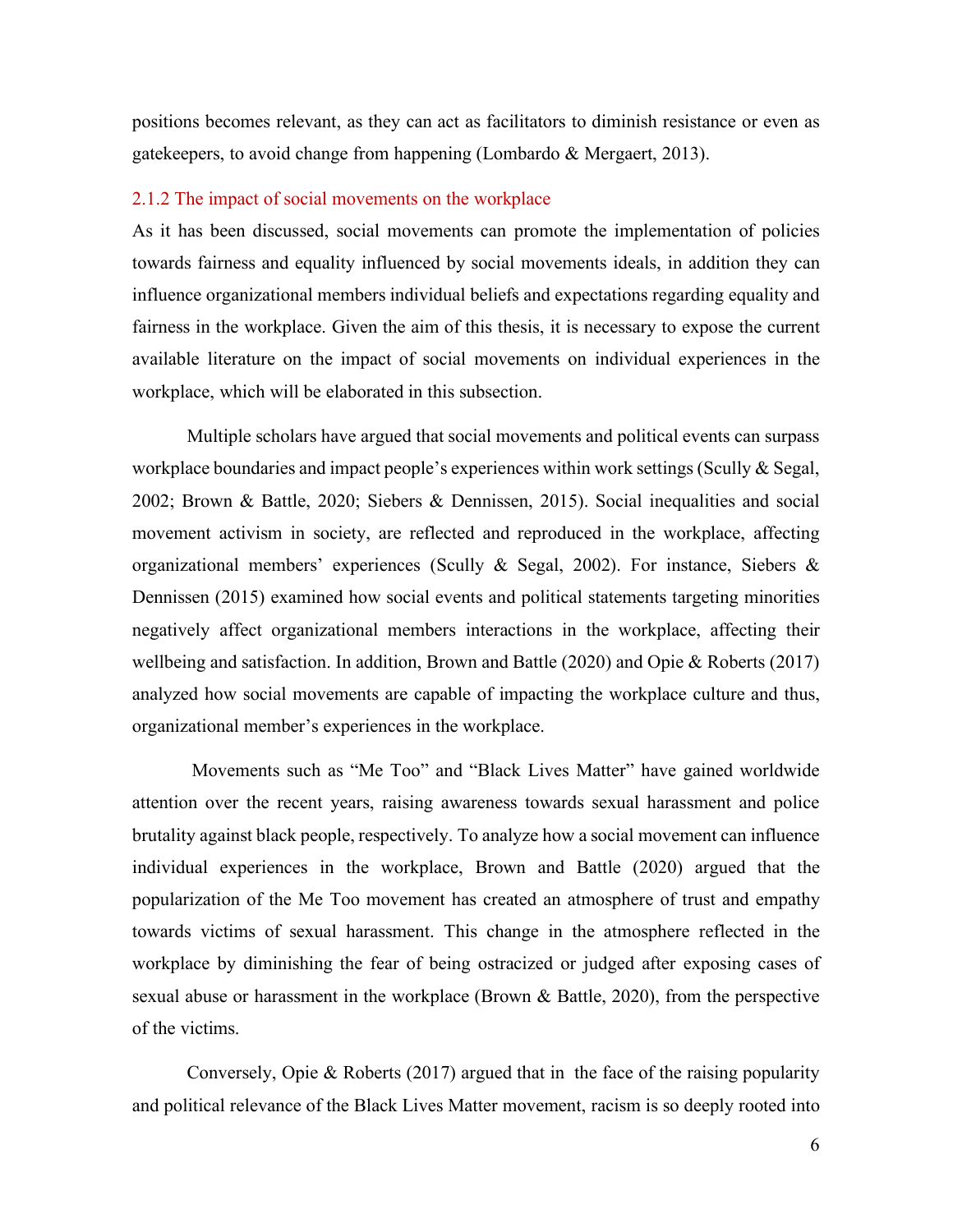managerial practices, that African Americans still have to deal with incidents of racism at their workplace, such as being limited to express their blackness, being denied opportunities and receive smaller remunerations for the same work compared to their white colleagues (Opie & Roberts, 2017). As mentioned in the introduction chapter, both of these studies lack empirical evidence to support their argumentations, therefore, to fully understand the impact of social movements to individual experiences in the workplace, it will be relevant to explore how organizational members experience this impact themselves, and whether as mentioned by Brown & Battle (2020), there is a shift in the workplace culture reflecting a social movement ideals', or as Opie & Roberts (2017) suggest, the rigidness of institutional practices is overall apathetic towards social movements activism and organizational change does not actually occur as a consequence of it. Organizational members can partake a role in promoting structural change in the workplace through employee activism. The following subsection will focus on how social movement activism influences organizational members experiences in the workplace and the roots of employee activism.

#### <span id="page-10-0"></span>2.1.3 The impact of social movement activism in the workplace

Social movement activism taking place in society can influence organizational members experiences in the workplace. Protests and public marchers are often used by activists to make social issues salient and attract visibility to the social movement (Simons & Aranda, 2018). As public protests such as mass marches and strikes raise awareness to collective grievances experienced by members of society, they can influence organizational members' individual beliefs, impacting how they react and acknowledge inequality in the workplace (Germain, Robertson, & Minnis, 2019; King, 2008; Esquivel Domínguez, 2019) or even promote institutional change through policy (Simons & Aranda, 2018; Zald & Berger, 1978). Becoming aware of structural inequalities in the workplace can lead to feelings of frustration and a desire for change, or so much as the promotion of social movement activism within the workplace (Scully & Segal, 2002), also referred as employee activism.

Germain, Robertson, & Minnis (2019, p.157) identify employee activism as organizational members engage in the promotion of social movement activism using organizational resources to impact policies and practices. Employee activists can make use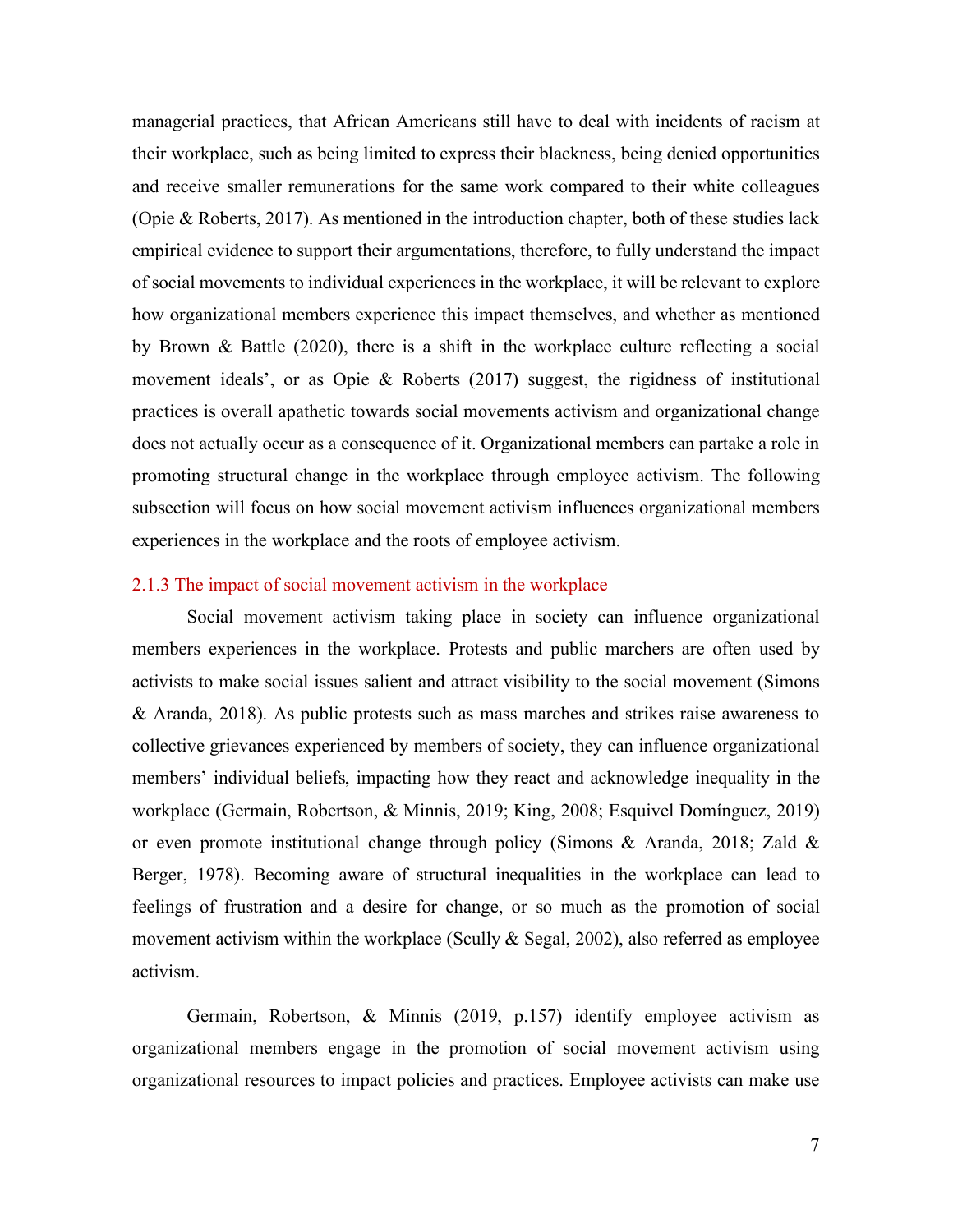of different organizational resources and strategies to promote change in the workplace, as analyzed by Scully & Segal (2002). The authors further elaborated on the concept of "passion with an umbrella" to explain how the activist role of an employee is often delimited by the rules, authorization and acceptance provided by management (Scully & Segal, 2002).

In brief, social movements can inspire individuals to acknowledge their disadvantaged position and desire for structural change in the face to social inequalities in the workplace, moreover, as timely social movements influence individuals' beliefs and expectations, they can have an effect on how organizational members experience and react to inequalities. Coming back to the research question of the thesis, that focuses on the experiences of women in the Mexican workplace, the following section will discuss how the women's movement in Mexico has been a driver for structural change to defend women's rights and lives.

#### <span id="page-11-0"></span>2.2 The societal impact of the women's movement in Mexico

Throughout this section, I will comment on the societal and political impact that the women's movement has achieved for women in Mexico. As it will be detailed, the collective and organized participation of women to demand their rights has shaped legislation in favor of gender equality and women's rights. Lately, the visibility brought to women's marches and protests across the country has been essential in the promotion of new policies in favor of gender equality. These advancements towards gender equality have impacted women's lives, including their participation in the labor market and experiences in the workplace.

According to Benítez Quintero & Vélez Bautista (2018), the greatest achievements of the women's movement in Mexico are; voting rights for women, gender parity in education and raising awareness on gender violence. Women obtained the right to vote on 1953, the first big achievement of the feminist movement in Mexico, and since then, the participation of women in politics has not ceased to increase, occupying positions as mayors, senators and even becoming candidates for national presidency (Benítez Quintero & Vélez Bautista, 2018). Meanwhile, the Mexican government has implemented gender quotas to ensure gender parity in political organisms and the participation of women in politics (El Financiero, 2019). On 2018, Mexico had the highest percentage of women in congress amongst the members of the OECD (IMCO, 2018). The second achievement of the women's movement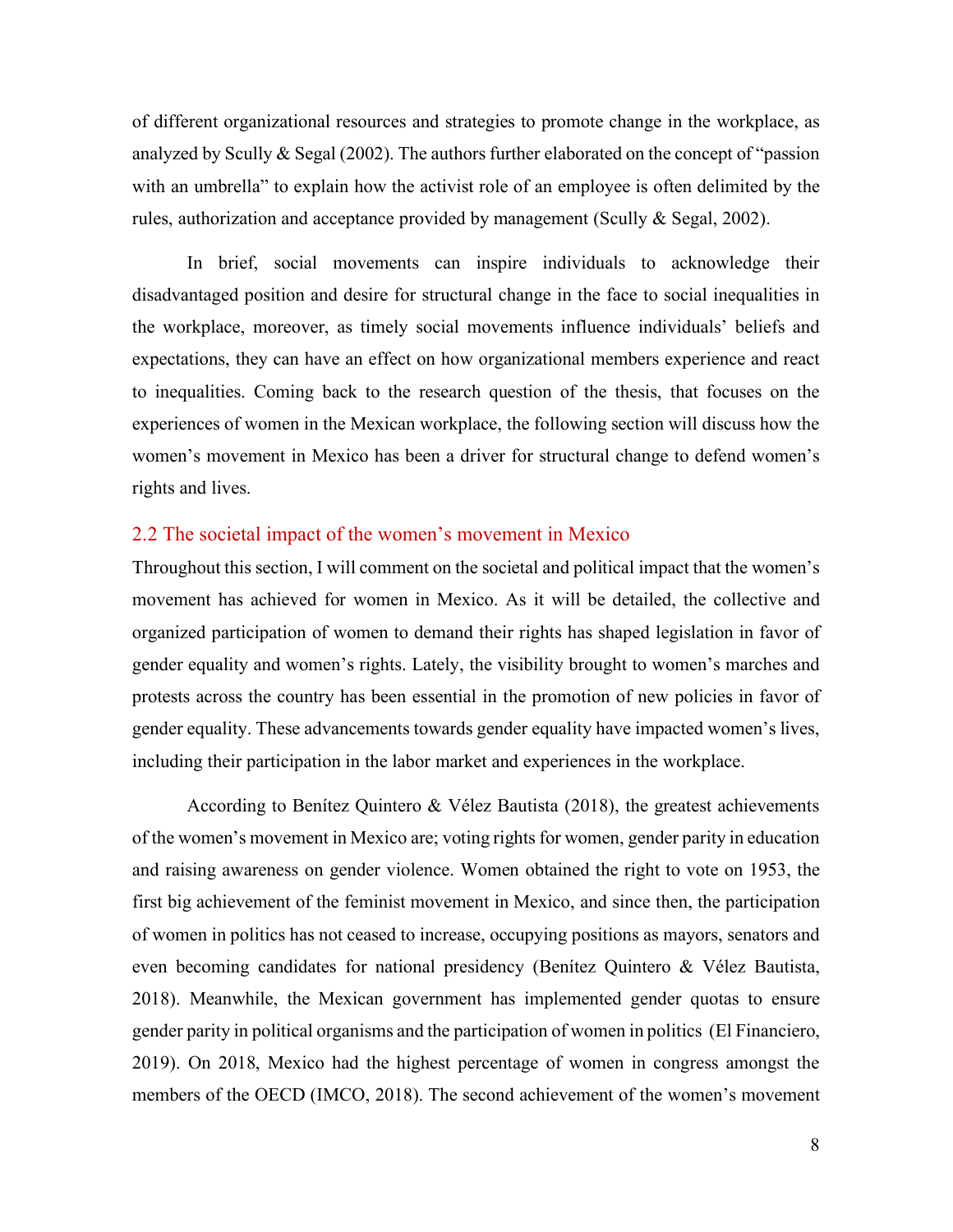is gender parity in education, and it is reflected on the raising percentage of women completing university education as well as their raising participation on careers of masculine domain. Lastly, the third greatest achievement of feminism in Mexico is also the main objective of the NWS; raising awareness towards gender violence. Combatting gender violence has become part of the political agenda from a municipal to a federal level both as social and public health issue. In addition, multiple laws have been introduced to protect women's lives, as well as the creation of institutions to support victims of gender violence (Benítez Quintero & Vélez Bautista, 2018).

Within the Mexican contemporary context, the women's marches have been crucial in raising awareness to the women's movement, and in particular to gender violence in the country. Most of these marches have the objective to pressure the government into bringing justice and safety to women and girls in the country. Protests are an effective medium to raise awareness over collective discontent and promote legislation (Germain, Robertson, & Minnis, 2019; King, 2008), and the women's movement in Mexico is an example of such affirmation as feminist collectives have promoted multiple law initiatives by organizing public marches in the memory of victims of gender violence or feminicide (Esquivel Domínguez, 2019).

To illustrate the previous paragraph, I will expose two law initiatives that were supported by the women's movement in Mexico and have now become approved legislations. Firstly, the law "Ingrid" criminalizes the diffusion of multimedia depicting specifically gender violence, the law initiative was presented five days after the feminicide of Ingrid Escamilla as pictures of her murder were distributed on the internet. This case was supported by a feminist march to commemorate her life and raise awareness over her case (Vera & López, 2020). Secondly, the law "Olimpia" recognizes the distribution of multimedia with sexual content and without consent a punishable crime (Pearson, 2020). Olimpia Coral is a victim of digital violence, as videos of her were distributed online without her consent, affecting her social life and emotional health significantly. Later, she decided that she would seek justice, however there were no laws that could help her defend her case. Luckily, she was supported by feminist collectives and transformed her case into a law initiative to protect sexual intimacy (Noticieros Televisa, 2019), which was approved in November of 2020.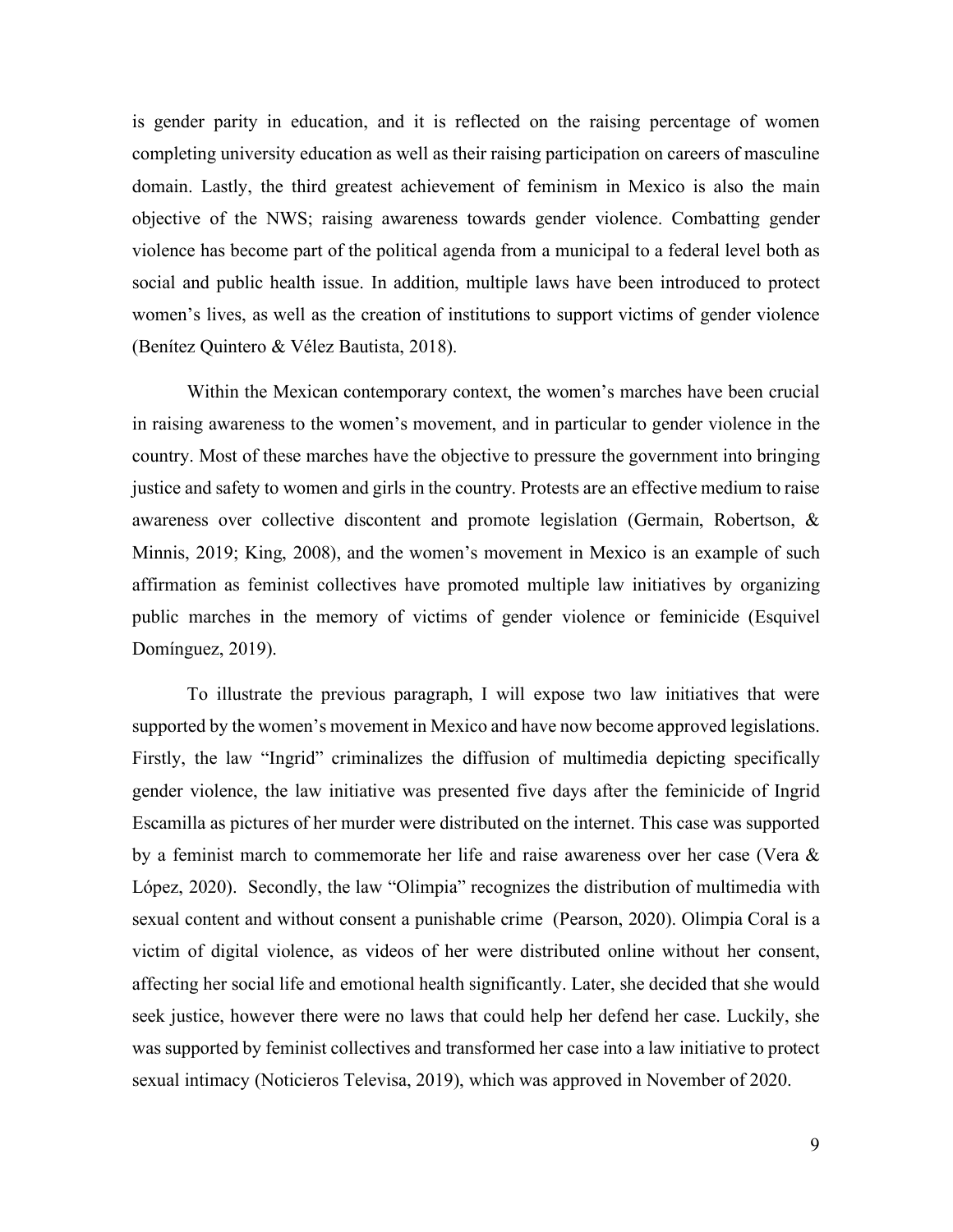Although the aim of this study is to focus on women's experiences in the workplace rather than the impact of social movements in the creation of policies, addressing that the women's movement is influencing social change and legislation, implies that women's lives and expectations are being impacted (Benítez Quintero & Vélez Bautista, 2018; López-Fernández & Atristain, 2017; Serret, 2000), affecting women's experiences in the workplace (López-Fernández & Atristain, 2017). Despite the current triumphs achieved, it is important to address that the women's movement in Mexico is far from over, as women are still facing gender inequality in multiple ways (Benítez Quintero & Vélez Bautista, 2018; Bolio, et al., 2018; López-Fernández & Atristain, 2017).

#### <span id="page-13-0"></span>2.3 Gender Inequality in the workplace

The workplace is a site were gender inequality occurs and is legitimized (Acker, 2006; Kirton & Green, 2015), as one of the objectives of the women's movement in Mexico is to ensure gender equality across all spheres of life (Benítez Quintero & Vélez Bautista, 2018; Serret, 2000), understanding how gender inequality is reflected in the workplace will be helpful for comprehending the impact of social movements on individual experiences. In this section, the definition of gender equality will be presented, how it is presented in the workplace and specially in the Mexican workplace.

#### <span id="page-13-1"></span>2.3.1 Gender Inequality

Gender equality is a concept that describes equal access to resources, opportunities, and outcomes among individuals regardless of their gender, in contrast, gender inequality is the absence of these conditions. With an organizational focus, Acker (2006) defines inequality as "*systematic disparities between participants in power and control over goals, resources and outcomes*" (Acker, 2006, p. 443), comprising opportunities for promotion, participation in decision making, job security and the distribution of benefits and rewards (Acker, 2006). Indicators such as employment/unemployment rates, gender gap, occupational segregation and wage gaps amongst genders prove that gender inequality persists in most countries and regions (Kirton & Green, 2015), impacting how women experience gender inequality in the workplace (Bolio, et. al., 2018; López-Fernández & Atristain, 2017).

The analysis of inequalities in organizations has been a focus of research for multiple scholars as corporations play an important role in institutionalizing, creating, and even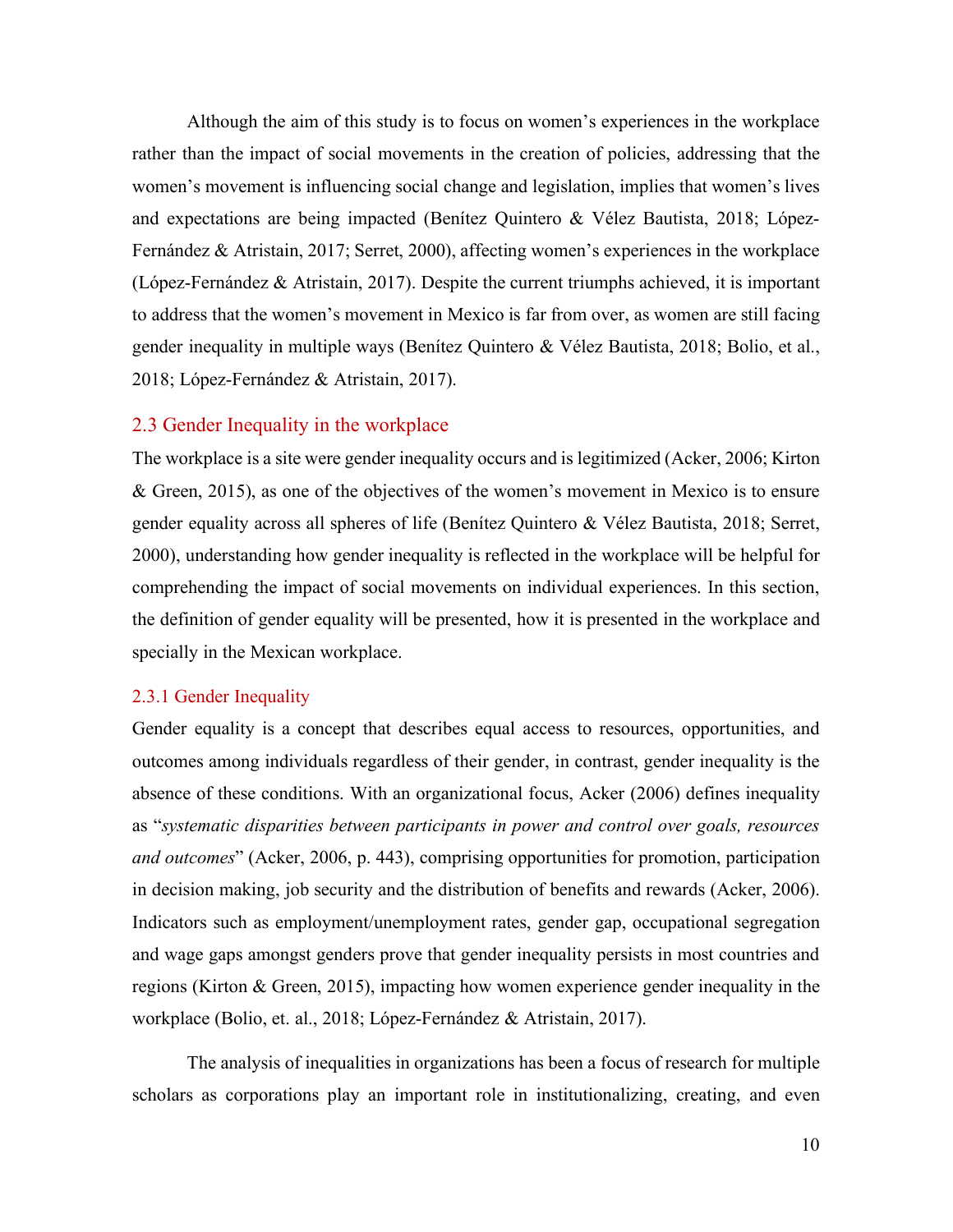diminishing inequalities between genders (Acker, 2006; Eyben, 2013). Organizational practices that foster inequalities can be identified by analyzing the inequality regimes through which organizations function (Acker, 2006). Inequality regimes are the interlocked practices and processes that result in continuing inequalities in all work organizations (Acker, 2006). These regimes can be examined by identifying and analyzing the following concepts: The bases of inequality, shape and degree of inequality, organizing processes that produce inequality, the visibility of inequalities (degree of awareness), legitimacy of inequalities and finally, control and compliance (Acker, 2006). Such a thorough analysis of an organization's inequality regimes is beyond the scope of this thesis; however, it is worth noting that inequality in organizations can take multiple forms.

Another focus that has been given to the legitimization of inequalities, and particularly to gender inequality is the influence of cultural predispositions to maintain gender differences in organizations and the workplace (Acker, 2006; Bolio et. al., 2018; Limón González & Rocha Sánches, 2011; López-Fernández, Andrée, & Atristain, 2017; Quiroga-Garza, et. al., 2021). Current social constructs that reinforce differentiation between women and men maintain structures where gender equality is unattainable (Acker, 2006). For instance, in organizations where patriarchal values are strongly grounded, women may be perceived as unable to take positions of leadership (Kirton & Green, 2015; Limón Gonzáles & Rocha Sánchez, 2011), rejected from taking part in important projects or decision making process (Zimmerman, Carter-Sowell, & Xu, 2016), and being target of sexist microaggressions (Mcabe, 2009; Basford, Offermann, & Behrend, 2014); all of these issues can be reflected in feelings of isolation and ostracism (Zimmerman, Carter-Sowell, & Xu, 2016), anxiety (Brown & Battle, 2020; Mcabe, 2009) and even depression (Basford, Offermann, & Behrend, 2014), impacting women's overall well-being and productivity in the workplace.

#### <span id="page-14-0"></span>2.3.1 Gender Inequality in the Mexican workplace

The objective of this subsection is to introduce the reader into the specific complexities that cause and maintain gender inequality in the Mexican workplace to have an overview of how women experience inequality in the country. Previously, I have addressed that some of the main achievements of the feminist movement were the increased legislation to promote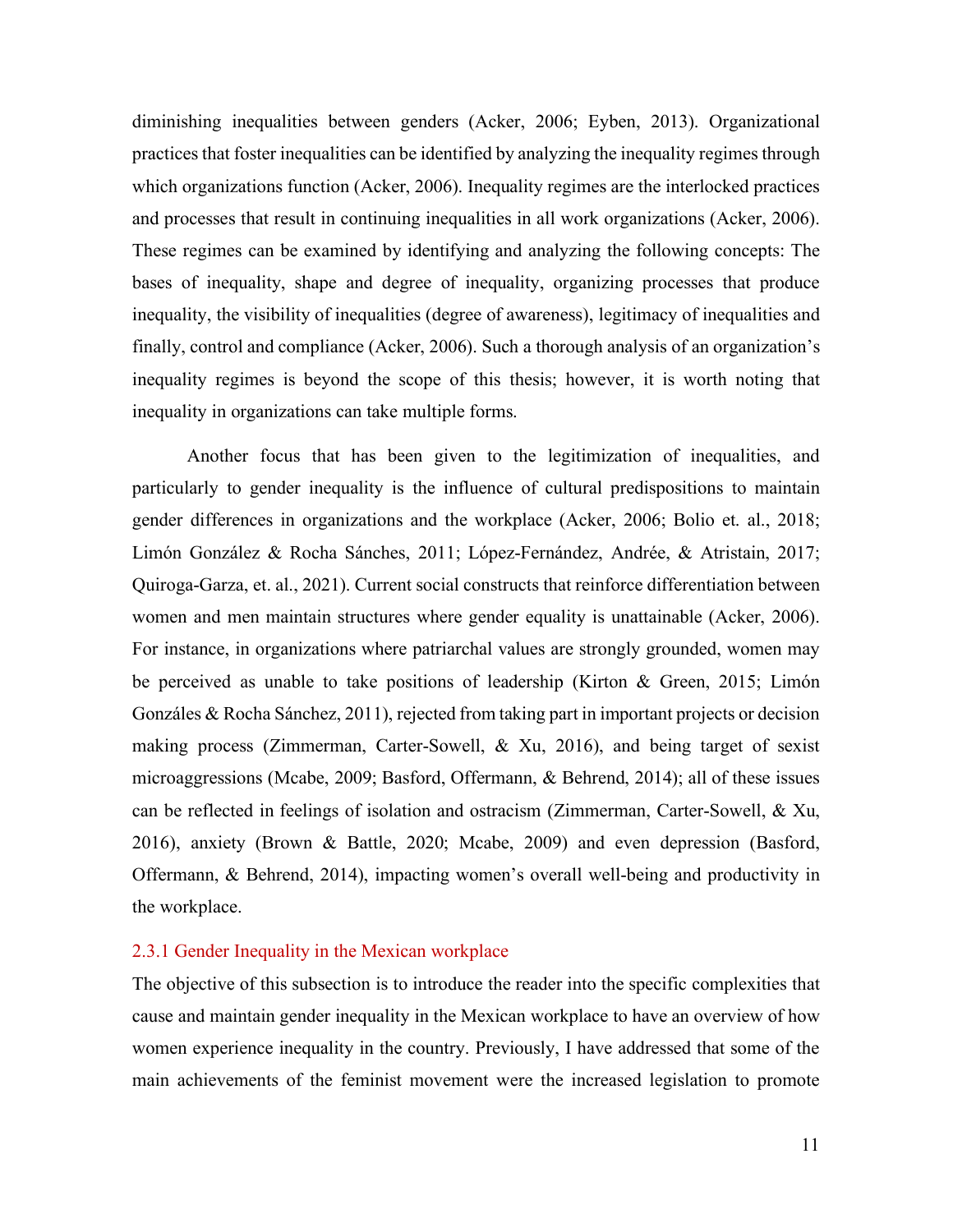women's participation in politics, gender parity in education and raising awareness to gender violence, however, it is yet to be addressed how gender inequality takes form in the Mexican workplace. This section is relevant to the research, as the subject of the interviews for this study are Mexican working women. Understanding their context is advisable for analyzing their experiences.

Economic indicators suggest that gender inequality in the Mexican workforce persists, which is reflected in other outcomes such as a gender wage gap and structural gender discrimination in the workplace. Mexico has one of the highest gender gaps in labor participation within the OECD countries, the employment-unemployment ratio indicates that 78% men have a remunerated job, compared to 47% of women (OECD, 2020). Moreover, women are critically underrepresented on high level positions, which is also reflected in the wage gap (Bolio et. al., 2018). In addition, López-Fernández & Atristain (2017) argue that Mexican women suffer from structural violence in the workplace in the form of harassment, exploitation, unequal wages, belittlement, and gender segregation.

Multiple researchers attribute the existent gender inequality in Mexican corporations and the workplace to the cultural context grounded on patriarchal values (Bolio et. al, 2018; Limón González & Rocha Sánchez, 2011; López-Fernández & Atristain, 2017; Quiroga-Garza et. al., 2021). For instance, Bolio et. al. (2018), argue that the gender gap in both horizontal and vertical levels of organizations is caused by the strong expectation inflicted on women to take responsibility over domestic tasks and motherhood, which limits their career developments and opportunities for promotion. In addition, women in leadership positions are commonly underestimated as sexist beliefs persists in people's ideals of women, deeming them uncapable of performing tasks allegedly masculine (Limón González & Rocha Sánchez, 2011). Furthermore, even women occupying leadership positions in organizations have reported to be ignored, spoke upon by their male peers and excluded from important decisions (Bolio et. al., 2018). Another role that culture plays in the legitimization of gender inequality in the workplace, is in the justification of the disruption between organizational policies and the implemented corporate practices, as people find gender segregation common and inevitable (López-Fernández & Atristain, 2017), as people find gender segregation common and inevitable due to the gender differences between people.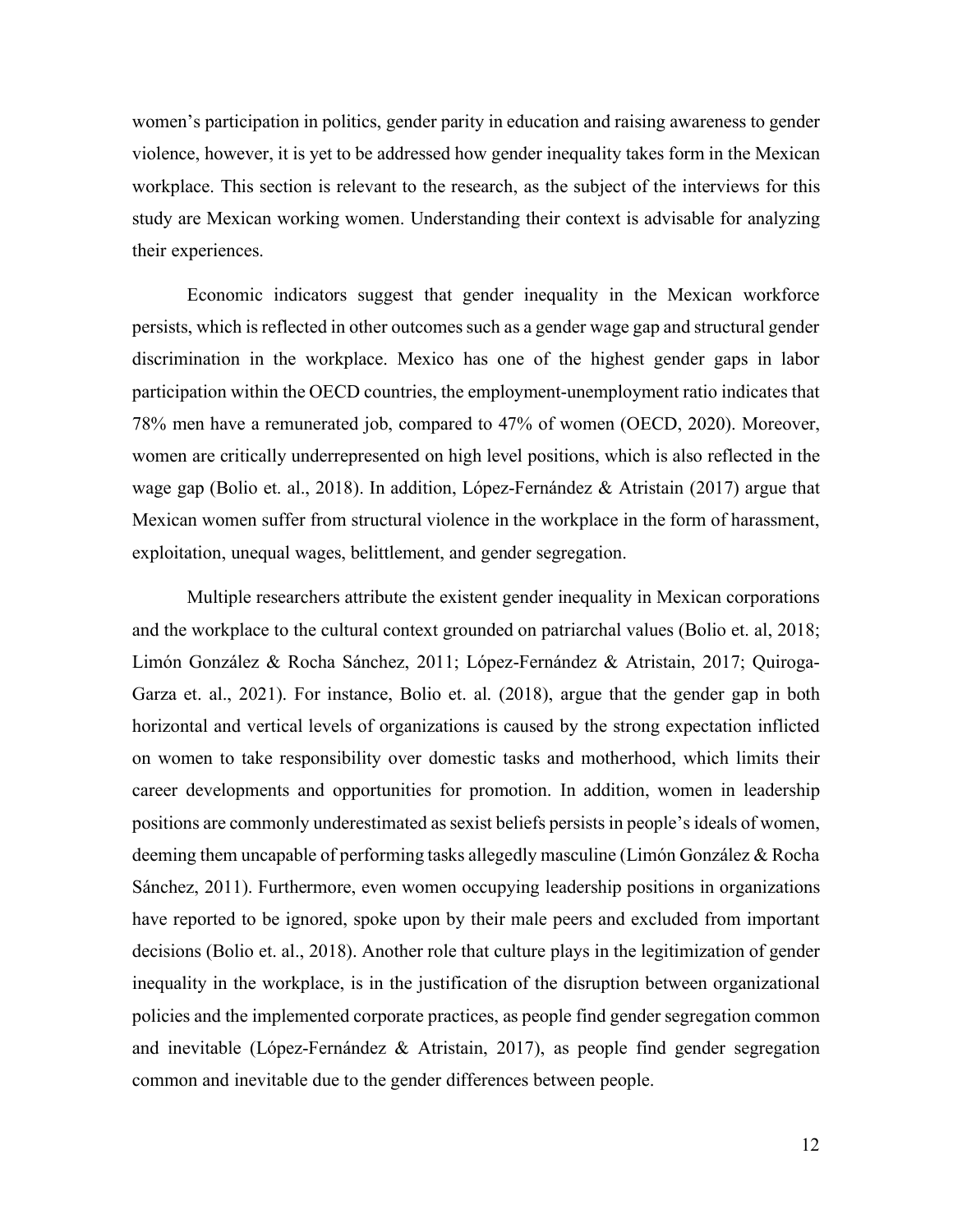Despite the current legislation and corporate policies to promote gender equality in the workplace, most authors believe that Mexican organizations need to improve labor conditions so that women experience equal treatment in the workplace (Benítez Quintero & Vélez Bautista, 2018; Bolio et. al., 2018; López-Fernández & Atristain, 2017). There are several laws on the Mexican Federal Labor Law designed to assure gender equality in the workplace; these are aimed at preventing gender discrimination, provide equal pay for equal job and offer parental leave for both mothers and fathers; however these laws are not put into practice in corporate Mexico (Bolio et. al., 2018) and there is a recognized cognitive dissonance between what is preached and practiced (López-Fernández & Atristain, 2017), which is justified on cultural beliefs that defend gender roles and differentiation between men and women.

The main conclusions from this chapter are the following: First, social movements influence organizational by influencing individual beliefs and promoting a desire for change. Second, the women's movement in Mexico has effectively raised awareness over issues of gender inequality and promoted law initiatives. Third, experiencing gender inequality in the workplace can negatively impact women's experiences in the workplace. And fourth, gender inequality persists in the Mexican workplace and culture is functioning as a structural boundary to equality. The link between social movements and gender inequality in the workplace resides on the potential of social movements to raise awareness over collective grievances and invoke a desire for structural change in the workplace. Despite this evidence, the impact of social movement on organizational members' experiences in the workplace is yet to be supported by providing empirical evidence.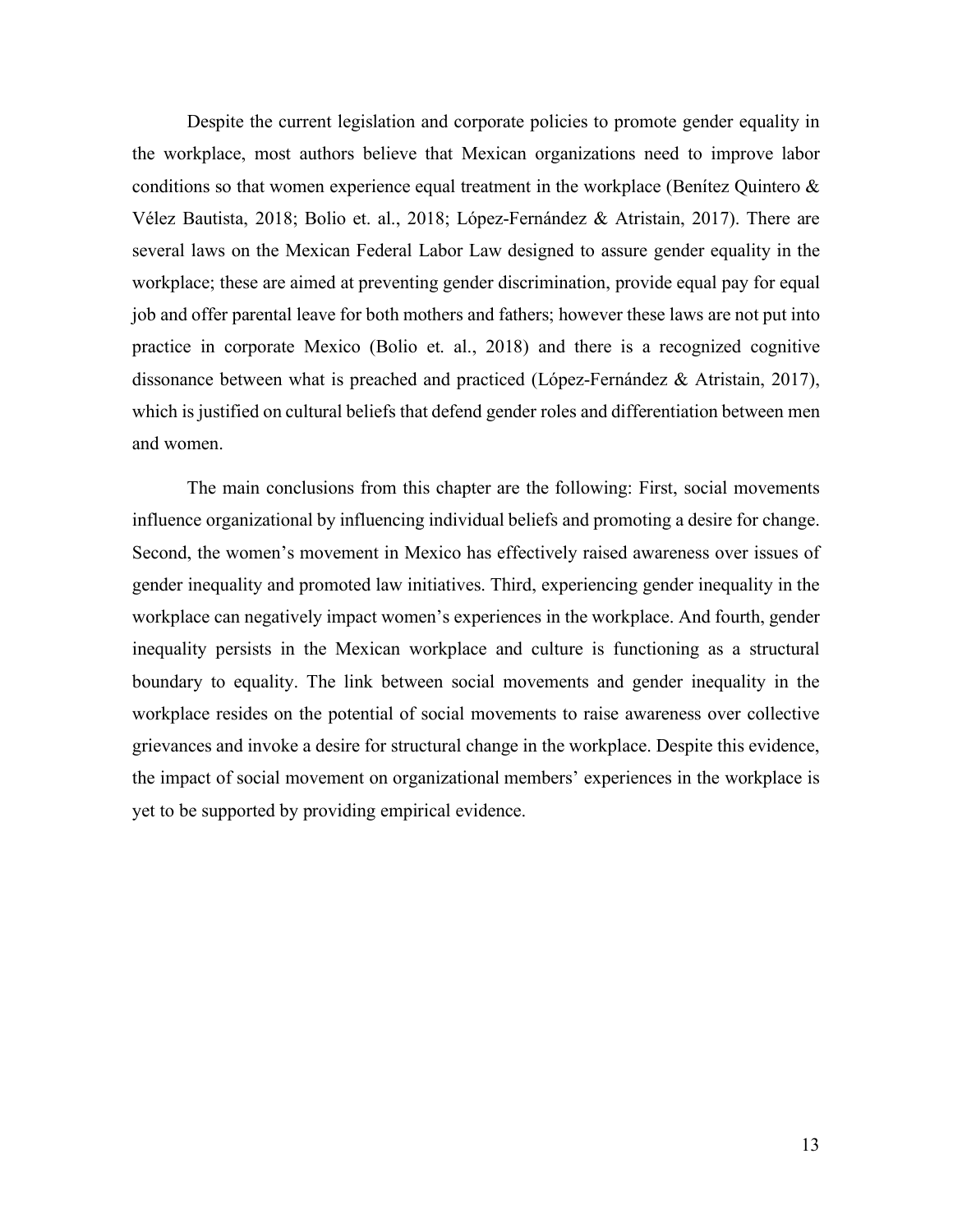## <span id="page-17-0"></span>3. Methdology

In this section I will explain the choices made for conducting a qualitative exploratory research for the purpose of answering the research question, the techniques used for data analysis, research ethics and the role of reflexivity on this research.

#### <span id="page-17-1"></span>3.1 Research Approach

To comprehend the impact of social of social movements on organizational members' experiences in the workplace, an exploratory qualitative research was conducted. One of the qualities of qualitative research is that it allows for a thorough examination of phenomena through human interpretation (Langley  $&$  Abdallah, 2011). The NWS was used as a point of reference to analyze the impact of social movements on organizational members' experiences in the workplace, based on the supported assumption that social movements and social movements activism can influence organizational dynamics and impact organizational members' experiences (Brown & Battle, 2020; Germain, Robertson, & Minnis, 2019; Scully & Segal, 2002.

#### <span id="page-17-2"></span>3.1.1 Analyzing women's experiences

As mentioned in the research question, the impact of the NWS in the workplace was examined by analyzing solely experiences of working women who experienced the NWS. In this case, women experiences were considered as the main sources of truth and knowledge for this study. The study followed an interpretivist ontological position, recognizing that individual experiences provide different interpretations of reality (Symon & Cassell, 2012). Additionally, a feminist standpoint approach was considered to interpret women's experiences in the workplace.

Feminist standpoint theory suggests that experiences and perceptions of inequality are shaped from a conscious awareness of occupying the less privileged position on a patriarchal society (Brooks A. , 2011; Hennessy, 1993). As the intention of this research was to analyze the impact of a protest initiated associated with the women's movement and in favor of women's rights, only women were contacted to be respondents for this research, assuming women can provide the most insightful perspectives. Under the premise of the feminist standpoint theory, women can provide insightful opinions and depictions over topics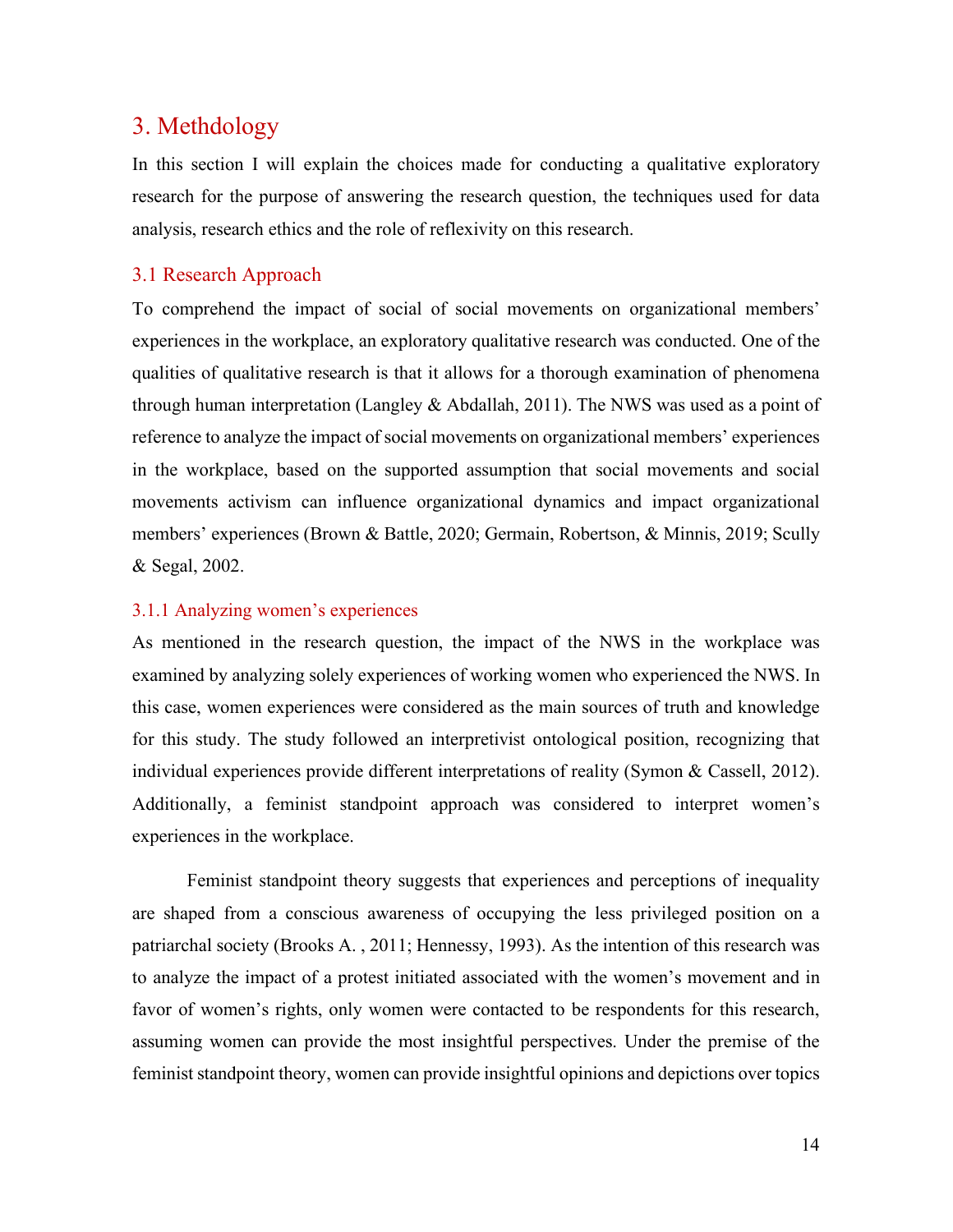such as gender inequality as well as a potential to recognized shared vulnerabilities (Brooks A. , 2011) experienced in the workplace.

### <span id="page-18-0"></span>3.2 Data Collection

Semi structured interviews with working women who experienced the NWS were conducted to understand the impact of social movements to the workplace. Conducting interviews is a recommended qualitative method for understanding complex experiences within organizational studies analyzing organizational members' experiences (Gioia, Corley, & Hamilton, 2012). The interview was designed taking a respondent position, meaning that the objective was to engage participants into elaborating on their own experiences and opinions surrounding the NWS (Symon & Cassell, 2012). Following a semi-structured interview guide (Galletta, 2013) allowed me as a researcher to take a flexible approach to the interview guide by improvising questions I found pertinent at the moment to enrichen the data collection. As expected, the impact of the NWS was perceived in a complex way and the data collection method proved to be effective to analyze these complex experiences.

All the interviews were conducted and recorded through Zoom. The choice of conducting remote Zoom interviews was based on two main reasons: the global pandemic that encourages personal isolation and the fact that most of the participants are currently living in Mexico. Interviewing using Zoom offers multiple advantages, such as more flexibility to schedule interviews with the participants, reduced burdens related to location, minimizing the effort to find and reserve a suitable place for interviews and finally the possibility to easily record audio and video from the meeting (Brown, Lo Iacono & Symonds, 2016), which was significantly helpful for transcribing and analyzing the interviews. However, this method of interviewing can also present disadvantages. Such as unexpected issues with the software, troubles with the internet and missing body language cues (Lo Iacono, Symonds, & Brown, 2016). In addition, I expected time differences could cause difficulties in scheduling interviews with the participants. Luckily, all of the interviews ran smoothly, and the voluntary participants showed a very open disposition to schedule interviews within short period notices and unconventional time arrangements.

Permissions from private organizations to access information were not necessary, as not one organization was analyzed specifically, and the organizations the respondents work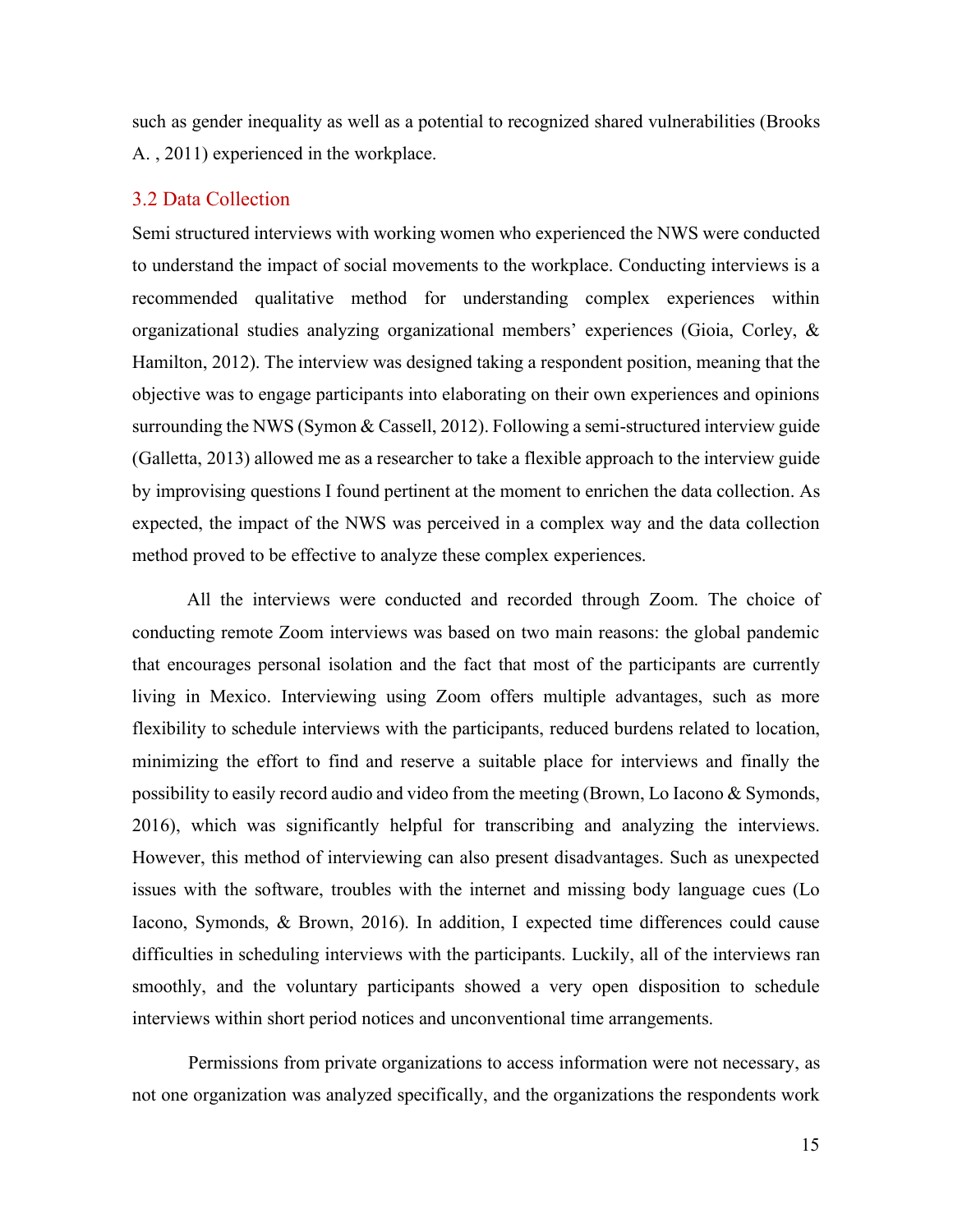or worked for will remain anonymous. Nevertheless, as Symon & Cassell (2012) recommend, I made sure to gain consent of all participants to contribute to this research and insisted that their participation was voluntary. In addition, three concerns were considered for choosing the sample that will be described in the following subsection.

#### <span id="page-19-0"></span>3.2.1 Sample: Choosing participants

To choose a purposeful set of participants, three principles recommended by Symon & Cassell (2012) were followed: First, to gather a significant sample size. Second, choose an appropriate sampling technique to answer the research question and third, choose a sample that enables the researcher to collect the required data (Symon & Cassell, 2012).

Although there are no strict thresholds for choosing a sample size, a recommendation for interview sampling is to obtain between 3 and 16 respondents (Robinson, 2014). Considering the recommendations from the thesis supervisors and the time constraints, I conducted 11 individual semi-structured interviews. These interviews allowed me to obtain different perspectives on the topic of research while acknowledging the individuality of each case. Seven of the participants were chosen on principles of convenience (Symon & Cassell, 2012) from my personal acquaintances, and the last four respondents volunteered to participate by self-selection sampling (Symon & Cassell, 2012). To get in contact with volunteers, I made two posts on Facebook groups for students of the Radboud University and UDLAP (my former University in Mexico) inviting working women willing to share their experiences on the NWS to participate in an interview for the purpose of my master thesis. The motivation of the respondents to participate in this research was specially compelling, many of them were pleased to share their experiences and contribute to research on the NWS, as they felt it was a legitimate but foreshadowed protest. Some of them also insisted on sending them back a final copy of my thesis, as they were looking forward to getting a look on the results.

Gathering a non-probabilistic sample, rather than a population representative one, allowed me to define my sample purposively to answer the research question. As the intention of the study was to analyze the impact of the NWS on organizational members' experiences in the workplace, the participants had to meet the following criteria: All respondents identified as women, they were working for the same employer at least three months before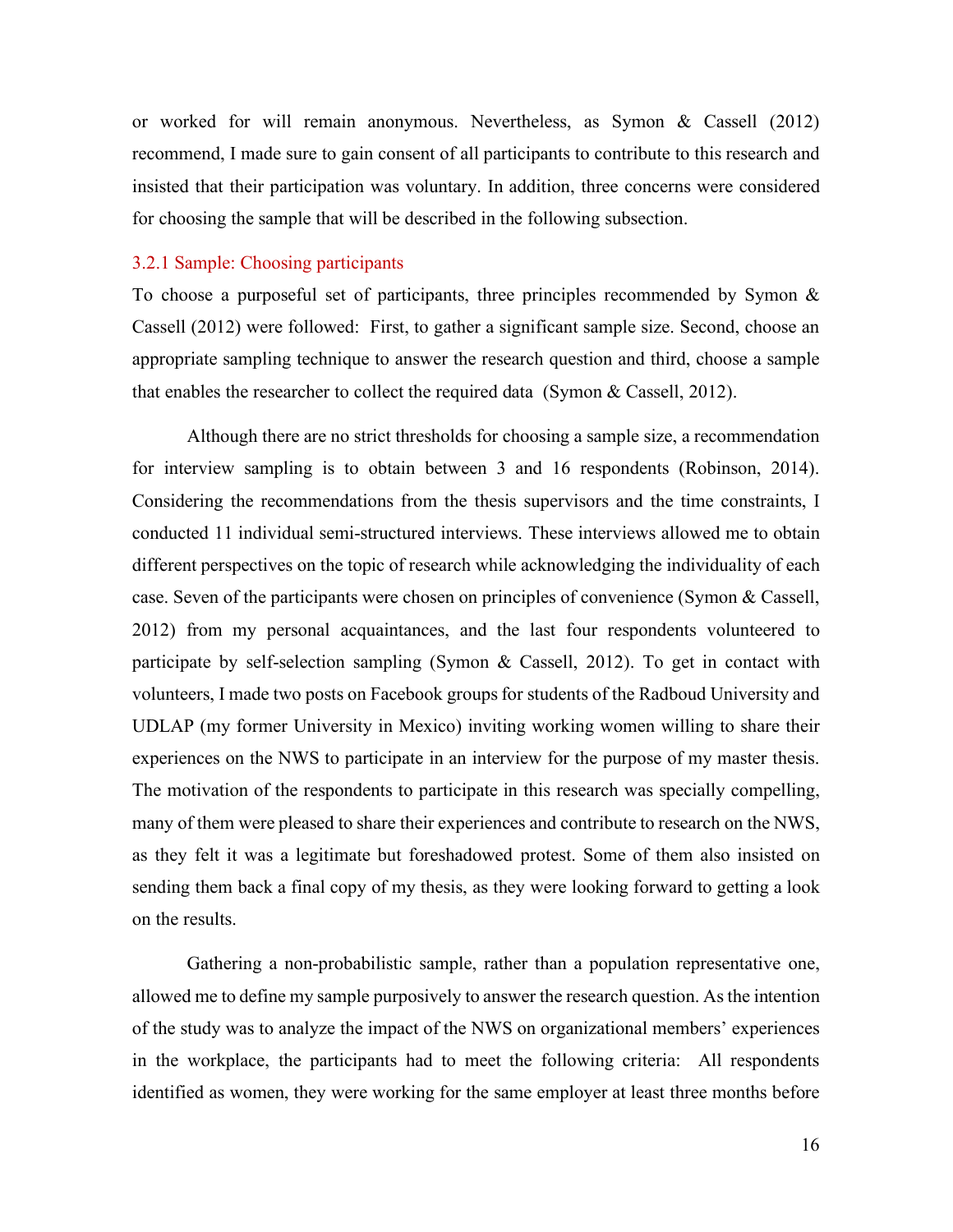and after the NWS took place, and they were willing to discuss how the NWS was experienced in their place of work. The participant selection technique led me to a set of respondents belonging to significantly small demographic group of privileged, highly educated young women, between the ages of 25 and 30 years old. Without neglecting the validity of their responses, it is important to keep in mind that it is not advisable to consider this sample as representative of the whole female population in Mexico.

#### <span id="page-20-0"></span>3.3 Interview Guide

For the Interview guide I followed Galleta (2013) approach to semi-structured interviews. As the topic of research is a complex matter, this method offered distinct advantages. This approach consists of elaborating an interview guide that is divided in three segments (Galletta, 2013). The interview guide started with an opening segment explaining the purpose of the research, followed by an expression of gratitude for their voluntary involvement and reassuring their consent as well as their right to withdraw. Next, I asked simple open-ended questions to develop a trusting environment where participants could feel confident to share and build up on their opinions. Following was the middle segment (Galletta, 2013), where I addressed the topic of research, the NWS, and its impact. At last is the concluding segment, where comments that needed further clarification were revisited. Finally, I asked if they would like to add more comments and I thank them for their participation in the study (Galletta, 2013). During the interview, I maintained the essence of semi-structured interviews, reacting to the participants comments and delving deeper on answers I found especially significant. The interview guide can be found on Appendix 1.

#### <span id="page-20-1"></span>3.4 Data Analysis

All interviews were transcribed in Spanish prior to the coding phase. As the interviews were conducted in Spanish, the quotes included in the results section are translations made by myself. A widely used technique for analyzing individual interviews in qualitative research is template analysis, the greatest advantage it proposes for analyzing phenomena is its flexibility to analyze the data without assigning a fixed number of codes or a priori themes. This quality was useful during coding as it offered flexibility for adding, subtracting, and modifying codes and themes during the data analysis phase (Symon & Cassell, 2012).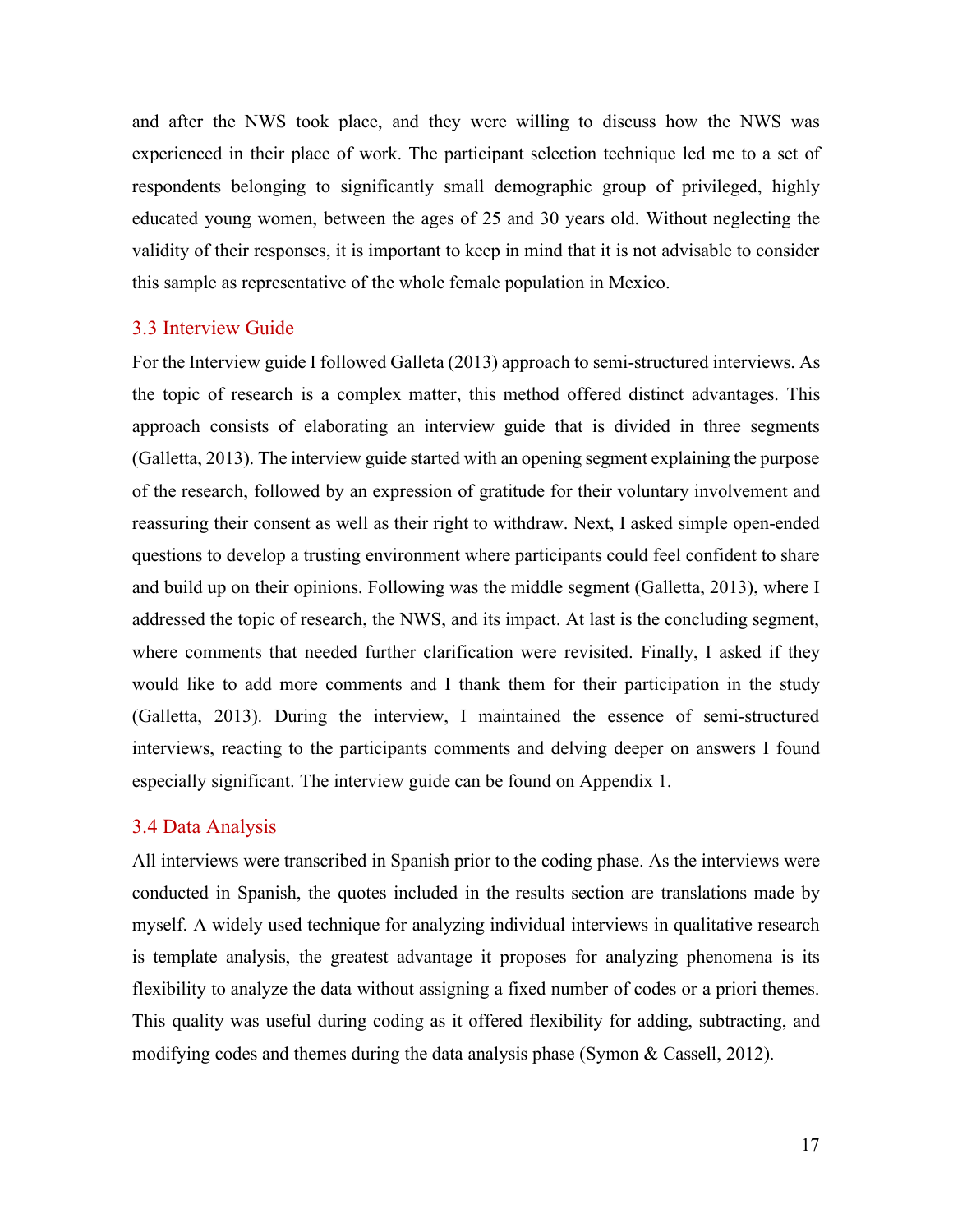#### <span id="page-21-0"></span>3.4.1 Specificities of coding for Template Analysis

Coding is a central activity for template analysis. As defined by Symon & Cassell (2012), "*coding is the process of attaching a label (code) to a section of text to index it as relating to a theme*" (p.431), and a theme is a recurrent and relevant topic found in the data. Developing a list of a priori themes before preliminary coding is frequently used for the template analysis technique (Symon & Cassell, 2012), however it remains as an optional step for analysis (Brooks & King, 2015), given that this research is not drawn to any particular theory on social movements or any other topic, a list of a priori themes was not constructed.

For this research, I included the main topics of interest in the interview guide to assure the topic of the research question was discussed, as well as other topics mentioned in the theoretical framework. A first round of coding including the first three interview transcripts served for the identification of recurrent themes and codes. However, as the interviews transcripts were completed and the research question subtly changed, the template was modified to propose a more simple and concise answer to the research question. The data analysis also included going back and forth between the recovered empirical evidence and literature, therefore themes such as employee activism, the impact of social movement activism, etc., were included in the theoretical framework after coding, providing a richer understanding of the results.

The information gathered was organized in a hierarchical coding scheme, from the initial template to the final version of the template. Hierarchical coding is used to structure data in orders of themes, from top level themes to sub themes. This procedure was useful for organizing the recovered data in levels of specificity drawn from coding (Symon & Cassell, 2012). Four main themes were identified: Employee activism, organizational involvement, identified obstacles and sowing seeds. The final template can be found on Appendix 4

#### <span id="page-21-1"></span>3.5 Research Ethics

This research required the respondents to share their opinions about their experiences in the workplace surrounding a sensitive topic for the Mexican society, which is the NWS. Therefore, it was important to remain cautious on how to address this subject. To ensure the research was done in an ethical manner, I followed Symon & Cassell (2012) principles to conduct a qualitative research ethically, such as not modifying the respondents' opinions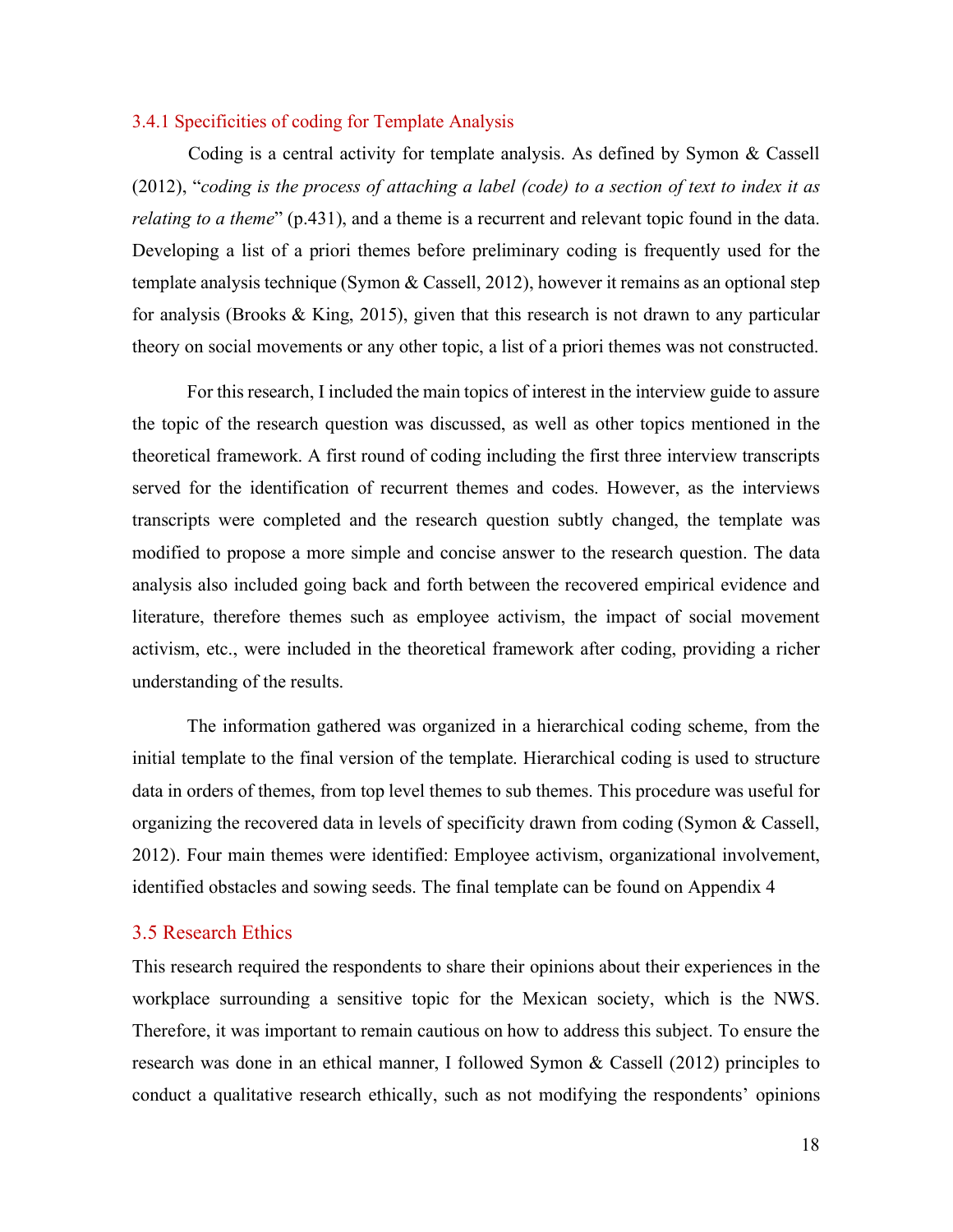during the data analysis, using concepts and language carefully and maintain anonymity of respondents. Following these principles allowed me to firstly, ensure the wellbeing of the participants and secondly to provide truthful data analysis.

In addition, I also considered another set of principles to achieve an ethical research proposed by Halai (2006). This researcher suggests that there are five main principles to follow an ethical research: informed voluntary consent from participants, confidentiality of information shared, anonymity of research participants, no harm to participants and reciprocity. Reciprocity is the ability of the researcher to actively compensate participants for their time and effort (Halai, 2006). At the start of the interview and before starting the recording I stated that their participation would remain anonymous and voluntary, that they were able to choose to withdraw from the research or stop the interview if desired and that their contributions would be part of my master dissertation. Participants were told that their participation would not be compensated, as my research was conducting without funds. This fact was not discouraging for any of the participants, however I reminded them how valuable their participation would be and how much I appreciated their time.

#### <span id="page-22-0"></span>3.6 Reflexivity

Reflexivity is a process on which the researcher becomes aware of how her or his knowledge affects the object of study, the methodology and the findings (Symon & Cassell, 2012). Choosing the case of the NWS is a clear reflection of my interest to comprehend how the massive participation of Mexican organizations and working women to support a protest of the women's movement truly impacted working women experiences the workplace, as this information is currently lacking. Moreover, I personally support the women's movement marches and protests taking place in the country and believe that the NWS successfully raised awareness of the many structural issues women face at a national level. My personal interest and political position towards the NWS may have affected the way in which I conducted the interviews and analyzed the results, as I truly wanted to find a positive impact in the workplace caused by the NWS.

Another aspect that should be considered is the fact that several of the respondents are friends of mine, therefore it was expected to have at a certain extent shared opinions on the topic of research. Nonetheless, I retained myself from making any assumptions over their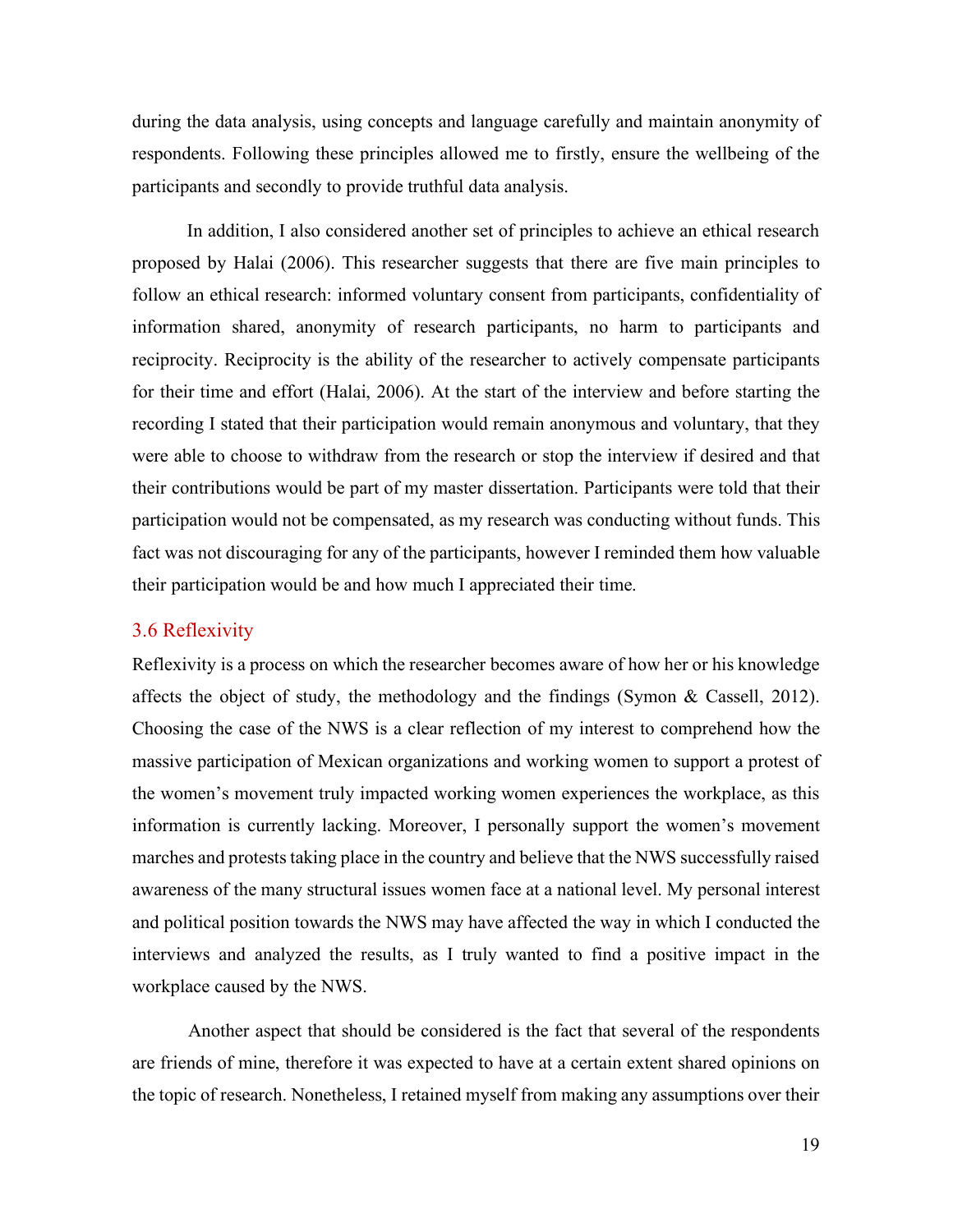believes and maintain a professional interviewer-interviewee attitude throughout the conversation. In the role as researcher, I consider that the friendship bond between myself and some of the respondents impacted positively the results, as conversations ran smoothly with a convenient amount of trust. However, I could be unaware of how it may have limited the respondents from sharing some thoughts or experiences they found inappropriate to share with me.

#### <span id="page-23-0"></span>3.7 Master Thesis Planning

For writing my thesis, I made a planning schedule, that helped me keep on track with my duties as a researcher. It consists of six phases, focusing on the most important parts of the research, writing the introduction, theoretical framework, methodology, data collection, data analysis and the finishing details. This scheme is on Appendix 2.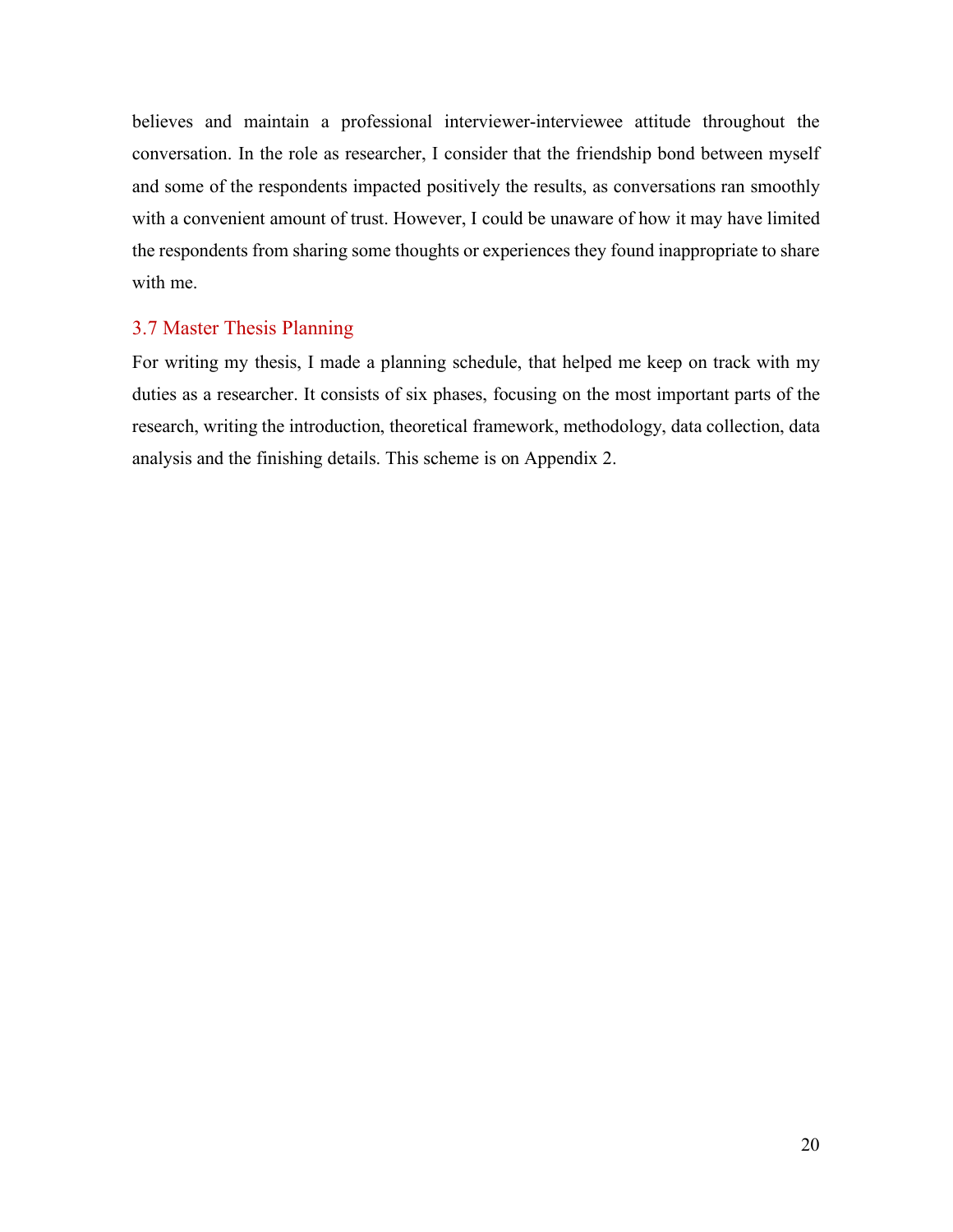## <span id="page-24-0"></span>4. Results

This chapter consists of a thorough analysis of the data collected from the interviews. As mentioned earlier, the data was analyzed following the template analysis technique, for which recurrent themes were identified and later organized hierarchically. Four main themes were identified describing the impact of social movement in the workplace: Employee Activism, Organizational Involvement, Identified obstacles and Sowing Seeds. The final template can be found on Appendix 4.

### <span id="page-24-1"></span>4.1 Employee Activism

The NWS initiative offered an opportunity for working women around Mexico to collectively express their discontent and desire for social change, as well as an opportunity for raising awareness on a subject of great matter. The NWS was a protest that effectively persuaded women across the country to take a stance and actively participate on the women's movement. By joining this protest, working women in Mexico chose to be absent at work, making their dissatisfaction towards gender violence and support to the women's movement visible to their workplace, hence engaging in social activism and awareness raising. Additionally, the buzz around the NWS allowed for spontaneous instances of dialogue between colleagues on the ideals of the NWS, which opened a space for working women to comment on their position regarding the NWS and transmit the social movement's agenda to the workplace. Employee activism takes place as organizational members make use of organizational resources to effect change, usually in favor of social initiatives (Scully & Segal, 2002). On this study, most of the instances of employee activism identified as an effect of the NWS were on the eve of the NWS and the day itself, rather than a long-term engagement in employee activism. The way in which the respondents engaged in employee activism were analyzed using Scully & Segal (2002) contributions on grassroot activism and Meyerson & Scully's (1995) study of strategies used by tempered radicals in the workplace to promote change within organizations.

### *4.1.1 Engaging in plural performativity*

The totality of the working women who participated in this study found the NWS as a legitimate protest and chose to support it by effectively disappearing for a day. The respondents showed their commitment to the cause and interest to maximize its impact by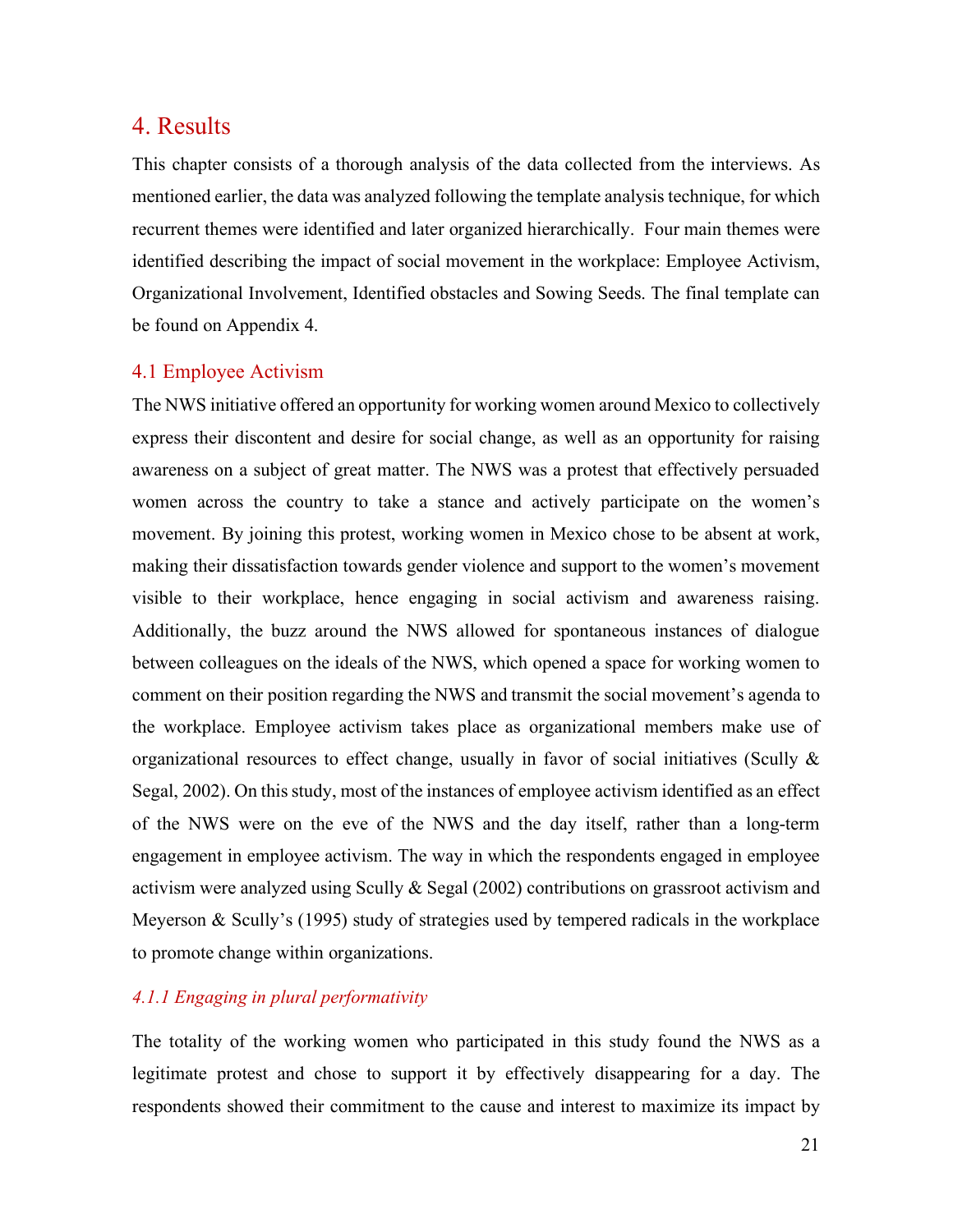staying at home evading any kind of monetary consumption, communication with the exterior and presence on social media. The term plural performativity (Tyler M. , 2019) is used to describe the engagement of respondents to the NWS. Plural performativity has been defined as a "way of sanding together that powerfully connects bodies, ethics and practices in opposition to normative regimes" (Tyler M. , 2019, p. 50). This term has been used to describe how public protests, such as marches or strikes gather people with similar concerns to send a collective message to the public. By being absent for a day, working women showed a shared feeling of dissatisfaction towards the current social situation, evidencing collective grievances and shared vulnerability to gender violence. Within their role as organizational members, they sent a message to everyone in their workplace, hence bringing visibility to their stance and engaging in employee activism (Scully & Segal, 2002).

R7: We said we wanted to take the NWS so that people could reflect on what a day without us (women) would be, and not only being absent at work, but not leaving our home at all… because that was what the NWS stood for. And that's what we did, we did not answer the work nor the personal cellphone, we did not use social media not even Netflix… I just stayed at home with my sister and my mom watching DVD's.

R10: When I heard about the NWS I thought it was very necessary. The enterprise I work for is very "squared", they do not like going off the protocol… and this rigidness is even reflected in some *machismo.* So, I thought it was necessary both at society and at my workplace. The first thing I thought when I heard about the NWS was… "of course we are going to do this".

The quotes R7 effectively summarizes most women in the study experienced the NWS. Her response illustrates that she knows what the NWS stands for and that for her, being committed to the cause is due to a legitimate personal concern. Meanwhile the R10 quote, explains that she found the NWS not only legitimate but necessary. She finds that gender violence takes place in her workplace and the NWS offered an opportunity to express this discontent alongside her colleagues, challenging the rigid structure of the organization she works for. As women became absent for a day, the NWS served as a platform for plural performativity to send a message collectively, expressing what most women feel or think towards gender violence in the country.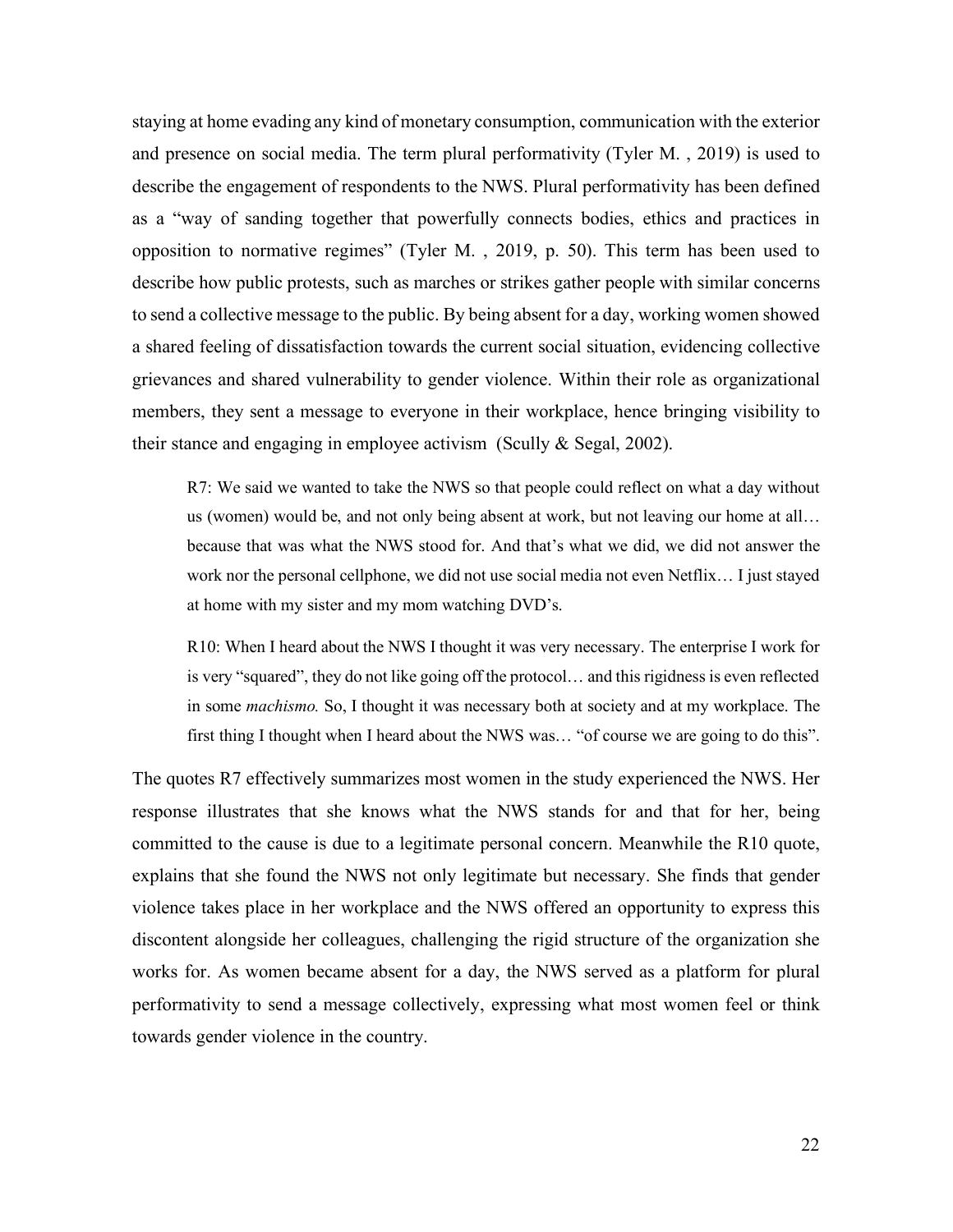## *4.2.2 Bringing the women's movement agenda to the workplace (through local, spontaneous, action)*

The interviewees agreed that the NWS was the topic of conversation among colleagues on the days prior to the strike, after that day the conversation diminished for reasons such as lack of follow-up from management and the arrival of Covid-19 to Mexico. According to the respondents, these conversations turned into discussions between those who criticized and challenged the credibility of the NWS and those who defended it. These situations allowed for two outcomes of employee activism to be perceived specially on the eve of the NWS. First, bringing the social movement agenda to the workplace (Scully & Segal, 2002) and second, engaging in local and spontaneous action (Meyerson & Scully, 1995).

R7: I was very angry towards the person who complained to management about us women joining the NWS. I confronted him and told him he should not speak on the subject because he was not a woman and he has never felt what it is like to be a woman in Mexico, how normal street harassment is for us and other things.

R9: I remember that around that time, a few colleagues where criticizing feminism and the NWS. And some of us took it as an opportunity to explain to them that the objective of the NWS was to bring visibility to the problem of gender violence, specially to government and to make our voices finally be heard…

R10: I confronted everyone that questioned the NWS at work… I told them that gender violence is real and to imagine that one day I just don't show up to work because I got killed or kidnapped. I really think it had an impact at my area, because they completely respected our decision to join the NWS. I also encouraged all the women at the department to join the NWS. I do not know if it is because I take things to seriously, but I also think it is our responsibility to raise awareness.

Facing other colleagues' resistance to the women's movement and the NWS served as a motivation express their support to the NWS and the women's movement; explaining what the strike stood for and the reasons why it was an important and legitimate protest to have. By addressing these issues, they brought the movement's agenda to the workplace using their connections as resources to spread a message (Germain, Robertson, & Minnis, 2019), hence engaging in employee activism. Some of these responses suggest that without an initial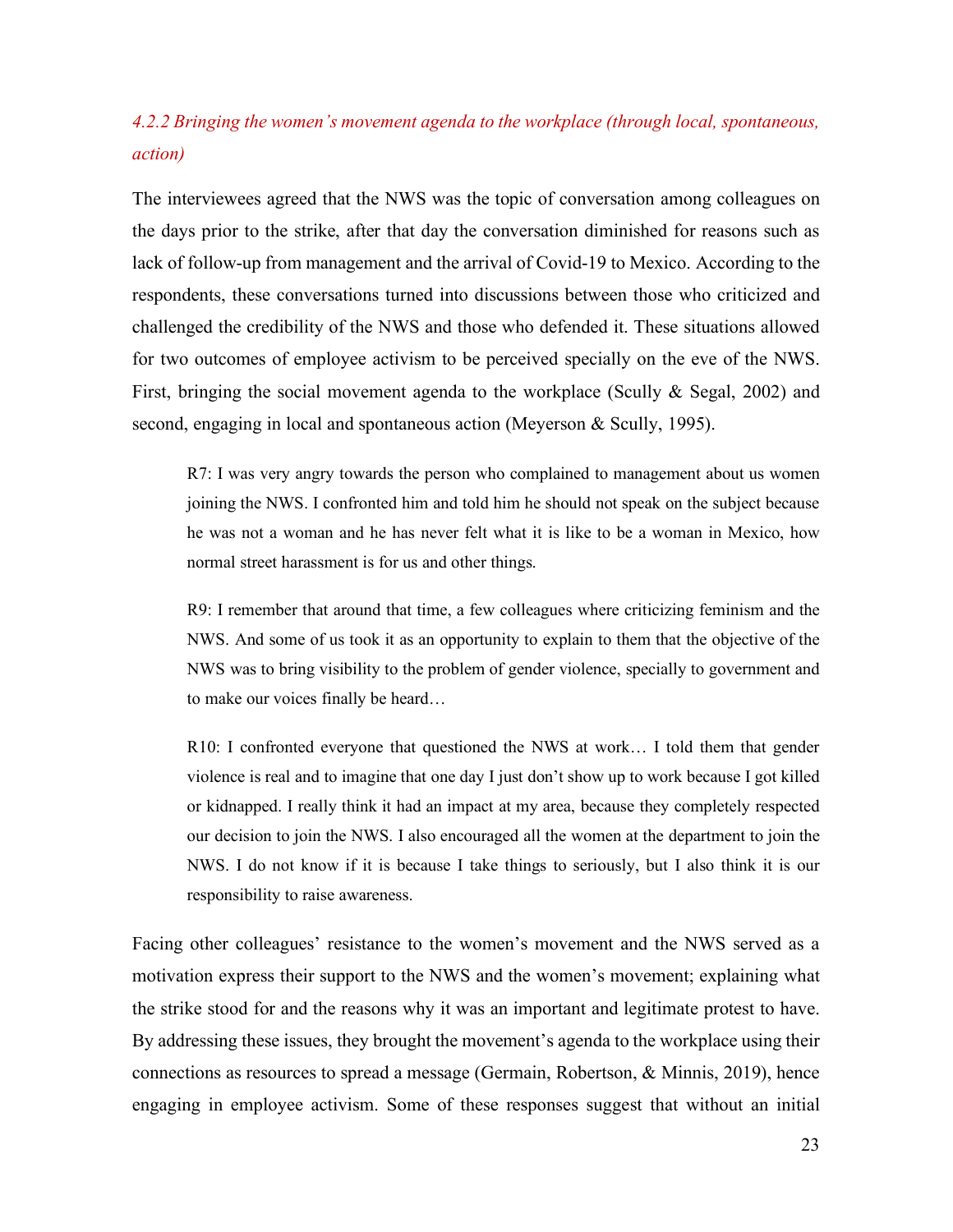confrontation, the respondents would not have shared their views on the women's movement at their workplace, implying that there were no strategic actions taken to express their voices, as they use spontaneous and local moments (Meyerson & Scully, 1995) to express their voices and commitment to a cause, while at the same time raising consciousness towards an issue of social matter. In accordance, confronting comments of discrimination or stigma associated to a movement or social initiative has been identified as an advocacy behavior utilized by allies of social movements within workplace stings (Sabat, Martinez, & Wessel, 2015), for the authors it can be an effective method to progressively change attitudes and others individual beliefs.

R4: I had a co-worker that would frequently criticize the women's movement activism and sometimes I tried to explain to her what these women are fighting for. I would try telling this colleague "Imagine it is your aunt, or your sister who is kidnapped or abused"… But after a while I realized that I was going to get nowhere, they would just to bully me or grow hatred towards me… they even made fun of me a few times, or they would call me "feminazi", things like that. That is where I decided not to speak on the subject again, I realized that even if I shared articles, videos or arguments, it was not going to work.

The previous response somewhat exposes the common dilemma experienced by tempered radicals in the workplace. Tempered radical is a term used to describe individuals who are passionate or committed to a social cause but struggle to express this side of their identity at work because of the dominant norms that reject their personal values (Meyerson & Scully, 1995, p. 585). Previously in the interview, this respondent expressed that the law sector in Mexico is known for being significantly sexist, and women in the industry, such as her are aware of this. The incident described by the respondent shows that she is truly concerned about the women's cause and for a while she found convenient to legitimize the movement by engaging in conversations or discussions with her colleagues, trying to raise awareness to the issues she considers relevant for the women's movement. After a while, she experienced emotional burdens to express her personal beliefs as her colleagues called her with offensive names and made hurting comments. At the end, she realized that there was a greater possibility to be ostracized than to change someone else's mind. It is important to note that although her experience was described as one of tempered radicals, her actions were eventually limited by her own fear of being ostracized or damaging her relationship with her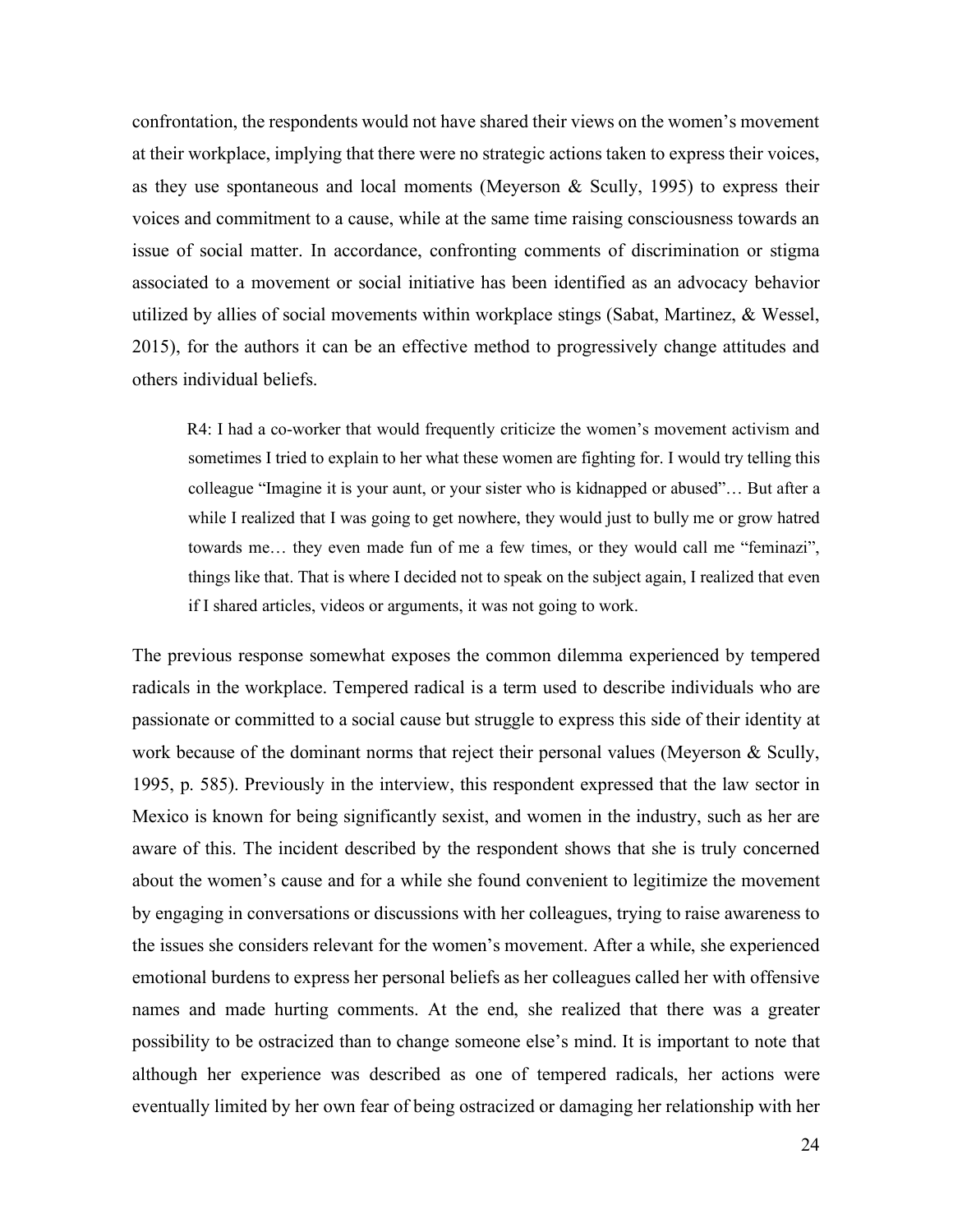colleagues. For Meyerson & Scully (1995) the radicalism of tempered radicals resides on their efforts or commitment to disrupt current structures, therefore it could be argued that by silencing her voice, this respondent ceased her activism and thus her classification as tempered radical. However, Bell et. al (2003) argue that tempered radicalism among organizational members is sustained as personal beliefs continue to contrast those of the dominant ideology at the organization, rather than their continuous commitment to activism in their workplace. For the authors, being silenced by the organizational structure can be considered as a sign that the dominant regime has triumphed over the efforts of the tempered radicals (Bell et. al., 2003).

#### *4.2.3 Negotiating the right to strike: Analyzing risks*

At this point, it is important to mention that the working culture in Mexico is not as permissive to take days off from work for personal reasons as it is in most European countries. The law only guarantees 6 days for personal holidays per year and asking for extra days off is not a common thing to do, nor for a boss to accept within a few days' notice. Therefore, missing a day of work for the NWS was expected to be a source of confrontation at the workplace. As the NWS initiative gained popularity on social media, working women started to consider joining the protest in support. As ironic as it can sound, many working women had to be sure to get an okay from their employers to strike, as the risk of being punished or even fired was realistic. Analyzing risks associated to engaging in employee activism is a common behavior among organizational members in grassroot activism (Scully & Segal, 2002).

R4: Some of my colleagues did not want to join the NWS, because they were afraid of delivering a statement to the workplace. They feared being punished for joining the strike. But at the end, we were granted the permission to join the NWS and most of us did.

This respondent explains the fear associated with taking a stance on the women's movement and how after a decision was made in management and the risks diminished, they chose to join the protest. Once again, the ambivalent character of tempered radicalism (Meyerson  $\&$ Scully, 1995) in employee activism came to light. The respondent explained that she wanted to strike because of her personal beliefs but just as long as she was certain that her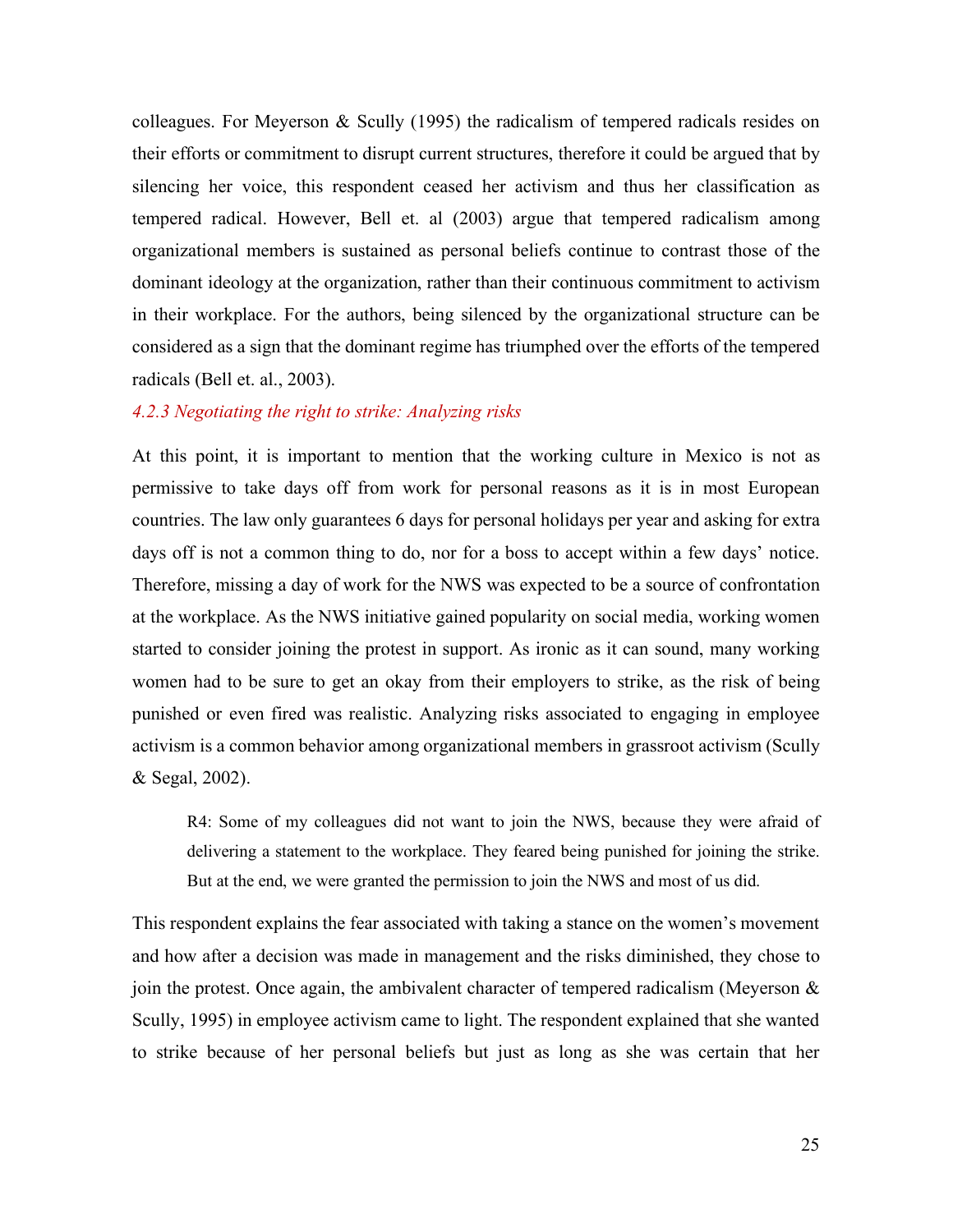relationships at the workplace would not be at risk. The behavior of analyzing risks, was also discussed by Scully & Segal (2002) as activists are often limited by organizational burdens.

Conversely, there were other participants that relied on the power of collective to diminish the risks associated to joining the NWS. Relying on the collective participation of women in their workplace to the strike served as a guarantee that their actions would not be followed by negative consequences.

R3: When they told us, it was okay for us women to strike, we were not looking for their permission anymore, most of us had already chosen whether we were going to join the strike or not, regardless of the consequences.

R7: At the beginning, my female colleagues decided that we would take the day off and justify our absence as a holiday, because we really thought it was an important act, and that it would help us as a department. We knew it was impossible for all of us to get fired, but if we lost the payday, we would be fine with it. We organized collectively at a departmental level, so we were sure no one would get punished.

These responses also align with the term of plural performativity and the potential of female assembly to sustain a protest (Tyler M. , 2019). By assembly Tyler M. (2019) refers to the act of standing together as group that shares similar experiences. The women in this study identified with what the NWS initiative stood for, and the female assembly that the NWS permitted served to leverage their position as organizational members to support the NWS and confront consequences. By organizing collectively to make sure all women in the workplace would be absent on the NWS, they felt secured that no penalties would follow their decision. This affirmation supports the claim previously made by Scully & Segal (2002), where employee activists find strength and security to express their ideals through the power of collectiveness.

As explained above, missing a day at work to join the NWS was at some extent a joint decision between employers and employees. In the following section of the findings, it will be argued how publicly acknowledging the NWS, defined as Organizational Involvement on this study is in itself an effect of the NWS to the workplace.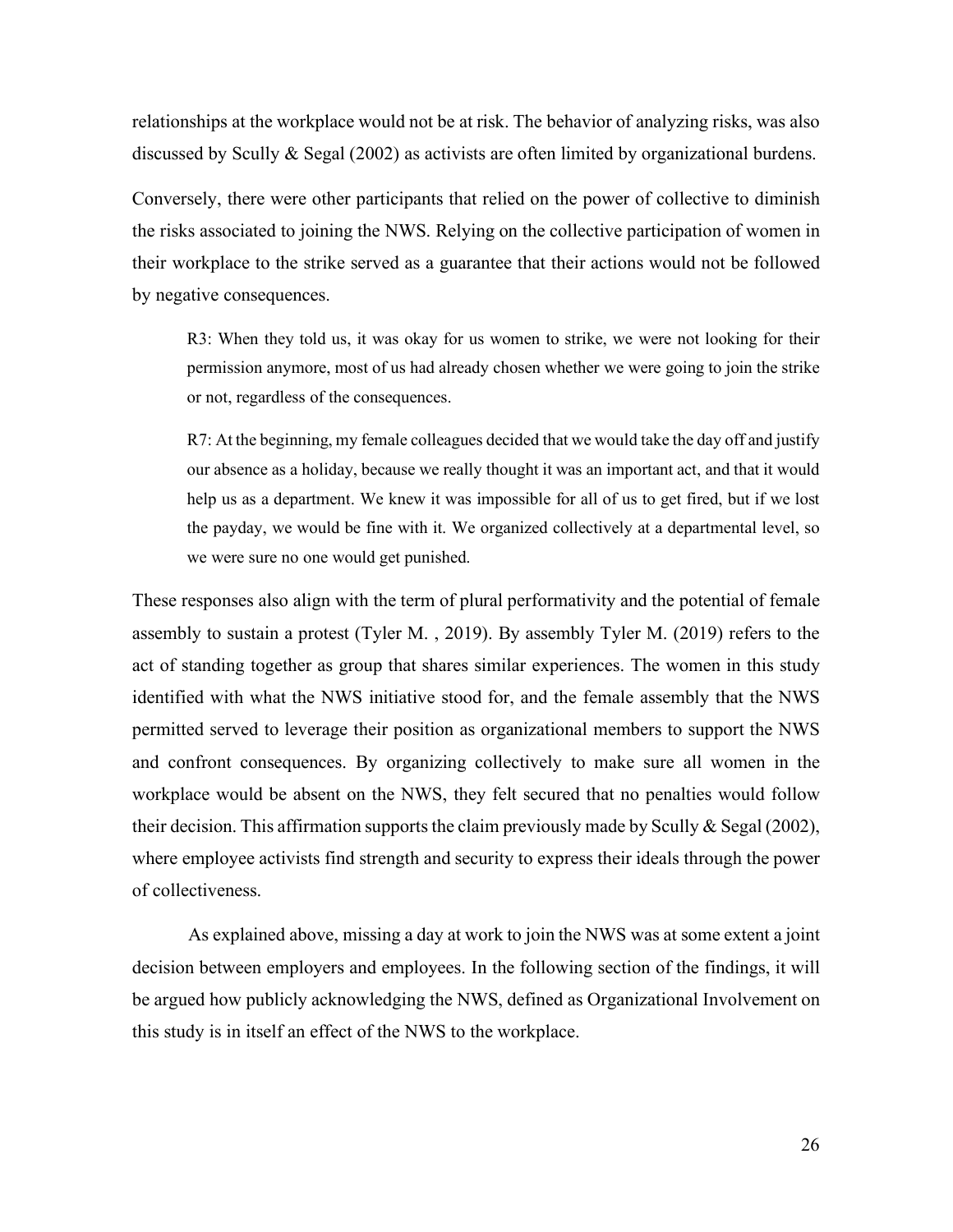#### <span id="page-30-0"></span>4.2 Organizational involvement

In the introduction chapter it was mentioned that an approximate of 70% working women joined the NWS and did not go to work. From the 11 people interviewed for this study, all were openly allowed to strike by their employer and just one of the respondents was sanctioned by having a day deducted from her salary. The organizations communicated their position on the NWS and the right of women to strike by either sending corporative brief, oral announcement from managers and WhatsApp messages.

Taking a decision on the NWS and sharing it to organizational members implies that the employees' desire to join the protest was acknowledged at a managerial level, allowing for an exposure of collective dissatisfaction towards the current issue of gender violence in Mexico. Organizational involvement has proven to be essential for pushing bottom-up initiatives with the aid of employee activism (Scully & Segal, 2002), besides conceding to activist demands or boycotts serves as an indication that firms are willing to be persuaded towards change matching a movement's agenda (King, 2008). On the account of the respondents' experiences in the workplace, the organizational involvement went just as far as acknowledging the NWS and giving permission to the female employees to strike, despite having an opportunity to formally take a role on raising awareness or taking other measures. Nevertheless, the mass outreach that the NWS achieved should not be underestimated. As people in leadership positions took a stance on the NWS, it is implicit that the message has reached decision makers, which could serve as a foundation for social change.

#### *4.3.1 Reacting to the organization's response*

Regardless of the organizations' disposition to openly allow their female employees to join the NWS and in some cases to publish a press release to the external community expressing their support to the NWS and the women's movement in general, most of the respondents concurred that this disposition did not reflect in an interest to promote any of the ideals behind the NWS; such as the simplest one of raising awareness to gender violence within the organization. For some of the respondents, their employers took a stance on the NWS just to evade social pressure or a damaged reputation.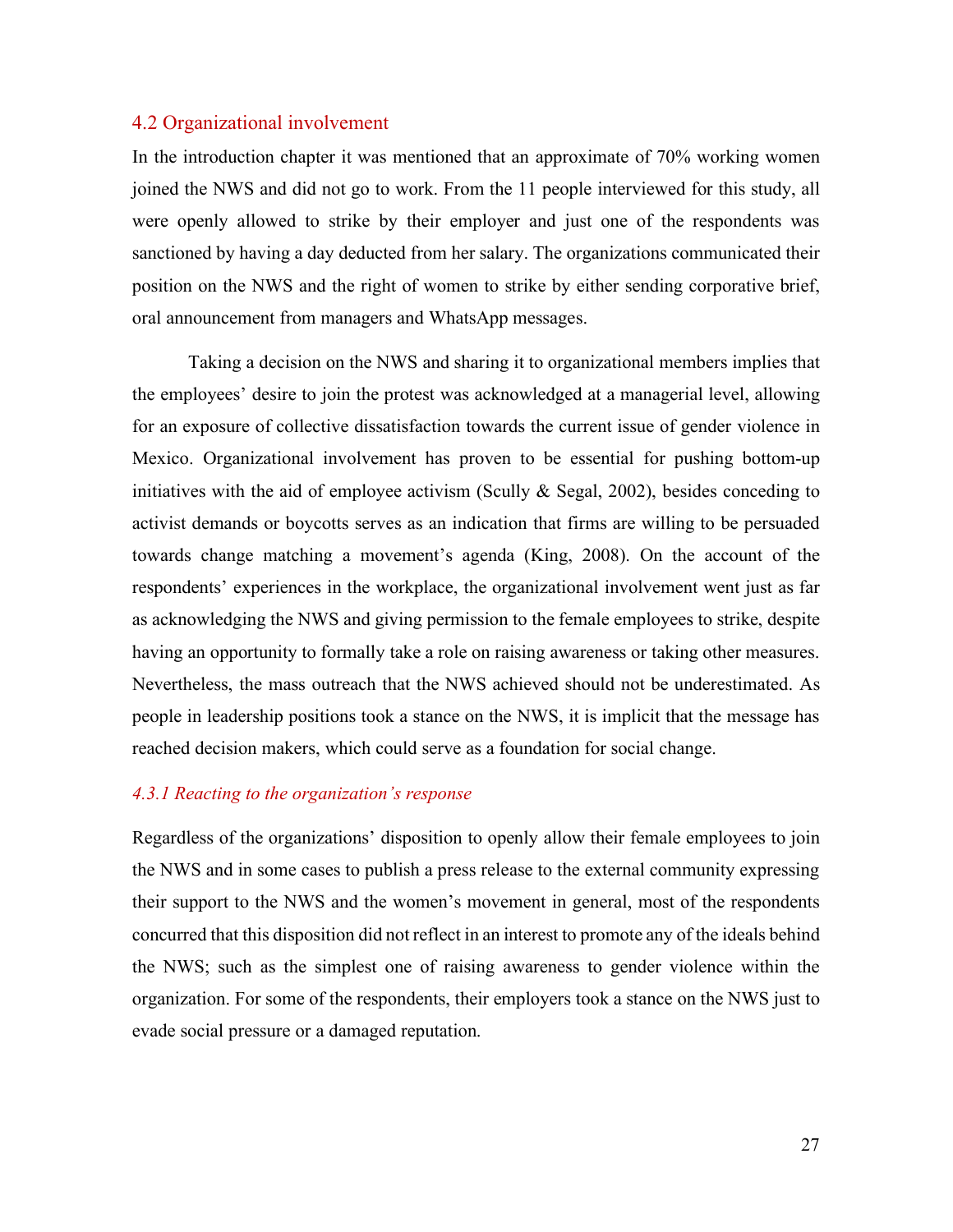R4: I wasn't so happy when they let us strike, because I really wanted them to reflect of the NWS, but I feel they did so just to evade social pressure so we wouldn't deem them as sexists or *machistas*…

This respondent explains that she felt disappointed when her employer supported the right of female employees to strike but engaged in no efforts to promote the ideals of the NWS. According to the respondent, taking a stance on the NWS was a way to evade being called sexists.

R6: The organization even sent a message to the external community expressing their support to the NWS… and it was not surprising for me. But for example, the firm does not really have a policy for gender equality or anything to justify they support the women's cause… I think they chose to participate just because they could not risk their image by saying no.

R9: I think they chose to support the NWS because they do not want to lag behind as an inclusive and socially responsible firm, they care about showing that they respect women's rights. I think that because it is an organization that really cares about its reputation, they do every possible thing for the employees' wellbeing.

The two previous quotes add the role of firm reputation in supporting the NWS. The NWS reached such attention nationwide, that firms were socially pressured to take a stance on the movement. Claiming that the risk of losing reputation by not conceding to activist demands supports King (2008) findings of firm's reputation as an important factor for organizations' interactions with social initiatives, such as boycotts or strikes. Moreover, the quote from R9 expressed that in congruence with the organizational values of the firm where employee wellbeing is one of the most important values, their support to the strike was expected. This supports the claim that corporate responses to social movement activism are often expressed in congruence with the corporate values (Schulz, 2017), and the public response is positive when there is consistency between the two.

#### *4.2.2 Influencing social initiatives*

On one instance the impact of the NWS surpassed the boundaries of the workplace, such is the case of the following comment. Although this did not affect the experiences in the workplace of the respondent, as it took place in a consumer store of the company the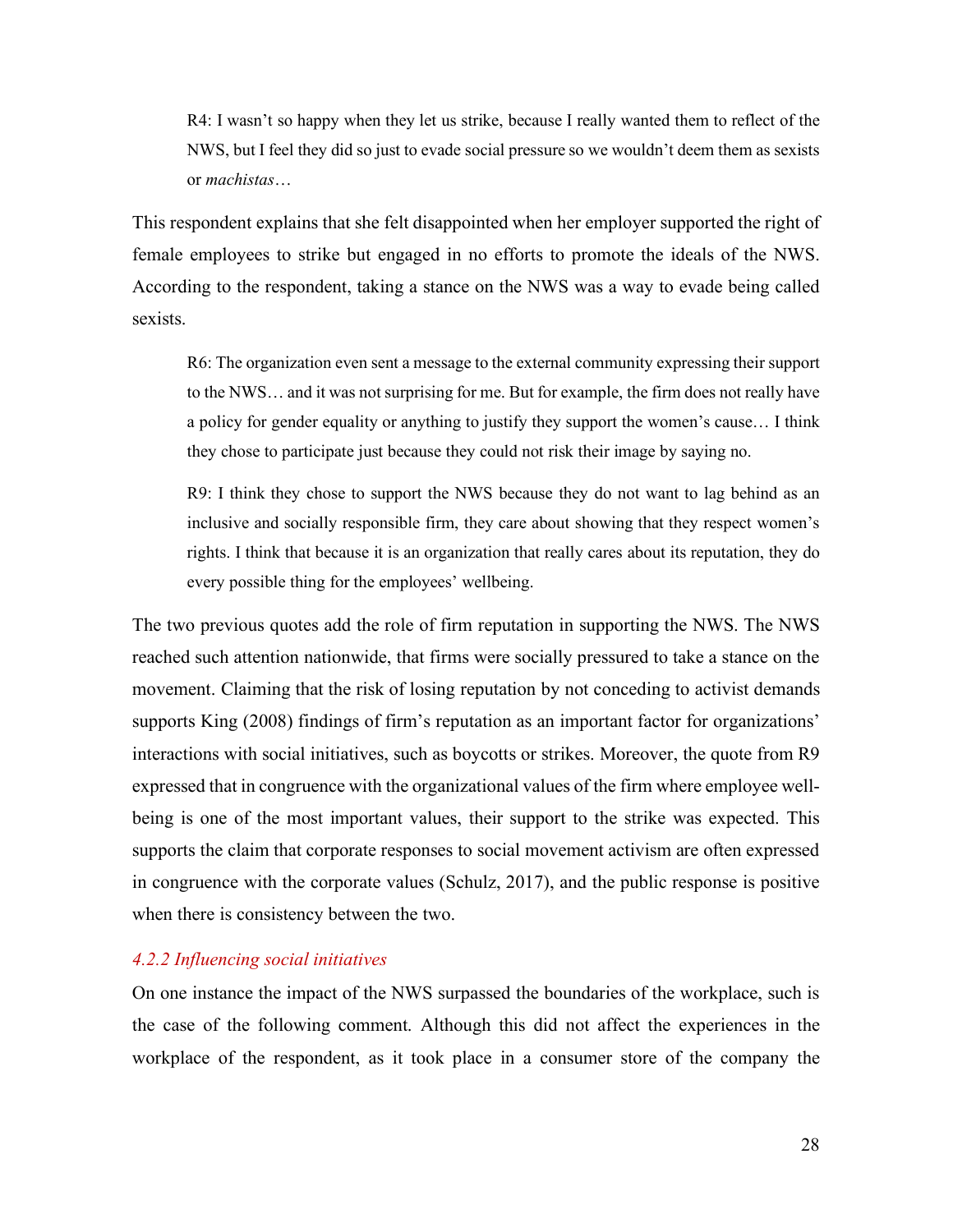respondent works for, it is a thoughtful initiative that proves the message of the NWS was transmitted and inspired an initiative committed to the eradication of gender violence.

R7: After the NWS, we took a decision to join a social initiative of "safe spaces" across the city. By saying that our stores are a "safe space" it means that if you are walking by and you do not feel safe, you can enter the store and we will help you. If you need to make a call, or if you feel like you are being stalked or chased by someone, you can come in and get help. We put stickers at the front door of the four stores that we own in the city center.

From this testimony, it is possible to identify two aspects concerning the impact of social movements to organizations. First, Georgallis (2017) argued that social movement activism can help promote social initiatives by influencing people's individual beliefs. As the NWS raised awareness towards gender violence in the country and the day-to-day insecurity women experience, this company chose to respond to a social need by becoming a responsible agent of society offering temporary refuge for women who feel their safety is at risk. Second, Schulz (2017) claimed that organizations are conscious about their target audiences as they engage in social initiatives. By being a clothing store for women, they engaged in an initiative that favors their target customer, it is not expected to raise feelings of approval among the clientele, as suggested by Schulz (2017).

#### *4.2.3 Mass protests as a turning point for the women's movement*

Over the last recent years, the women's movement in Mexico has received an increasing visibility due to the frequent marches taking place all over the country. One respondent explained how one particular case of feminicide that affected her working community and was followed by collective protests and marches of solidarity, has been a turning point for the involvement of the organization she works for to the women's movement. Although it is an isolated case within the study, it shows the impact of the women's movement activism in organizations.

R3: For me, one of the most important women marches has been the one of Mara. I noticed a lot of solidarity towards her… That march was a turning point for the University, since then the school has supported all the feminist marches. And it is hard to forget her case at the University, every Day of the Dead they dedicate an altar to her, every march  $8<sup>th</sup>$  there is a speech, or a discussion panel dedicated to her…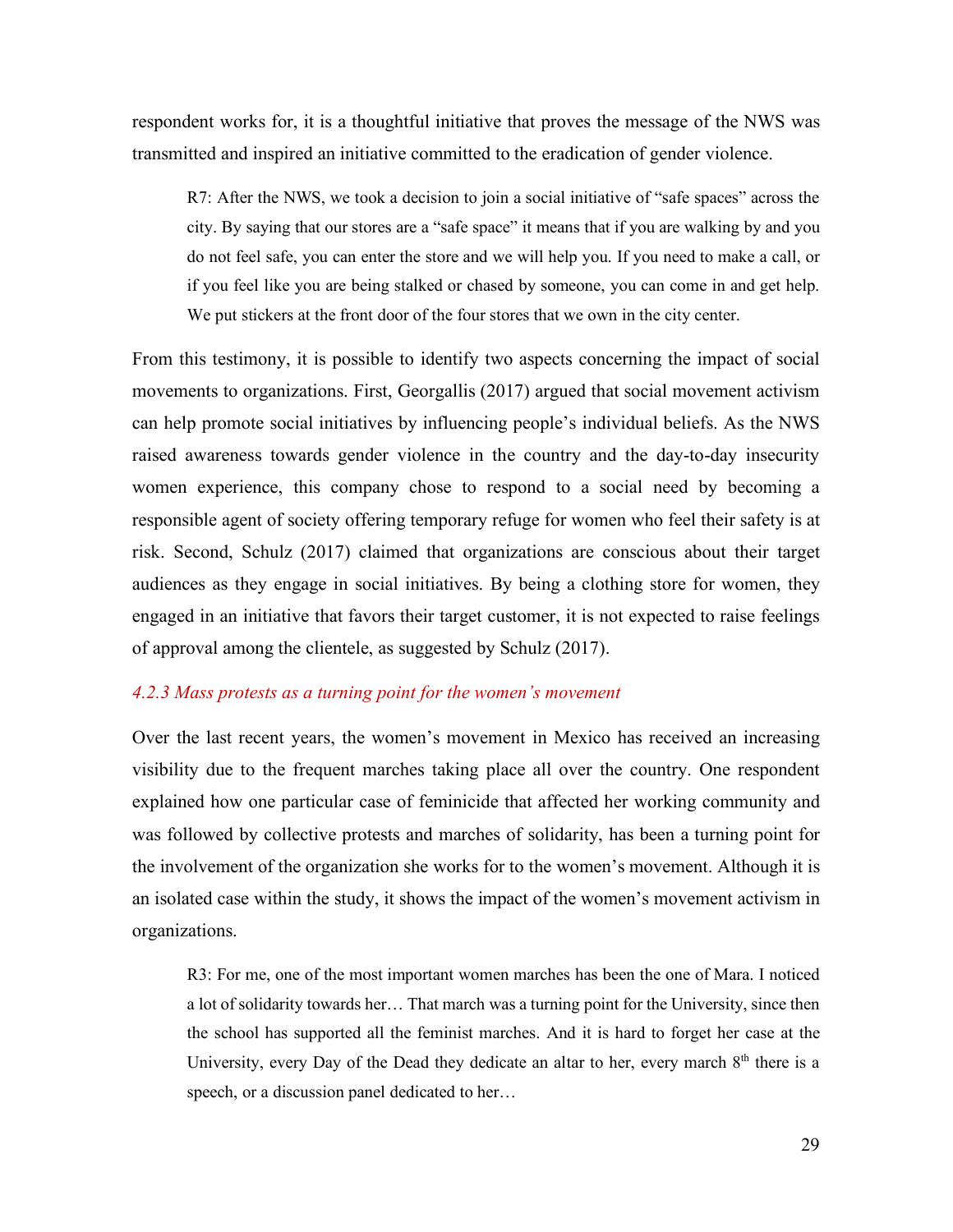The experience of this respondent shows how mass protests are effective in promoting solidarity towards a movement. The respondent explains that since the feminicide of Mara, the University she works for has become an ally to the women's movement against gender violence. In line with Aranda & Simons (2018) research, social movement activism can bring visibility to issues and gain support not only from the general public but from policy makers. In this case, the protests were endorsed by the organization, which has led to a continuous support for the women's movement against gender violence.

However, it is important to mention than publicly condemning gender violence and supporting the women's movement should be distinguish from internally committing to the eradication of gender violence or inequality in the organization.

#### <span id="page-33-0"></span>4.3 Identified obstacles for the effectiveness of the NWS

As I was collecting the interviews, the answer to the research question of how the NWS impacted women's experiences in the workplace started to incline towards little or no impact. Most respondents, regardless of their personal support and conviction to the NWS, missed a concrete impact on their experiences in the workplace as an effect of the NWS. The following quotes are categorized according to the reasons or obstacles the respondents recognized to perceive a change in their workplace experiences as an effect of the NWS. Social movement activism is often led by a desire to disrupt the current power structures, and resistance to change has been acknowledged as a common and at some extent expected outcome to the implementation of gender initiatives and the women's movement activism (Ernst Kossek & Zonia, 1993; Lombardo & Mergaert, 2013; Kivijärvi & Sintonen, 2021), and the NWS was not an exception.

#### *4.3.1 Lack of commitment from management*

As the date of the NWS approached, organizations took a stance on the NWS by sharing public message on social media outlets announcing the support to the women's movement and reproval of gender violence, besides providing concessions to let their female employees strike ensuring no negative consequences would follow their choice. Nonetheless, on the respondents account, these public stances were not followed by consecutive actions to directly address the subject on the workplace and take a further step in raising awareness. According to the participants, the ideals behind the NWS were ignored and not transmitted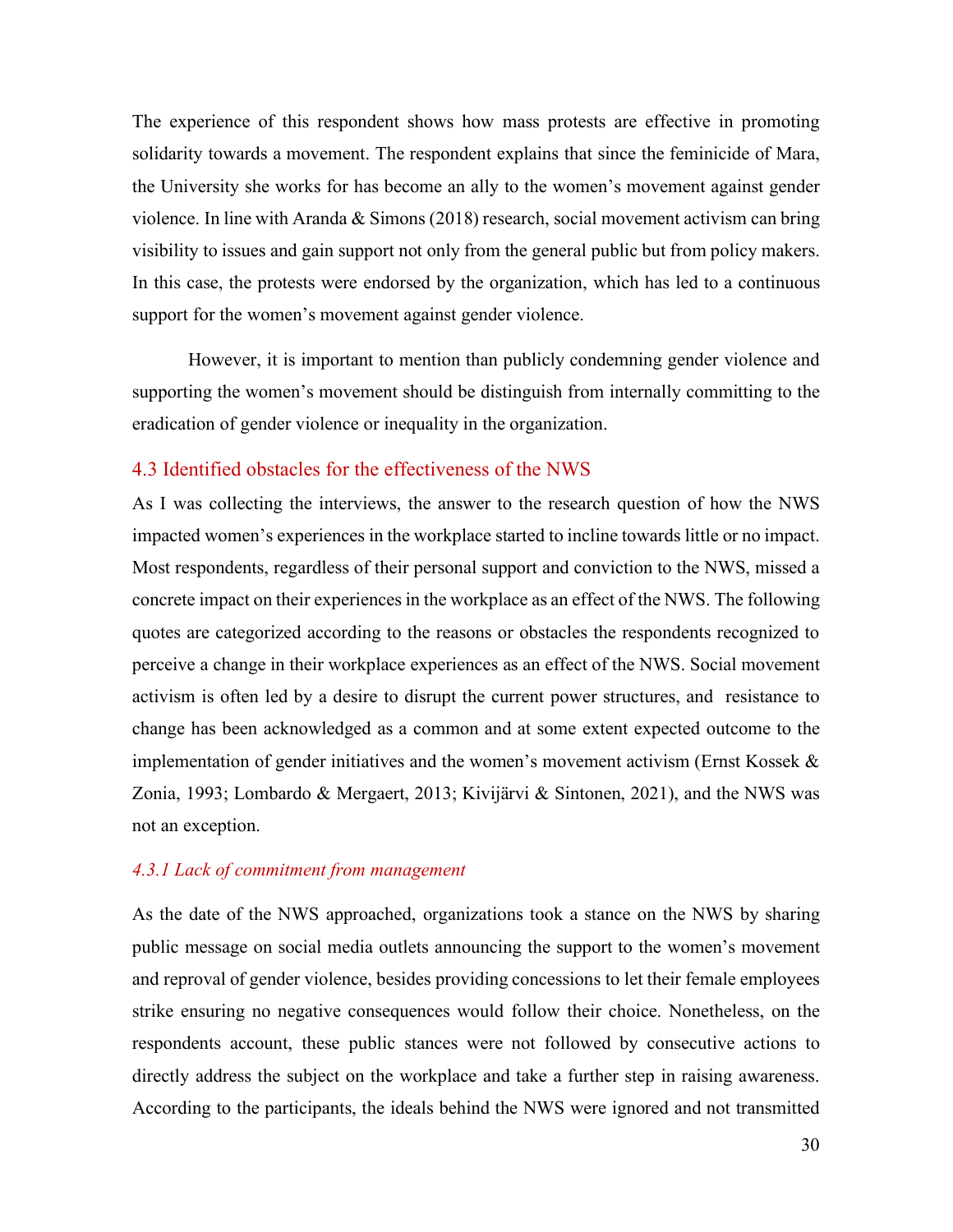to the workplace by their organization. Another issue identified by the respondents was that people in leadership positions retracted themselves from trying to influence or inform others on the NWS.

R1: I feel like *that* was missing, the message and the intention of the NWS were not really transmitted to the workplace… they just said it was okay to take the day off to join the NWS, but they did not take it as an opportunity to explain what it was about or what were the objectives of the protest.

R2: The enterprise never said they were okay with the NWS. They ignored it completely. We did not get paid that day, and the next day everything was back to normal. I felt bad afterwards, because the NWS had a real motive and it did not matter, there were no discussions, nor more information on the subject.

R4: One day, at the end of the workday the managers just came out from the offices and they said something like: "We know what is being organized, what is circulating on social media… we have discussed it and we decided to give you the freedom to choose to come or not, you will get paid but fix your pending tasks for the day, because the world continues even if you are not here". It was very awkward, like they did not want to say it was for the NWS, as if it was something unmentionable… like Voldemort. They never made a reflection to why the NWS was important or anything.

R6: I was worried that the message (of the NWS) would not get transmitted, some people just took it as a holiday… and gender violence was pushed into the background.

The respondents explained that even though their organizations took a supportive stance on the NWS and their right to strike, no efforts were taken to transmit the ideals of the NWS or promote the eradication of gender violence to the workplace, missing an opportunity to raise awareness or start a discussion among colleagues upon an issue of national matter. Some scholars have described this lack of engagement to social initiatives as a lip-service commitment (Hoobler, 2005; Tyler A. C., 2016), that denotes that words are not turned into actions. This supports the claim of López-Fernández & Atristain (2017) that incongruence between policies and practices in the realm of gender equality is a common issue in Mexican organizations. Although the motives behind this lack of managerial commitment are beyond the scope of this thesis, resistance from people in top level positions could find its sources in gender bias and prejudices (Vinkenburg, 2017), gender blindness approach to diversity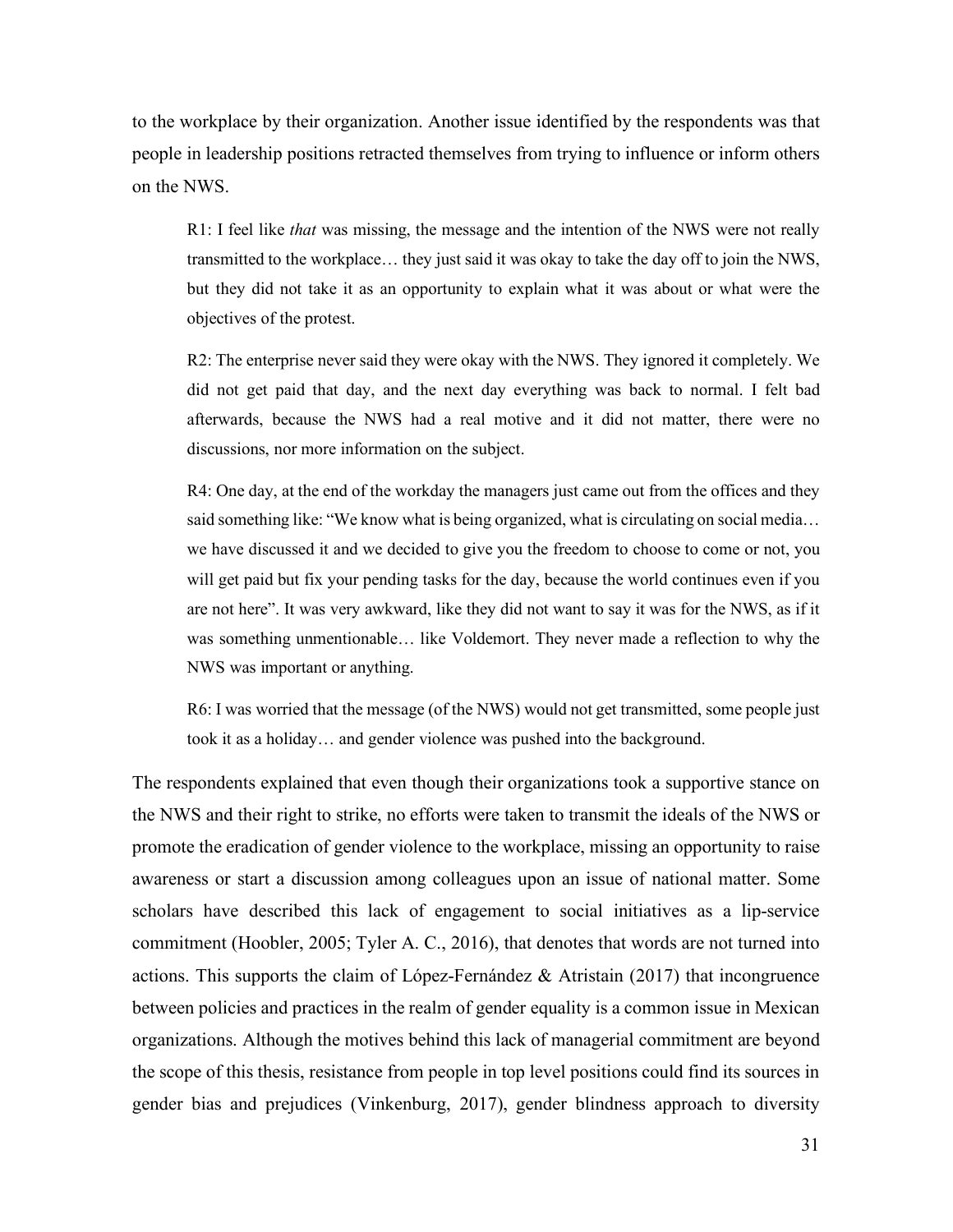management (Benschop & Verloo, 2006; Tyler A. C., 2016) and systemic reluctance to disrupt the status quo (Hoobler, 2005).

#### *4.3.2 Stigmatization of the women's movement*

When respondents were asked about the impact of the women's movement activism, they argued that on the recent years the movement had gained visibility and support from society. However, as the respondents expressed these outcomes as positive, it became recurrent to immediately address the negative consequences to the attention recently gained by the movement. This counterproductive effect was recognized as stigmatization and delegitimization of the women's movement, which was identified among their colleagues and other acquaintances of the respondents.

R2: The negative impact (of the women's marches) is that many people complain about the way feminists are protesting, because they sign walls or because they cause traffic. But I think if they weren't protesting this way, we would not be in the position we are now.

R4: On the other hand, I think the marches have only caused men becoming even angrier, not only do they perceive us as inferior… but now there is a growing hatred towards the awakening of the women's movement.

R5: People complain about women marches because they paint monuments or walls… but they are just walls, not a life. I feel that most of the people do not agree with feminists.

Resistance towards social initiatives is a well-known effect to women's movement activism and gender initiatives in the workplace. The NWS turned the stigmatization towards the women's movement and feminism visible as consequence. Kivijärvi & Sintonen (2021) argued that initiatives carrying a feminist connotation are often met with resistance, as some people may choose to detach themselves from the stigmatization assigned to the feminist movement. The conversations described by the respondents imply that for some individuals the NWS carried the stigma associated to the women's movement. As the NWS challenged people's anti-feminist personal beliefs, they reacted by showing resistance and noncompliance to the initiative (Lombardo & Mergaert, 2013), limiting its impact.

*4.3.3 Trivializing the NWS*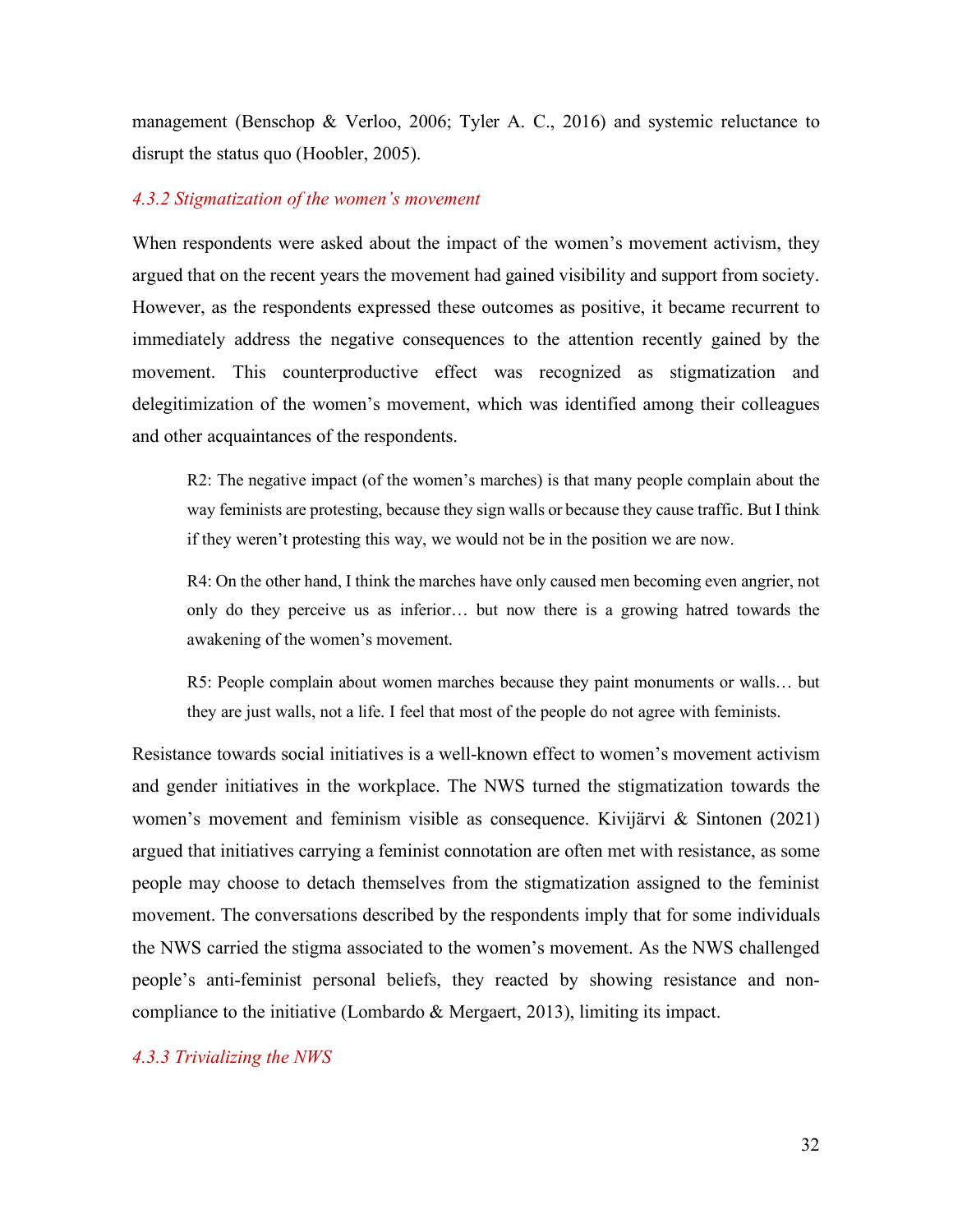Several respondents noticed that the NWS was not taken as a serious protest by their fellow colleagues, as they heard on multiple occasions comments from co-workers trivializing the NWS initiative. By saying that the NWS was just an excuse not to go to work, or not recognizing the issues the NWS stood for, the participants perceived that the ideals behind the NWS were not taken seriously.

R4: I think that one of the outcomes of the NWS, was that our colleagues thought we were lazy and that we were taking any little chance to miss a working day. It was very disappointing.

F6: For example, I chose to disappear completely for that day, yet I got some messages from my colleagues asking me things about work… it is like they did not take the NWS seriously.

R7: For example, one of the administrators said that we just wanted to join the NWS because we were lazy or did not want to work…

R10: Before the strike, you would hear some people saying that we wanted an extra holiday, or we just wanted to watch movies and party together on the NWS… that it was just an excuse.

The respondents interpreted these comments as a push back to the NWS. Trivializing the need for change has been identified as a form of resistance towards gender mainstreaming initiatives (Lombardo & Mergaert, 2013). According to the authors, by trivializing an initiative, organizational members challenge the credibility of the problem, hindering a possibility for change. Insisting that going into strike was a joke could be interpreted that for some individuals the ideals behind the NWS, such as raising awareness towards gender violence are unnecessary, either because they believe the problem is not important or because they do not recognize that it is an existing social issue. This supports the claim by (Benschop & Verloo, 2006) that suggests that a reason for resistance to social initiatives is lack of recognition of the seriousness of some social issues, and as they do not find the problem legitimate, there is no need for finding a solution.

#### *4.3.4 COVID-19 and home office*

Another limitation that was encountered to perceive the impact of the NWS was the Covid-19 pandemic. Although the NWS took place before the pandemic arrived in Mexico, it was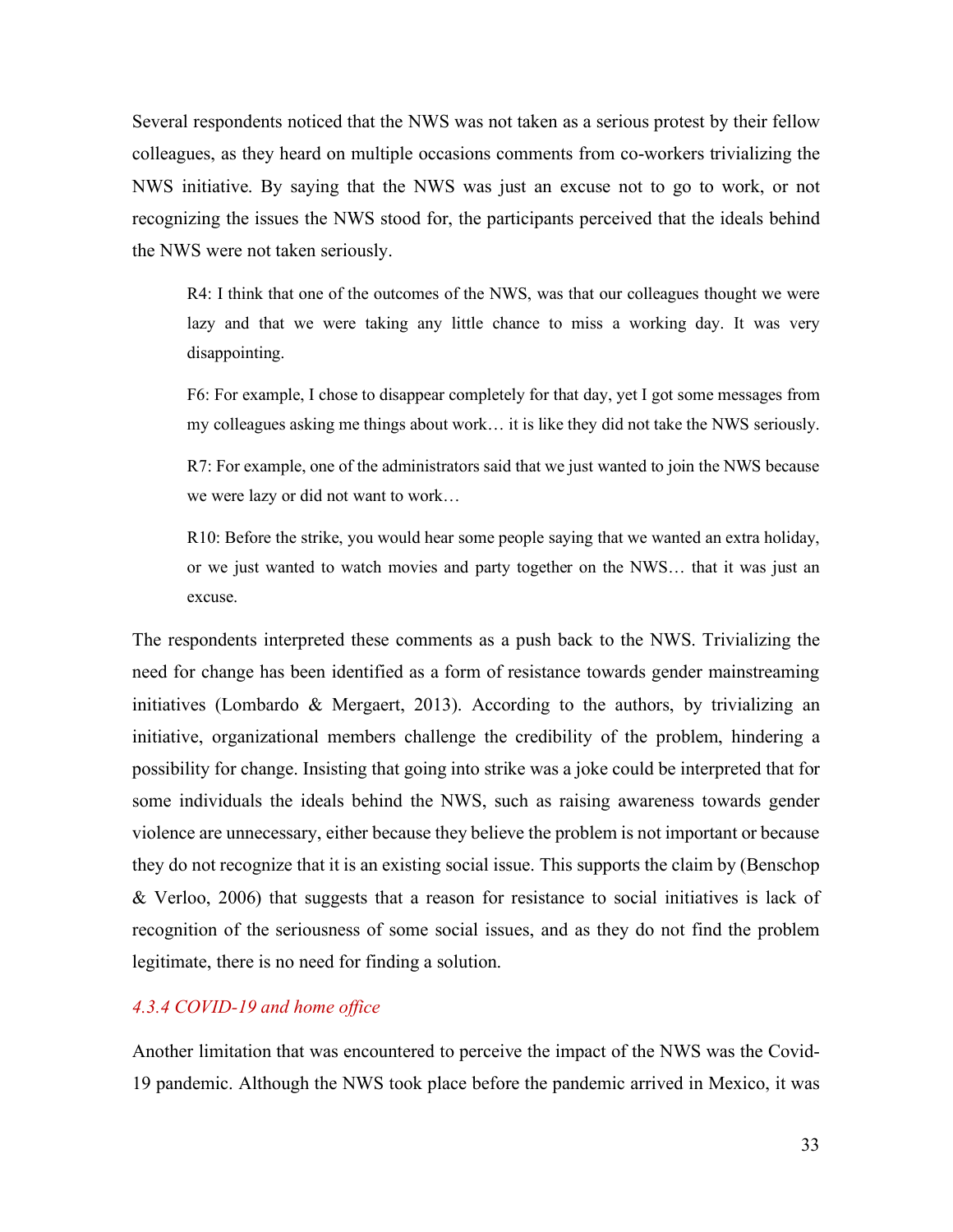just around the corner. On the one hand, the respondents felt that the pandemic took some of the attention the NWS had gained and on the other one hand, switching to home office came along the lost interpersonal interactions and other dynamics with their colleagues where they could have expected some changes or behavioral shift through casual conversations, becoming difficult to detect any alterations in behavior or organizational culture.

R8: I feel that the conversation continued (on the women's movement and gender violence), but the pandemic brought it down…

R10: From what I have heard, very few women went to work that day. So I do think that the NWS impacted the organization and our absence was very visible… however, something that took the attention away was the pandemic, around 2 days after the NWS took place, the first case of Covid-19 in Mexico was announced, and this person happened to work at our organization, so that attracted a lot of attention and it quickly became the topic of conversation.

One of the achievements perceived of the NWS was raising awareness towards gender violence and the women's movement. According to the respondents, the NWS was the topic of conversation for days and people expressed their opinions on the protest. However, another unprecedented event took place during that time, the Covid-19 pandemic. The respondents believe that the pandemic took the attention away from the NWS, people were more interested in speaking about Covid-19 and management had to change their priorities without further notice. Although, this is an assumption from the respondents, it goes in accordance with Benschop & Verloo (2006) argument of how social initiatives, such as gender mainstreaming may be hindered by other priorities in the working agenda.

#### <span id="page-37-0"></span>4.4 Sowing seeds in the workplace

Sowing seeds is the final section of the findings as it provides an overview of how the NWS impacted organizational members' experiences in the workplace. At this point, I have argued how the NWS inspired a wave of employee activism in the workplace, and how corporations were pushed to stake a stance on the NWS due to the social pressure and recognized interest among employees to strike. Combined with these steps towards change, multiple obstacles were identified that limited the impact of what a protest of this reach could have had within organizations. Next to the previously described immediate effects the NWS had on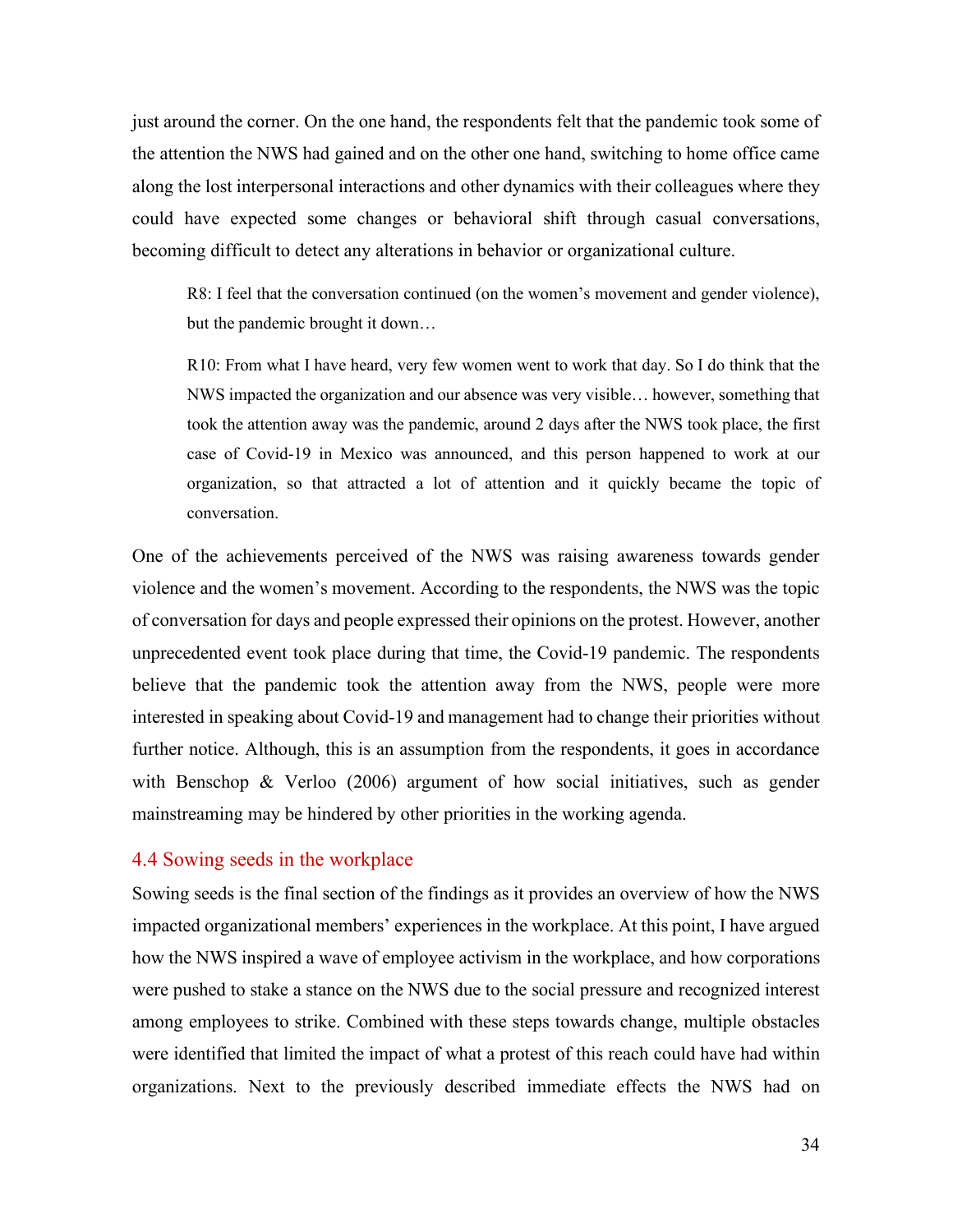organizational life; on this section I will describe how the NWS has contributed to a collective consciousness raising among individuals that could develop in long lasting effects in the quest for gender equality.

Two respondents described in their own words the impact of the NWS to their workplace as a "sowing seeds" effect, an expression that encompassed how most respondents perceived the aforementioned impact. The sowing seeds effect was identified in a collective consciousness raising and assimilation of ideals behind what the NWS represented, recognizing the potential of social movements to influence individual beliefs at different levels of an organization and create social foundations for change (Georgallis, 2017; Vergara-Camus, 2016; Germain, Robertson, & Minnis, 2019). Despite the impact on consciousness raising, the NWS was not sufficient to promote social initiatives in the workplace neither to provoke a clear cultural shift in favor of gender equality or the eradication of gender violence affecting organizational members' experiences in the workplace. Coming back to the sowing seeds expression, the seed has been planted but the fruits are yet to grow and be harvested.

#### *4.4.1 Collective consciousness raising*

The NWS is a protest initiated and intrinsically associated to the women's movement in Mexico, since the topic of this research is to analyze the impact of social movements, participants were requested to describe the perceived impact of the women's movement activism not only to their workplace, but to the Mexican society. Consciousness raising refers to the process of becoming aware of how systemic grievances affect oneself personally and in relation to others (Snow, 2013). Social movements can engage on diverse forms of activism to raise consciousness among members of society (Germain, Robertson, & Minnis, 2019), from the participants experiences, the following were identified: collective identification of agenda, assimilation of ideals and growing interest on the movement, as respondents recalled engaging in discussions with colleagues.

R11: I think that within my limited experiences, I have seen some reflection from others… at least that, a reflection… not so much as a change that is visible or tangible, but a greater reflection of the subject.

This respondent explains that the women's movement activism has brought awareness to the ideals behind the women's movement. She explains that she has perceived consciousness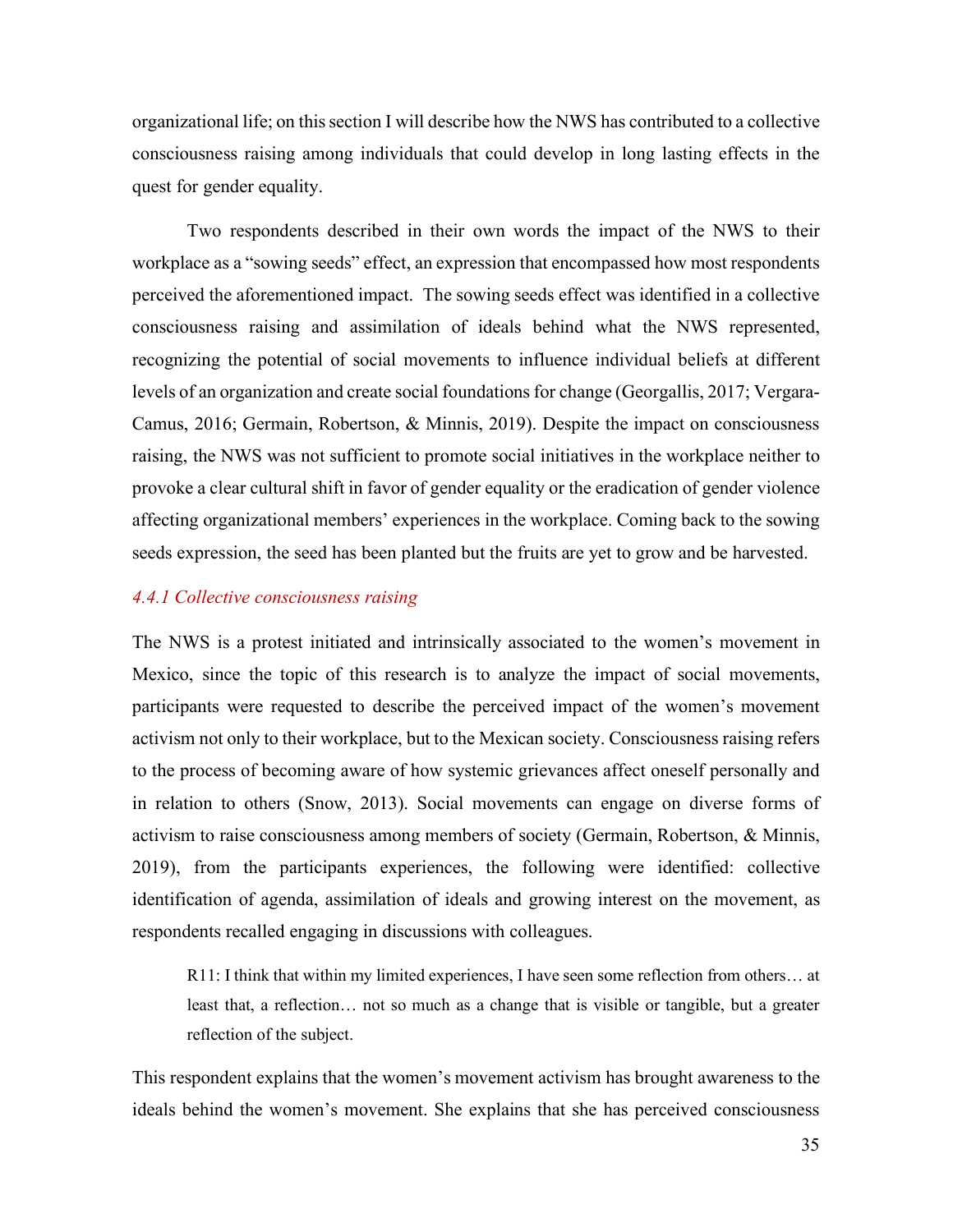raising among her close social circle, as people around her are reflecting on issues discussed by the women's movement, however a clear change in culture or practice has not yet been perceived. The women's movement has previously been identified as an important source to raise awareness over the collective grievances experienced by women affecting their lives (Snow, 2013; Tyler M. , 2019; Germain, Robertson, & Minnis, 2019).

Although none of the respondents commented on their intentions to actively promote change as a result of the influence of the NWS in their consciousness raising, I argue that as consciousness raising occurs among organizational members, a new opportunity for change arises. Culture has been deemed as a crucial factor for driving or inhibiting institutional change in favor of gender equality (López-Fernández & Atristain, 2017), and as social movements influence individual beliefs and individuals adopt values such as gender equality, a path towards gender equality could be foreseen. In addition, consciousness may have also taken place at a managerial level among individuals who actually have the power to install change, however a managerial perspective on the impact of the NWS was not covered in this study.

#### *Identification of agenda and increased visibility*

Over the recent years, the women's movement in Mexico has been significantly active by organizing mass protests to demand equal rights (Vera & López, 2020; Benítez Quintero & Vélez Bautista, 2018), identified by multiple respondents. Participants found that the women's movement activism in Mexico has received increasing attention on the recent years through media exposure and presence on social media. This has brought visibility to movement and the agenda it stands for into the mainstream, exposing collective grievances that affect most women across the country such as gender violence and sexism.

R8: What they are achieving is to bring visibility to the problem, even if the media is only showing one side of the women marches, they are having an impact. We are finally looking at this issue (gender violence) … because it has been there for a long time, but no one really cared until now.

R10: I think the way they manifest is already a cry for help… of trying to be heard and I do think there has been a great change, or at least noise in society. The women marches are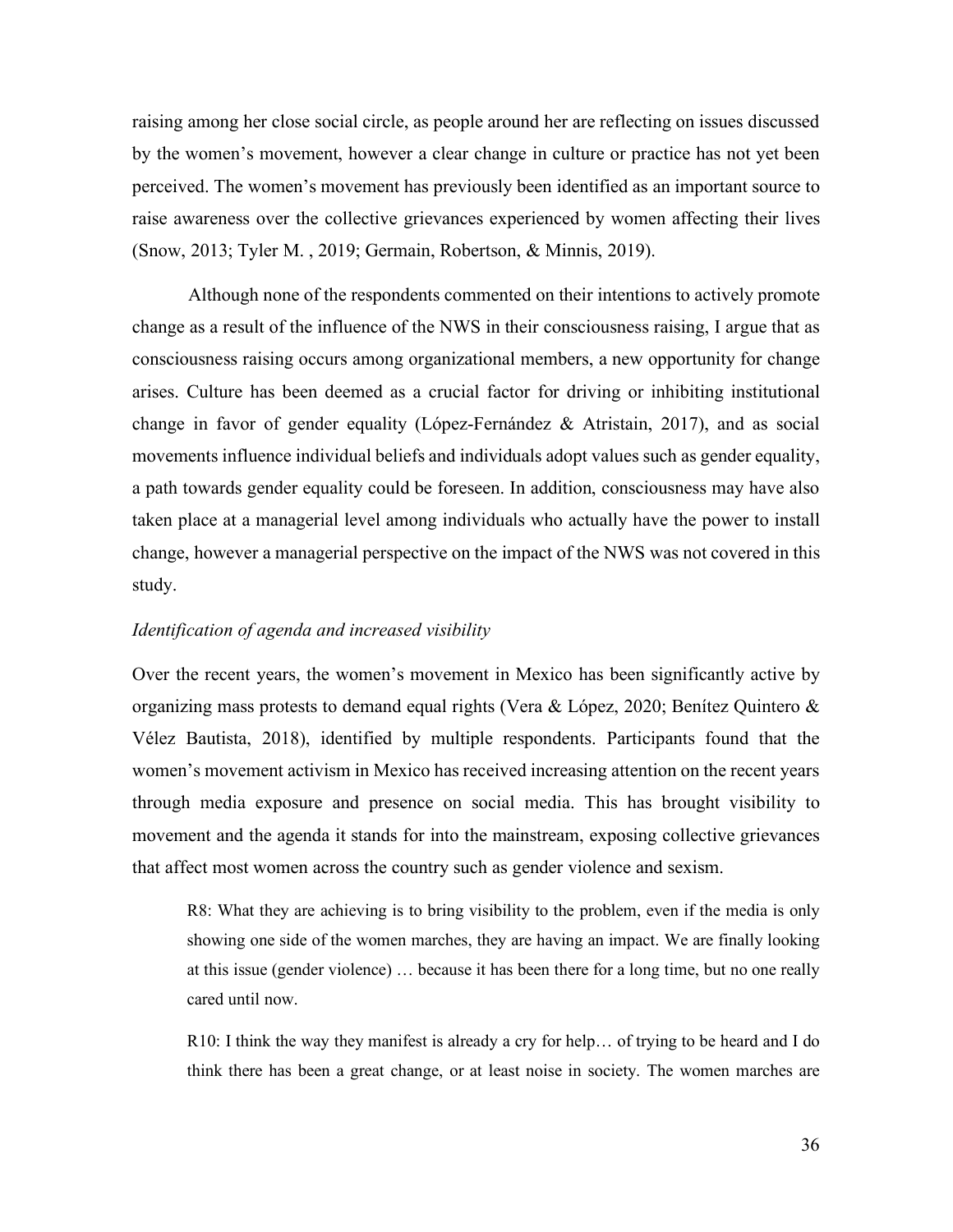giving visibility to issues like sexual harassment, gender violence, inequality, and injustice across the country, which is very important.

By identifying the agenda behind a social movement, collective consciousness raising be perceived among organizational members (Germain, Robertson, & Minnis, 2019), suggesting that the women's movement is influencing people's individual beliefs, as argued by Georgallis (2019). The respondents explained that some issues affecting women were ignored and are now coming to light because of the women's movement activism, which supports the claim by Zald & Berger (1978), who suggest mass protest allow members of society to identify collective grievances.

#### *Assimilating movement ideals*

Another way in which consciousness raising caused by social movements can be identified is through solidarity towards a movement and assimilation of ideals (Germain, Robertson, & Minnis, 2019). Being able to mobilize individuals and recruit allies is a sign of success of social movements (Sabat, Martinez, & Wessel, 2015), which was achieved by the NWS. Some respondents pointed out that they are recognizing more people within their personal network becoming supportive of the women's movement and even joining public marches for the first time. Because of the stigma feminism has received in the country, many of the respondents found this outcome as something surprising and inspiring.

R4: I found it incredible to see so many of my ex-schoolmates and high and medium class older ladies at the women's mega-march (a march the day prior to the NWS). I was extremely impacted and happy to see women that were raised on a *machista* society and that even legitimized it… are now finally realizing that it is wrong and even coming to marches… defying old ways…

R8: The impact I perceived is that most of my colleagues joined the march the day prior to the NWS. I really think last year was very powerful, so many women within my context, friends and family joined it and I had never seen that.

R10: I think that the year prior to the NWS, the movement gained a lot of strength… I had not joined a women's march until 2020, and it was very impressing.

Collective consciousness raising was perceived by the assimilation of ideals of the women's movement (Germain, Robertson, & Minnis, 2019). As of these quotes, both respondents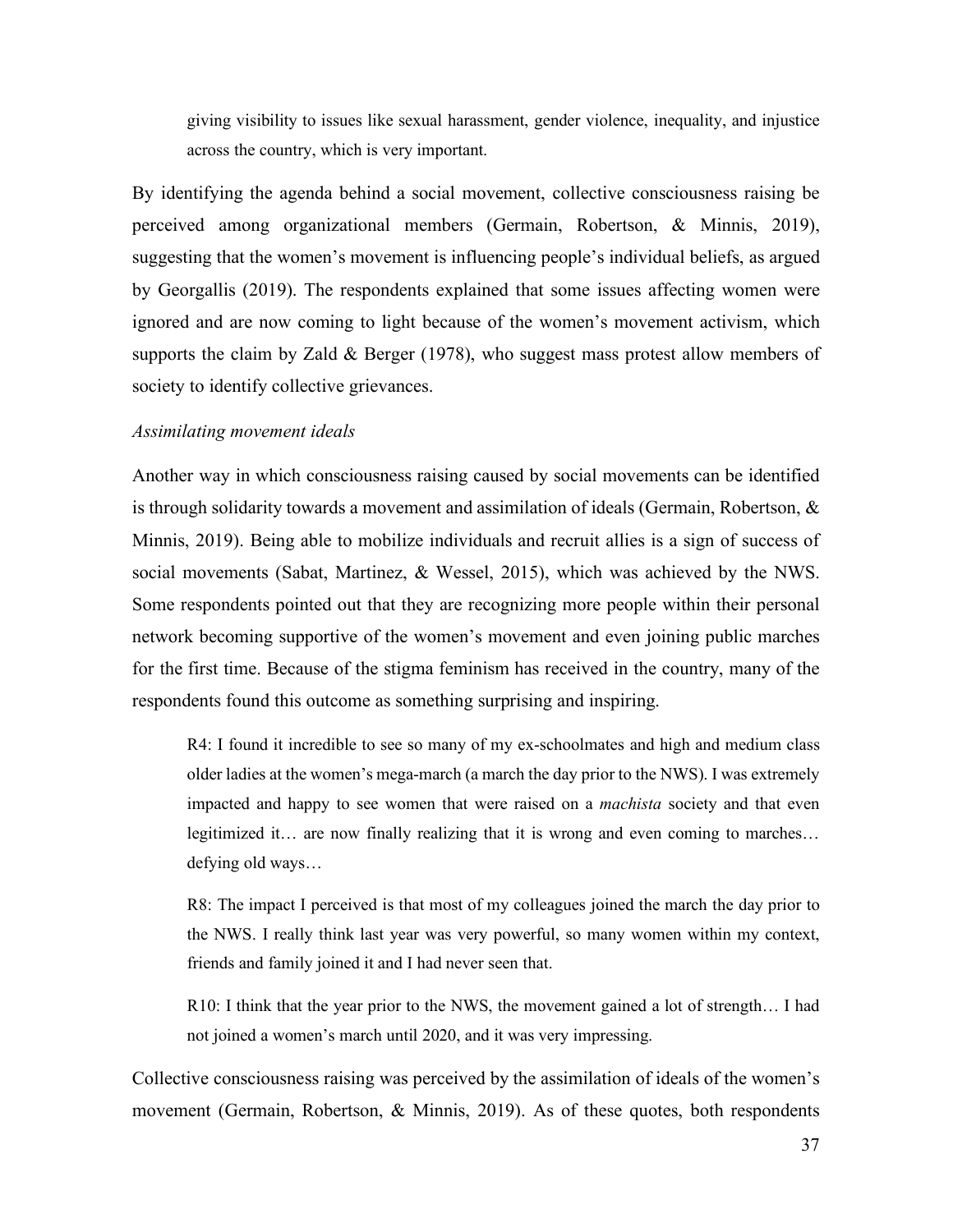explained that this behavior reflects the influence of social movements, people that were previously perceived as sexist or uninterested are now openly engaging with the women's movement, supporting the previous argument of the impact of social movements on individuals' beliefs (Georgallis, 2017).

R3: I would say the NWS had a positive impact overall, now we can at least speak about these subjects. For example, now it is more common for bosses to ask us if it is okay to say "Hi" with a kiss or by stretching hands, or if they can call us by a nickname… Now these kinds of situations are being spoken of with more frequency. The fact that we are speaking about this, means that these issues have gained some visibility.

Brown & Battle (2020) theorized how the Me Too movement has normalized discussions over sexual harassment in the workplace. On the same line of reasoning, this respondent finds that the women's movement has normalized some discussions, such as correct conduct in the workplace to avoid any instances of harassment or misinterpretation of physical contact between colleagues. This result goes in accordance with Scully & Segal (2002) study, who argued that as social movement activism raises awareness, organizational culture can be impacted. Nonetheless, it is worth noting that their study focused on localized efforts arranged by activist groups in the workplace targeted at their organization.

#### *Raising spaces for dialogue in the workplace*

Most of respondents concurred that the NWS raised the interest among organizational members on the topics of gender violence and the women's movement; in some instances, this authentic interest led to dialogue between coworkers where ideas were shared, allowing for a recognition of collective grievances and raising awareness.

R5: For example, around the time of the NWS I would talk to one of my colleagues about these issues, and another male colleague approached us to ask our opinions on the subject, or ask for articles or books, because he wanted to know and understand the subject better. After a while, he told me that the way he saw things had changed a lot since then.

R9: I think the impact rested on conversation; it was really the topic around those days… However, these conversations occurred informally and not at a managerial level. Nevertheless, the impact is there… as **sowing seeds**… engaging in conversations. I do think that has helped a lot, for people to speak on the subject and not just leave it as it is.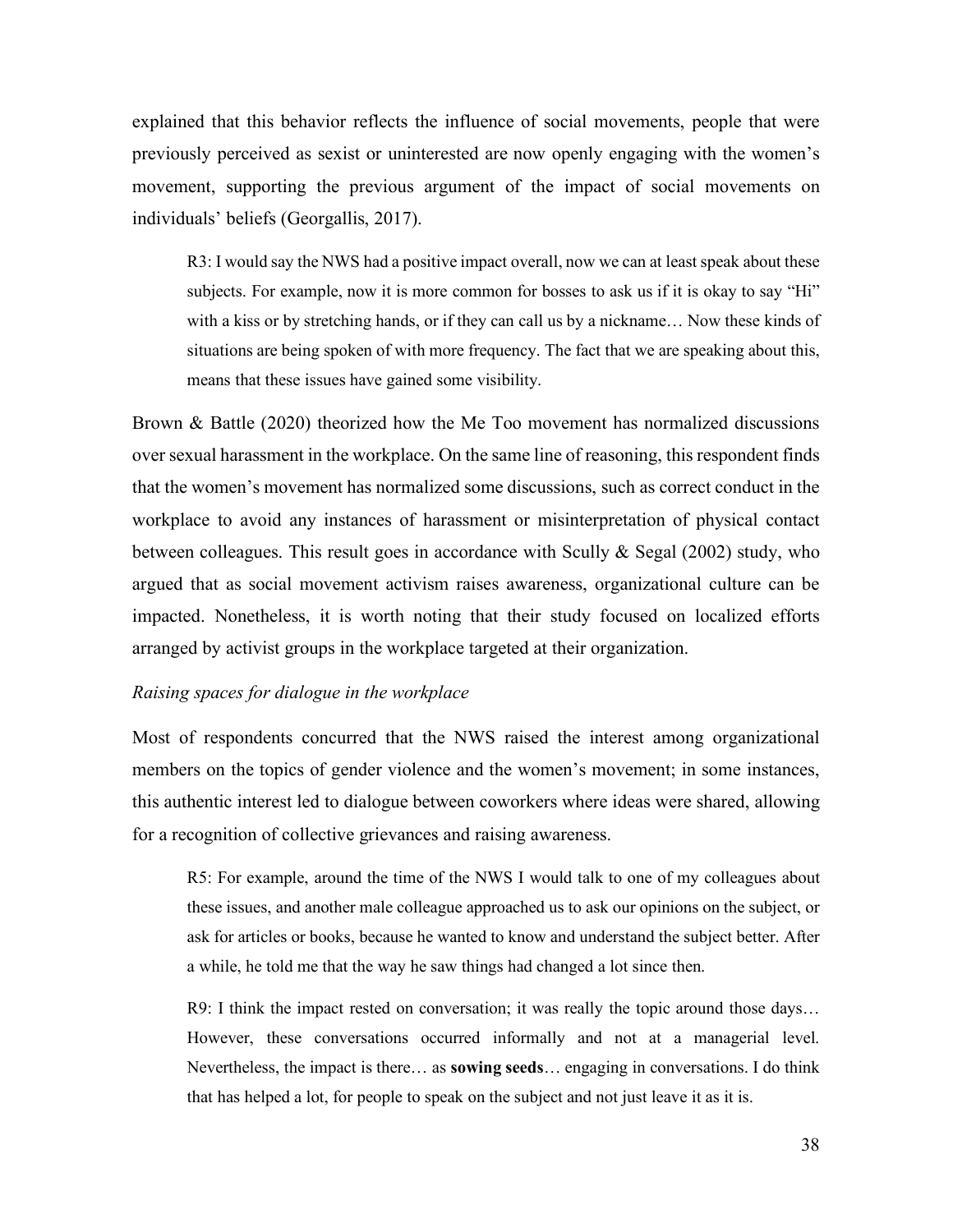R10: For example, I did get a message from one of my colleagues on the NWS, that he had reflected on our absence and even thanked us for sending a "message". I think that the NWS worked out somehow, I see it as if it had **sowed a seed**… it was a drastic measure somehow, but considering the context we live in, I do see it as the correct way to give a powerful message.

Consciousness raising was also perceived by an interest to speak about the NWS and other issues surrounding the women's cause (Germain, Robertson, & Minnis, 2019). Speaking about these issues in the workplace, has led to a better understanding of the subject, empathy towards the cause and a moment of reflection among colleagues. Following the sowing seeds logic, having spaces for dialogue with colleagues is an opportunity for an idea to flourish or to be founded, however it has not reflected in a change of norms nor an immediate call for action. Moreover, according to Scully & Segal (2002), raising awareness towards a social cause is an indispensable first step towards change in organizations.

#### *4.4.2 Firsthand impact on personal beliefs*

Another effect perceived from the women's activism, including the NWS, was consciousness raising on an individual level, which differs from the previous section as respondents saw in themselves, rather than in their surroundings, a growing interest on the women's movement agenda, becoming supportive to the movement.

R2: I believe women marches are effectively turning heads towards women. I did not know what a feminicide or what being a feminist meant. I was not aware about the hatred towards women. Less did I know how to react! There was a lot of disinformation compared to now.

R9: I see people talking much more about the subject on social media, and honestly that is good, because that opens your eyes… I did some research back then about the physical violence that women suffer. It is very important to see how there is so much *machismo* in Mexico and no one seems to care.

These respondents explained how the women's movement activism has served them in identifying and getting educated on concepts used by the movement's agenda. The fact that the NWS was able to inspire so many women on one cause, suggests that gender violence and insecurity were recognized as a shared vulnerability, enhancing feelings of solidarity among women (Tyler M. , 2019). The raise of awareness to the women's movement has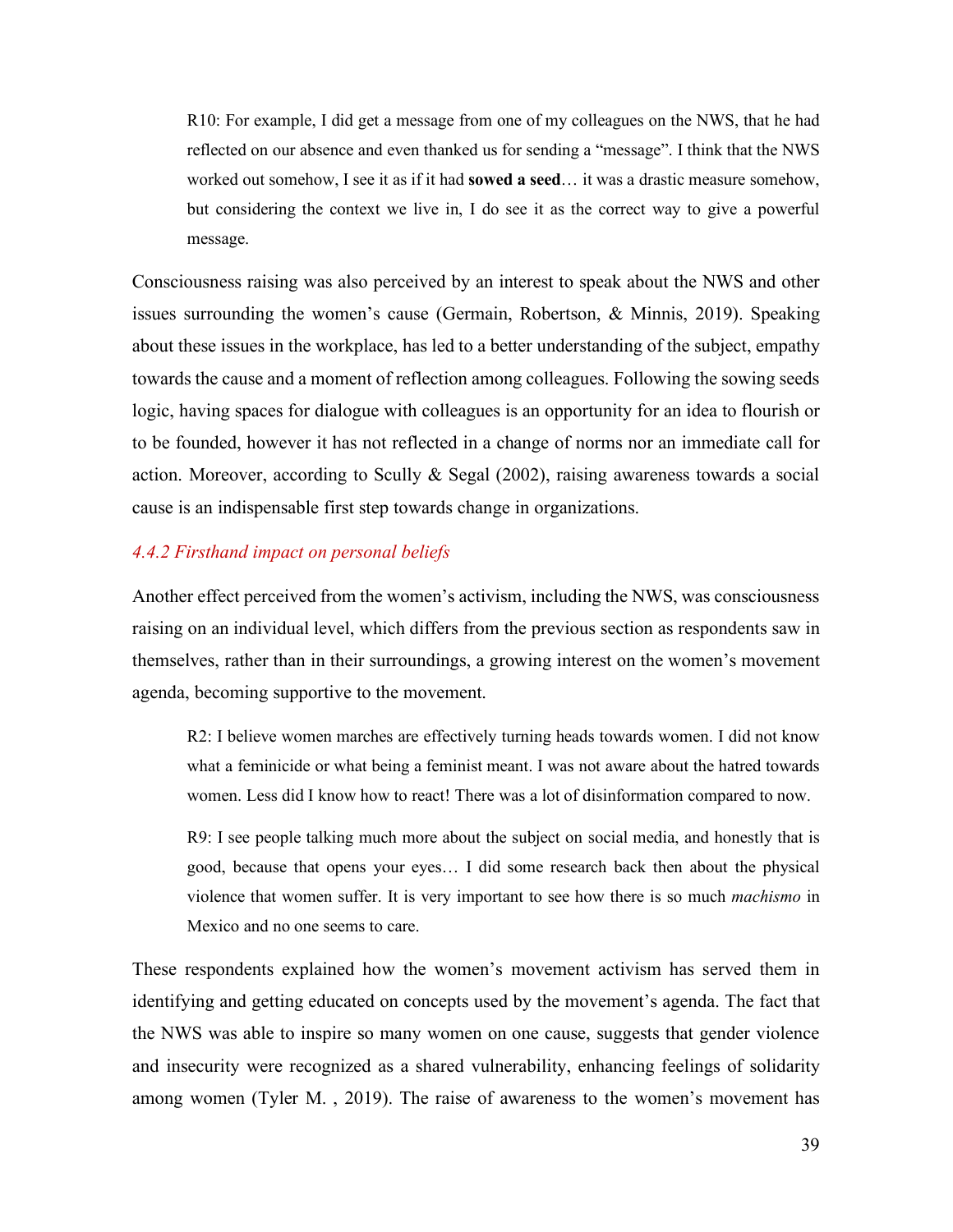reflected on an interest among these individuals to know more about the movement's agenda and structural issues of gender inequality. According to Germain, Robertson, & Minnis (2019), getting informed on subjects is a reflection on consciousness raising provoked by social movement activism. In addition, influencing people's personal beliefs through social activism leads to greater chances on achieving the expected outcomes of social movements (Soule, 2018).

#### *Personal experiences as motivation to support the women's movement*

Others acknowledged that personal experiences, rather than the social movement activism itself, were behind their initial motivations to support the women's movement, and since then they find themselves more empathetic to the cause and with a greater sense of urgency for change.

R5: I feel that sometimes… us women have to go through something disgraceful to change our own minds. That was my case… I had to go through something traumatic to acknowledge the injustice and rage of knowing that the government does not take you into account.

R9: I have joined two women marches, the one of the current year (2021) and the one from the year before. I went through some stuff personally that motivated me to join these marches, it was what really made me want to go.

A couple of the interviewees recalled that until they personally felt exposed to gender violence and ignored by authorities, they recognized the legitimacy behind the women's marches and their demands. These events challenged what were once their personal ideals and served as motivation to join collective acts of protest. Tyler (2019) exposed how marches and public protests serve as an embodied shared vulnerability experienced by a group, which in this case is women. Embodied ethics refers to the acknowledgement that our lives are experienced through our bodies, and public forms of activism such as women marches and protests offer a space to recognize an embodied and shared vulnerability (Tyler M. , 2019). Part of the success of the NWS in recruiting women across the country to join this protest relies on its power to embody a shared vulnerability that affects women on the day-to-day, hence the emphasis on the embodied experience.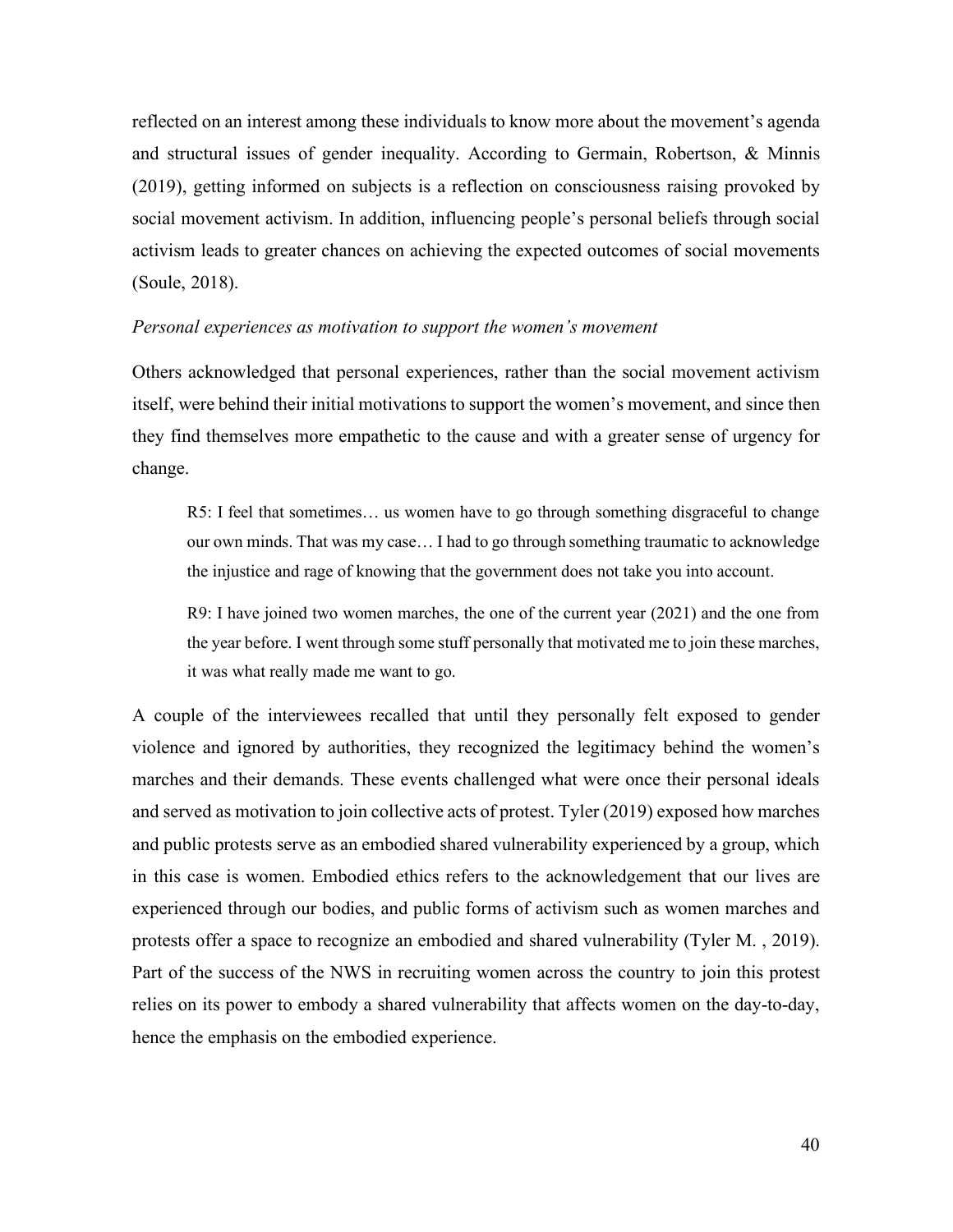## <span id="page-44-0"></span>5. Discussion

For the last chapter of this study, a conclusion from the key findings will be exposed. Then, the theoretical and practical implications developed from this study will be presented followed by a critical reflection on the limitations of this research, finalizing with recommendations for further research.

#### <span id="page-44-1"></span>5.1 Conclusion

The aim of this thesis was to analyze the impact of social movements to the workplace taking the National Women's Strike (NWS) as point of reference. To analyze this impact, the research question was constructed as follows: *How did the NWS impact women's experiences in the workplace?*, which will be answered on the following paragraphs.

Firstly, employee activism was identified as causal effect of the NWS to the workplace. In the path towards social change, recognizing a collective dissatisfaction (Tyler M. , 2019) and a desire for change (Scully & Segal, 2002) are the first steps for achieving transformation, by creating foundations for social initiatives. The NWS provided an unprecedented opportunity for organizational members to express their support to a protest initiated by the women's movement. Previous research on employee activism (Scully & Segal, 2002; Meyerson & Scully, 1995) served as reference to identify the tactics employee activists utilized to express their voices to support change, as well as the struggles associated with being a tempered radical in the workplace. Furthermore, the collective character of the NWS was found as the greatest strength of the movement as it led to two main outcomes; provided the participants an opportunity to send a message of collective dissatisfaction to the workplace, and it helped them leverage their right to strike, and ensure no negative consequences would follow their act of protest.

Secondly, organizational involvement was identified as another effect of the NWS, as this initiative was able to effectively mobilize a women's strike on a national level, pressuring organizations to acknowledge a collective discontent and take a stance on supporting the right of their female employees to strike. A couple of respondents shared that their organizations engaged in social initiatives derived from the NWS, but these were directed to the external community, thus an impact on the workplace was minimal. Despite of this involvement, the participants mentioned their organizations did not commit in further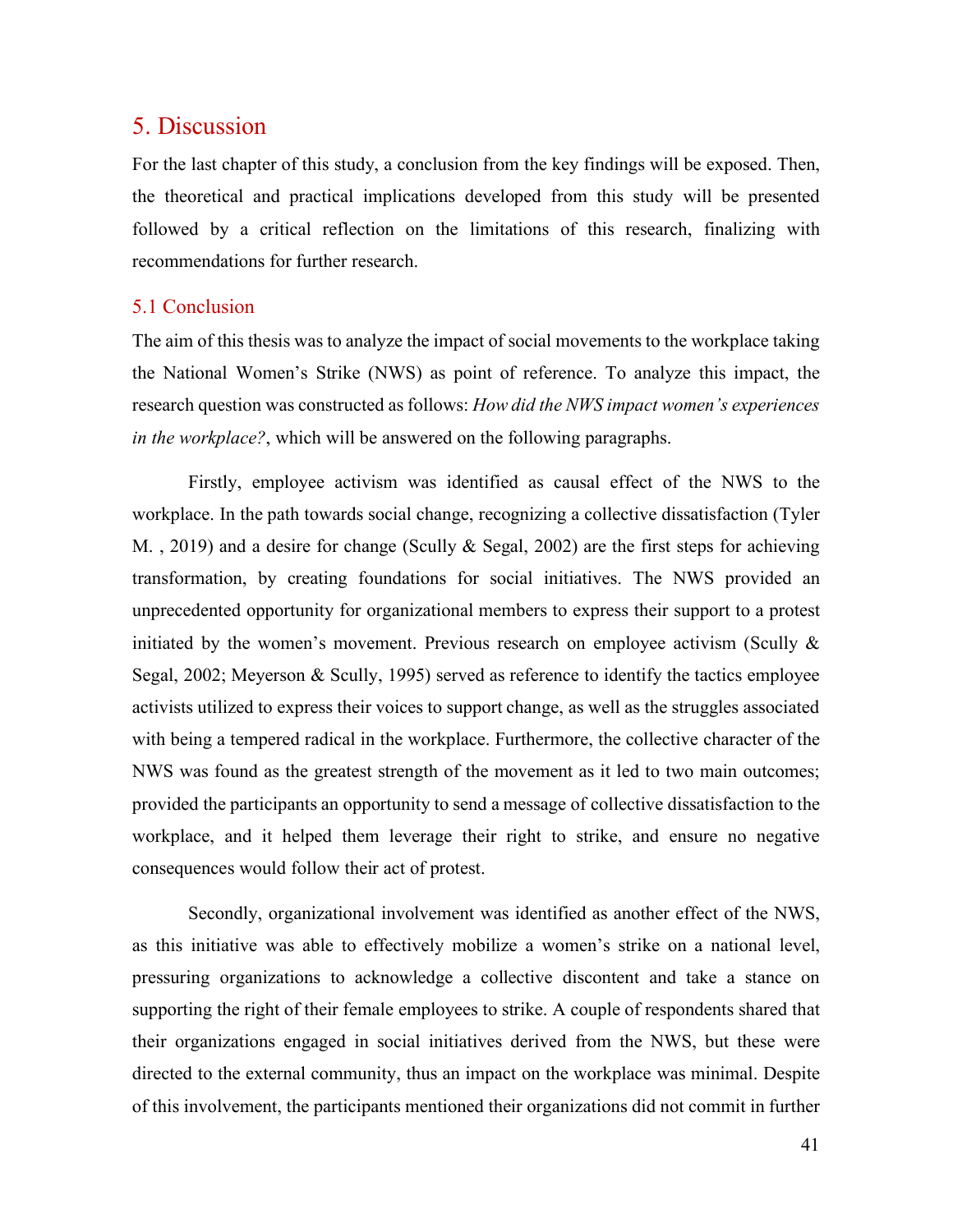expressing the message of the NWS, nor to ameliorate women's experiences in the workplace in any way. In accordance with previous literature, these responses were identified as lipservice commitment to social-initiatives (Hoobler, 2005; Tyler A. C., 2016), due to the lack of further action despite the communicated commitment. Furthermore, the respondents found that their organizations' motives to take a supportive stance on the NWS were merely to protect their reputation and evade social stigma, supporting previous claims by King (2008) on corporate responses to social movement activism. Despite the lack of follow-up through policy or behavior, previous literature suggests that as organizations concede to activists' protests or boycotts it shows that they are more willing or potentially open to implement change in favor of social initiatives (King, 2008). Therefore, the organizational involvement achieved by the NWS could be considered as step forward in combatting gender inequality in the workplace, however as perceived by the respondents, more commitment is expected from organizations to promote and achieve change.

Thirdly, multiple obstacles were identified by the respondents that limited the impact of the NWS to the workplace. Multiple researches have analyzed how resistance to social or diversity initiatives is experienced within organizations (Ernst Kossek & Zonia, 1993; Hoobler, 2005; Lombardo & Mergaert, 2013; Benschop & Verloo, 2006; Vinkenburg, 2017) which were helpful for understanding the limited impact of the NWS in the workplace. These obstacles manifested both at a managerial level and among organizational members, through lack of managerial commitment, stigmatization of the women's movement and trivialization of the NWS. Lack of managerial commitment has previously been recognized as an inhibitor for organizational change in favor of social initiatives (Vinkenburg, 2017; Lombardo & Mergaert, 2013; Benschop & Verloo, 2006), as people in managerial positions have the ability to influence or adopt gender initiatives. In addition, the association of the NWS to the women's movement was identified as a barrier to the NWS, as the women's movement in Mexico is often stigmatized, or deemed as illegitimate among a great part of society. Finally, the Covid-19 pandemic was considered for some respondents as the main responsible for the decline of the NWS relevance in the workplace. Nonetheless, it is important to mention that Covid-19 further increased the reported cases of domestic violence, as people were forced to isolate at home (UN Women, 2020), then rather than diminishing the need to protest gender violence, Covid-19 may have increased it.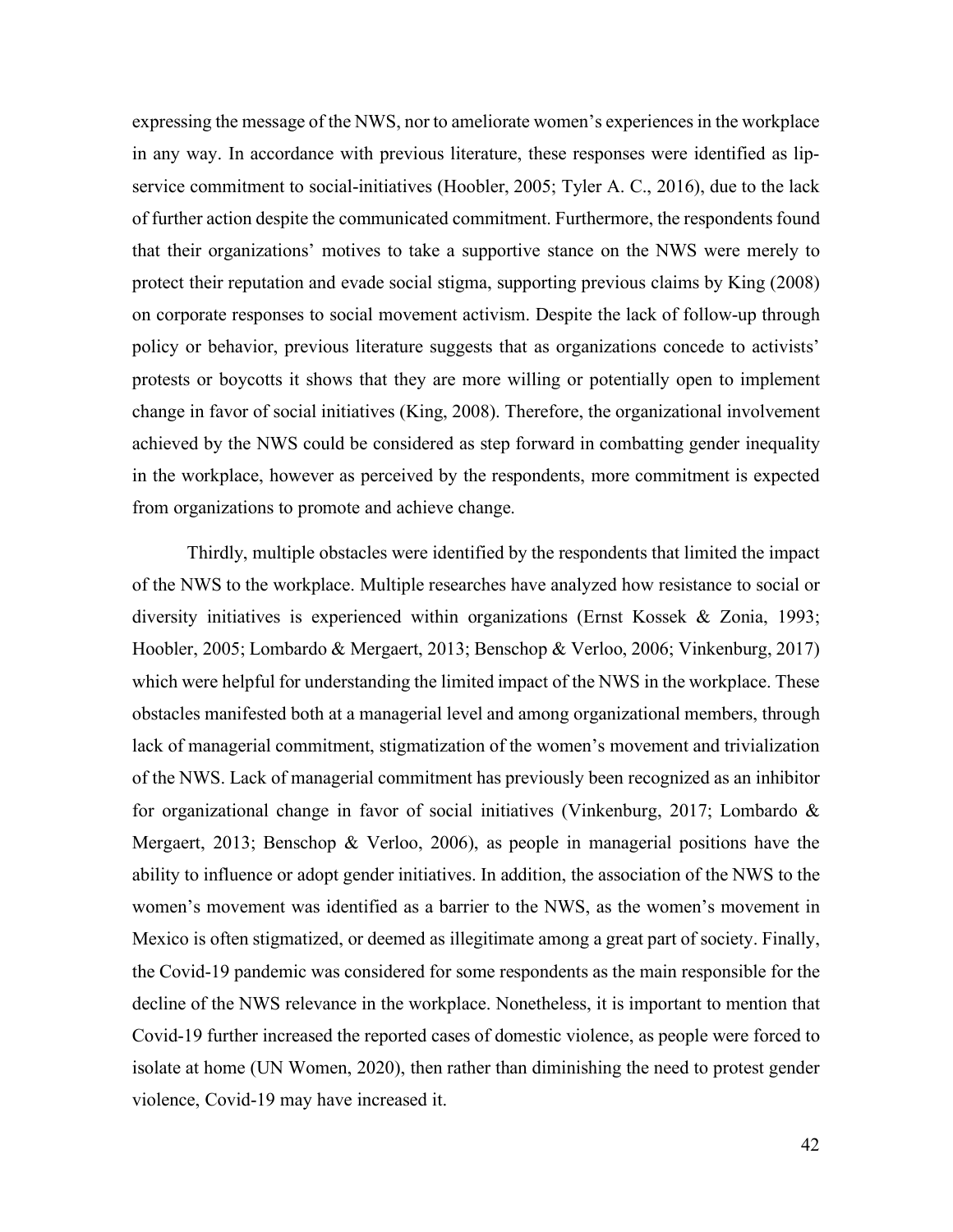Finally, the term sowing seeds was utilized to encompass how most of the respondents perceived the impact of the NWS to their experiences in the workplace. The NWS, next to the women's movement has effectively raised awareness and brought visibility to collective grievances affecting women in the country. The emphasis on consciousness raising among organizational members was adopted from Germain, Robertson, & Minnis (2019) research on the impact of social movement activism in organizational change and Georgallis (2017) research on the influence of social movement in individuals' beliefs. The respondents perceived instances of consciousness raising both in their social context and at an individual level. However, the insistence on the concept of sowing seeds is to express that the impact of the NWS has not yet been "harvest" as a clear cultural shift, nor through corporate policy affecting women's experiences in the workplace. Although there has not yet been a call for action from managers nor from organizational members, the findings suggest that the NWS has been successful in raising awareness towards the gender violence movement and hopefully inspired others to become supportive of the cause.

At this point, it would be arguable that the NWS reached the stage of coalescence by strategically organizing a mass protest to send a message to the population, but it did not get to the point of institutionalization that is usually accompanied by formalized settlements (Christiansen, 2009), such as including gender equality objectives within organizational policy. Notwithstanding, the NWS achieved its objective of raising awareness and recruiting women in the country to collectively protest. For some researchers, reaching formalized settlements or managerial initiatives is a sign of success of social movements (Christiansen, 2009; Georgallis, 2017; Hoobler, 2005), for others this impact can be perceived by a cultural shift or the influence on individual's beliefs in accordance to the social movement ideals (Brown & Battle, 2020; Georgallis, 2017; Opie & Roberts, 2017; Germain, Robertson, & Minnis, 2019; Tyler M. , 2019; Scully & Segal, 2002). According to the experiences recovered on this study, the NWS proved to be successful in the second way. Although a direct impact or change in policies has not yet been perceived through organizational members' experiences, for some respondents having conversations with colleagues about gender violence or getting asked about issues such as feminism or correct conduct in the workplace, were signs that people in the workplace are reacting and adopting the message of the NWS, which was raising awareness to gender violence and the value of women to society.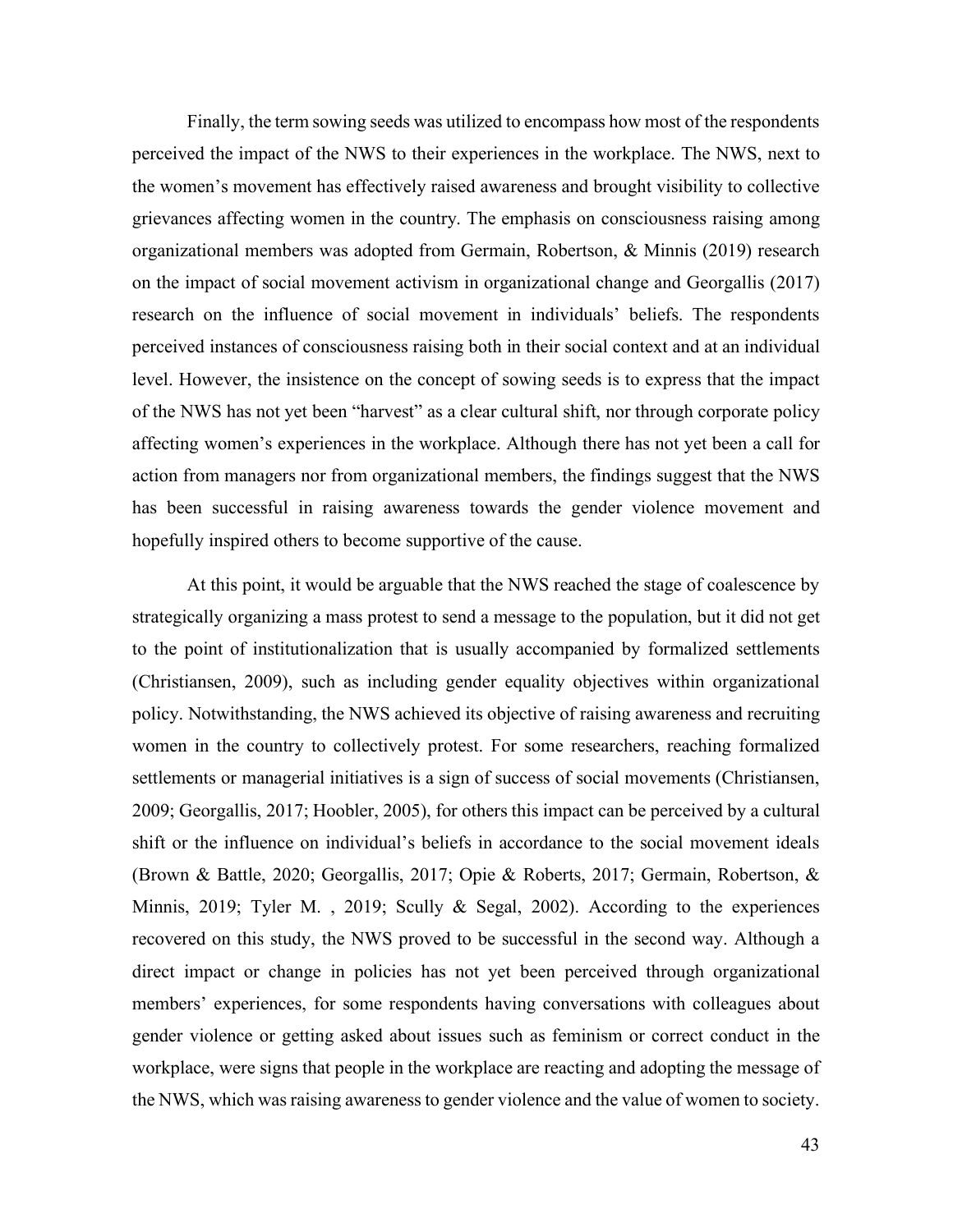Finally, I argue that through employee activism, organizational involvement and collective consciousness raising, social foundations for change towards gender equality, could have been created; however more commitment from organizations is required and desired by organizational members to actually perceive change.

#### <span id="page-47-0"></span>5.2 Theoretical Implications

By addressing the lack of empirical evidence on the impact of social movements in the workplace, this study offers three main theoretical implications.

First, this study contributes to existing theory on employee activism. The findings provide empirical evidence to support the claim that extra-institutional tactics promoted by social movements can lead to spontaneous instances of employee activism. As working women became absent for a day to join the NWS, they shared their stance on the NWS and their dissatisfaction towards gender violence to the workplace, and through spontaneous action they brought the movement's agenda to the workplace and challenged resisters to the NWS. Although other studies had demonstrated the influence of social movements on employee activism, this study provides evidence to show a direct causal effect of a mass protest in employee activism.

Second, this study contributes to existing theory on social movement and organizational change. By describing the impact of social movements as a sowing seeds effect, this study contributes to social movement theory suggesting that organizational members can also perceive the impact of social movements through a progressive consciousness raising among their colleagues and themselves, through assimilation of ideals, increased visibility, discussions in the workplace and becoming supportive of the movement.

Third, this study corroborated on the importance of managerial commitment in the implementation of social initiatives. Lack of managerial commitment was identified as an obstacle for the effectiveness of the NWS. According to the respondents, despite the wide reach the NWS achieved and the concessions provided by organizations to let their female employees to strike, without a follow-up or commitment from people in positions of leadership, the message of the NWS was not fully transmitted to the workplace and the impact of the NWS quickly faded away in their day to day working lives.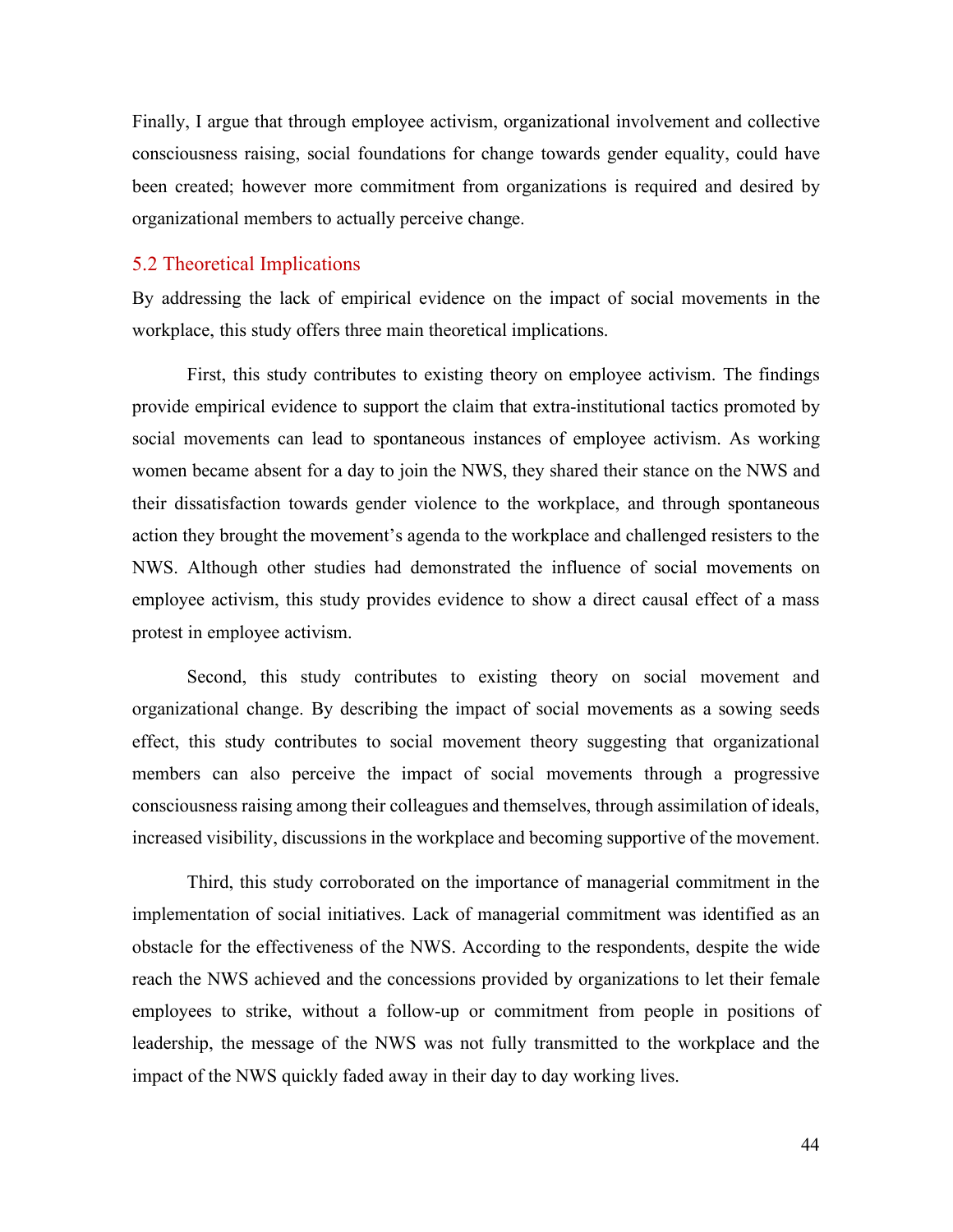#### <span id="page-48-0"></span>5.3 Practical Implications

Providing practical implications from this research proves to be a complicated task due to the subtleness of the effect the NWS had on the Mexican workplaces, however two important implications could be considered for further practice.

Focusing on the context of this study, which is the Mexican workplace and the Mexican women's movement, the motivation all working women who participated in this study to join the NWS is worth noting. Drawing from the findings, I consider that is important for Mexican workplaces and human resources practitioners to acknowledge the current concern women share over gender violence and other ideals behind the women's movement. During the interviews, a few respondents told me that gender violence was a fear that accompanied them on their working lives, as for some taking public transportation to get to work or walking in the streets past daylight made them feel insecure. Organizations could focus on developing more thoughtful initiatives to improve women's experiences. Starting by having spaces of dialogue where female employees can share their concerns could be a good start.

Another practical implication resides on the identification of stigmatization and trivialization of the women's movement as an impediment for successful repercussions of the NWS. Strategies such as gender mainstreaming led by diversity and inclusion professionals, or human development specialists could be considered for normalizing policies in favor of gender equality and gaining support from all organizational members.

#### <span id="page-48-1"></span>5.4 Limitations

This study presents a number of limitations. As mentioned previously, the NWS took place on the 9<sup>th</sup> of march of 2020, just a few weeks before the Covid-19 pandemic hit Mexico and working people switched to home office. The pandemic could have affected the interpretation of results in two ways: First, the interest and awareness the NWS achieved could have been diminished due to the appearance of another unprecedented event. Second, according to the respondents' perceptions, working from home affected the way in which colleagues interact with one another, making it more difficult to appreciate an impact on their experiences in the workplace.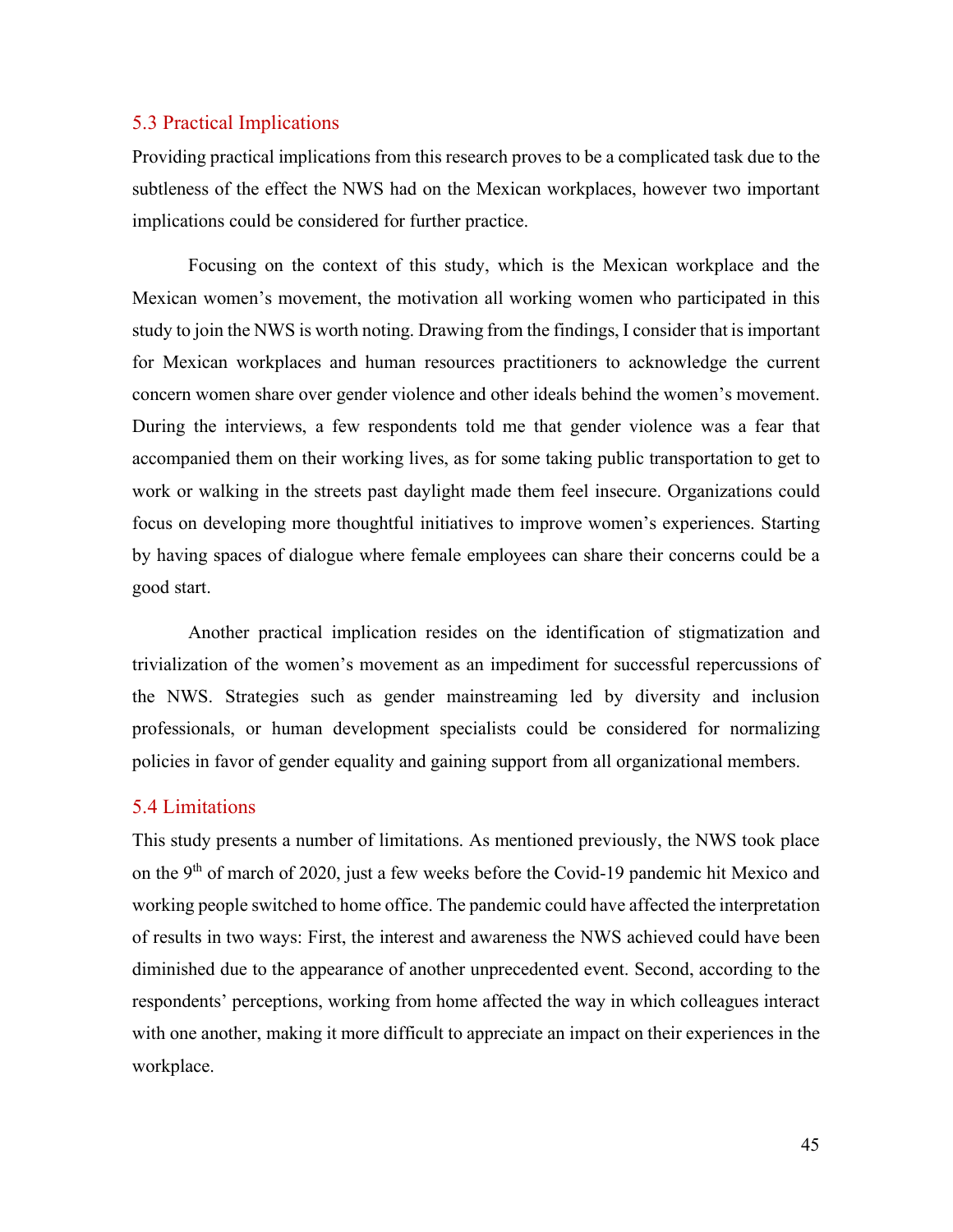As explained in the methodology chapter, the sample was chosen on convenience by contacting individuals from my personal network and fellow University colleagues. These choices in sampling led me to the collection of perspectives from a privileged group of highly educated working women between the ages of 25-30 years old. Therefore, generalizing the results to the Mexican population would be unadvisable. Moreover, the similarity among the responses and shared support to the NWS could be due to the small demographic that formed the sample.

As mentioned previously, the participants to this study held no managerial positions in their role as organizational members. As employees, their perspectives, and motivations to support the NWS may differ from those of a person in a position of leadership, as it is them who had to deal with the consequences of losing all female employees for a day and possible frustrations from resisters.

#### <span id="page-49-0"></span>5.3 Recommendations for future research

For this study, it was my intention to focus on women experiences to assess the impact of the NWS in the workplace, as it was protest initiated by women and to be joined exclusively by women. The conscious position of vulnerability among the women participants led me to insightful findings on the impact of the NWS. However, it has been discussed how group membership is an influential factor in the perception of social initiatives (Ernst Kossek & Zonia, 1993). For instance, it is more likely that women support initiatives in favor of women's right than men (Ernst Kossek & Zonia, 1993). Within the context of gender violence and the Mexican workplace, men hold a position of privilege. Examining the perceptions of men on the impact of the NWS, either as bystanders or gatekeepers could be an interesting direction for research.

Multiple researchers have noticed the impact of social movements on their effectiveness to influence personal beliefs of people holding managerial positions (Georgallis, 2017; King, 2008), as it can open possibilities for positive change within organizations. Conducting an empirical study addressed to organizational members in leadership positions could be an interesting path for future research, focusing on how social movements shaped their beliefs and what this means for organizational change.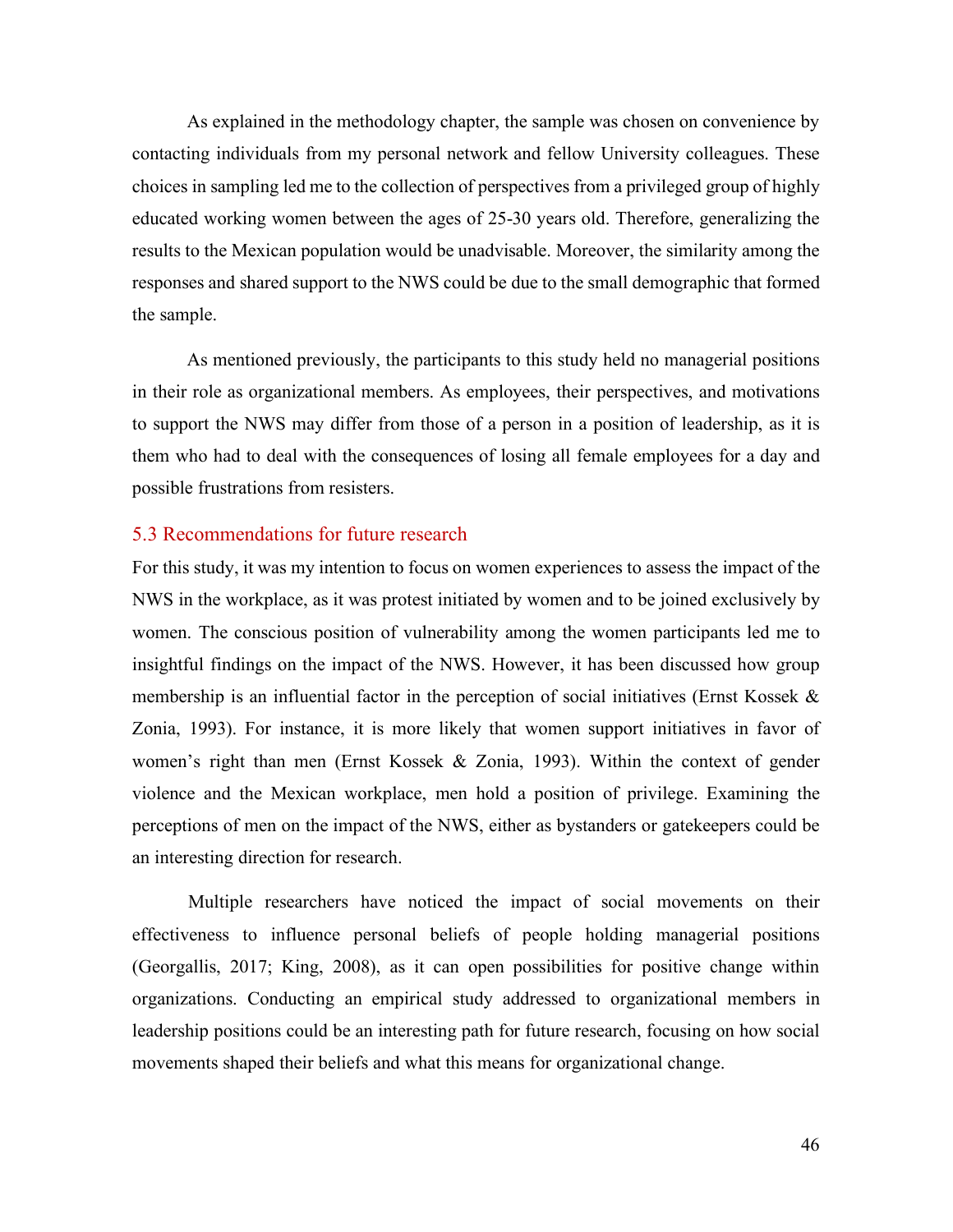Finally, the lack of managerial commitment to transmit the ideals of the NWS to the workplace was a recurrent concern among organizational members. Many researchers have discussed the reasons for non-compliance in social change coming from people in managerial positions (King, 2008; Hoobler, 2005; Lombardo & Mergaert, 2013; Tyler A. C., 2016; Benschop & Verloo, 2006). More empirical research could be done to explore the reasons for resistance or non-compliance from a managerial perspective.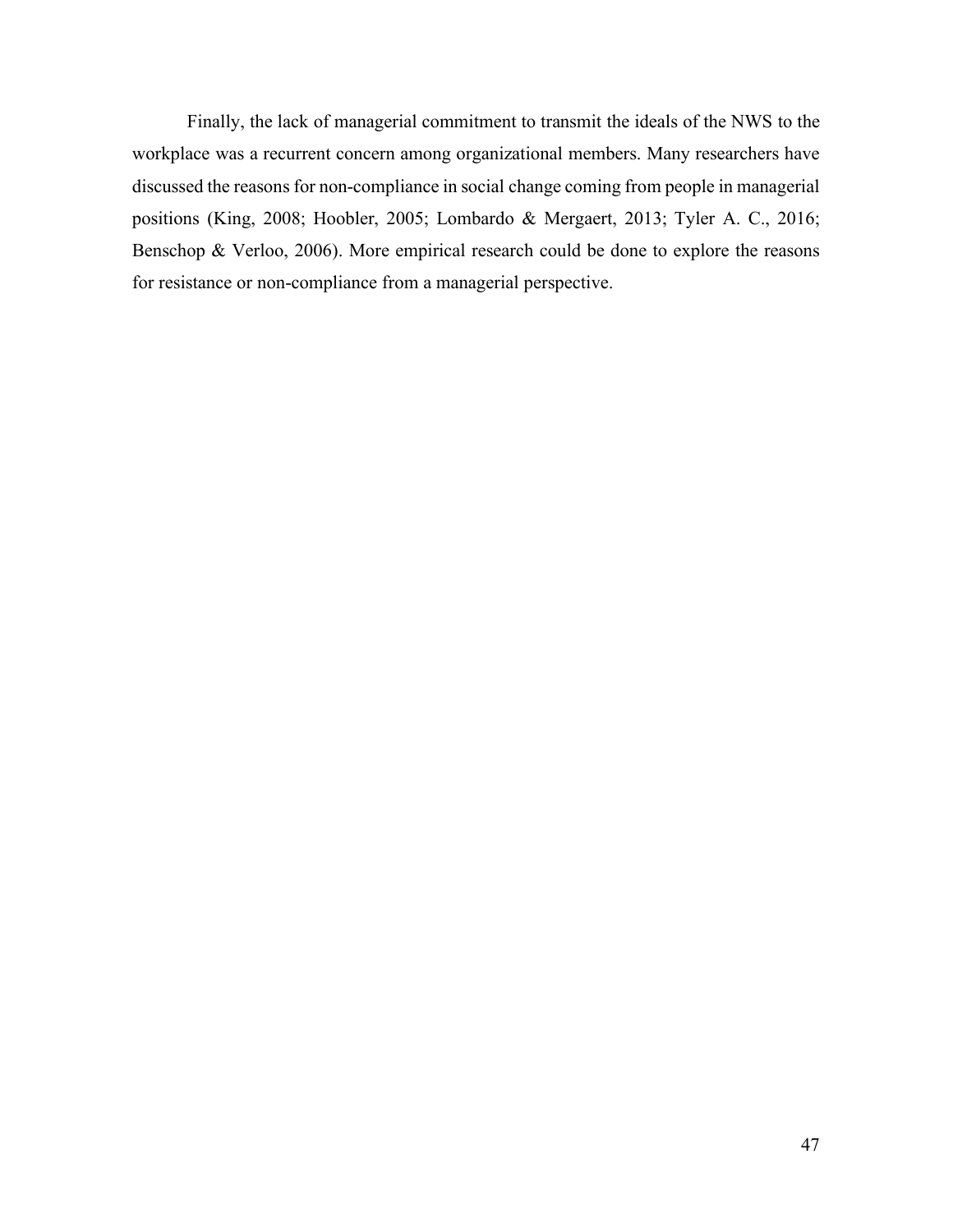## <span id="page-51-0"></span>References

- Acker, J. (2006, August). Inequality Regimes: Gender, Class, and Race in Organizations1. *Gender & Society, 20*(4), 441-464. doi:10.1177/0891243206289499
- Basford, T. E., Offermann, L. R., & Behrend, T. S. (2014). Do You See What I See? Perceptions of Gender Microaggressions in the Workplace. *Psychology of Women Quarterly, 38*(3), 340-349.
- Bell, E., Meyerson, D., Nkomo, S., & Scully, M. (2003). Interpreting Silence and Voice in the Workplace: A Conversation About Tempered Radicalism Among Black and White Women Researchers. *The Journal of Applied Behavioral Science, 39*(4), 381- 414. doi:10.1177/0021886303260502
- Benítez Quintero, F., & Vélez Bautista, G. (2018). Main achievements and challenges of feminism in Mexico. *Espacios Públicos, 21*(51), 115-134.
- Benschop, Y., & Verloo, M. (2006). Sisyphus' Sisters: Can Gender Mainstreaming Escape the Genderedness of Organizations? *Journal of Gender Studies, 15*(1), 19-33. doi:10.1080/09589230500486884
- Brooks, A. (2011). Feminist Standpoint Epistemology: Building Knowledge and Empowerment Through Women's Lived Experience. In A. Brooks, *Feminist Research Practice* (pp. 53-82). SAGE Publications. doi:10.4135/9781412984270
- Brooks, J., & King, N. (2015). Strengths and Limitations of Template Analysis. In J. Brooks, & N. King, *Template Analysis for Business and Management Students* (pp. 85-94). doi:10.1080/14780887.2014.955224
- Brown, S. E., & Battle, J. S. (2020). Ostracizing targets of workplace sexual harassment before and after the #MeToo movement. *Equality, Diversity and Inclusion: An International Journal, 30*(1), 53-67.
- Christiansen, J. (2009). Four Stages of Social Movements. *EBSCO Research Starters*, 1-7.
- CNN Español. (2020). ¿Por qué paran las mujeres en México? 4 cifras que muestran la situación de las mujeres en el país. *CNN*. Retrieved from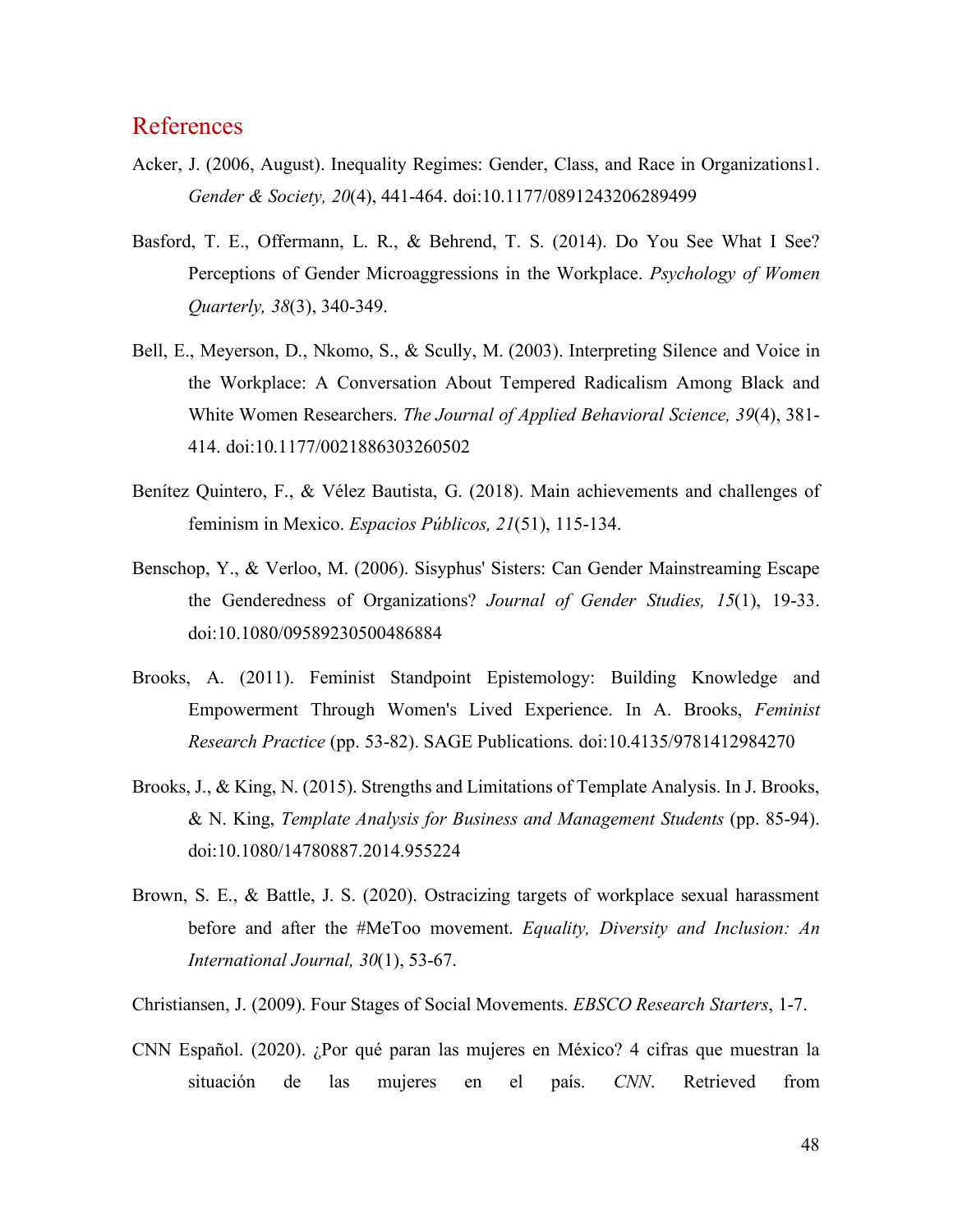https://cnnespanol.cnn.com/2020/03/09/por-que-paran-las-mujeres-en-mexico-4 cifras-que-muestran-la-situacion-de-las-mujeres-en-elpais/#:~:text=Feminicidios&text=En%202019%2C%20se%20reportaron%202.825, P%C3%BAblica%20de%20enero%20de%202020.

- El Financiero. (2019, May 23). Congreso aprueba la reforma de paridad de género. *El Financiero*. Retrieved from https://www.elfinanciero.com.mx/nacional/congresoaprueba-la-reforma-de-paridad-de-genero
- Ernst Kossek, E., & Zonia, S. C. (1993). Assessing Diversity Climate: A Field Study of Reactions to Employer Efforts to. *Journal of Organizational Behavior, 14*(1), 61-81. Retrieved from http://www.jstor.com/stable/2488130
- Esquivel Domínguez, D. (2019). Construcción de la protesta feminista en hashtags: aproximaciones desde el análisis en redes sociales. *Comunicación y medias, 40*, 184- 198. doi:10.5354/0719-1529.2019.53836
- Forbes México. (2020, February 24). Sector privado da su respaldo al paro nacional de mujeres #UnDíaSinNosotras. *Forbes México*. Retrieved from https://www.forbes.com.mx/sector-privado-da-su-respaldo-al-paro-nacional-demujeres-undiasinnosotras/
- Galletta, A. (2013). *Mastering the semi-structured interview and beyond : From research design to analysis and publication.* ProQuest Ebook Central. Retrieved from https://ebookcentral-proquest-com.ru.idm.oclc.org
- Georgallis, P. (2017). The Link Between Social Movements and Corporate Social Initiatives: Toward a Multilevel Theory. *Journal of Business Ethics*, 1-46.
- Germain, M.-L., Robertson, P., & Minnis, S. (2019). Protests, Rallies, Marches, and Social Movements as Organizational Change Agents. *Advances in Developing Human Resources, 21*(2), 150-174.
- Gioia, D. A., Corley, K. G., & Hamilton, A. L. (2012). Seeking Qualitative Rigor in Inductive Research: Notes on the Gioia Methodology. *Construct Measurement in Strategic Management, 16*(1), 15-31. doi:10.1177/1094428112452151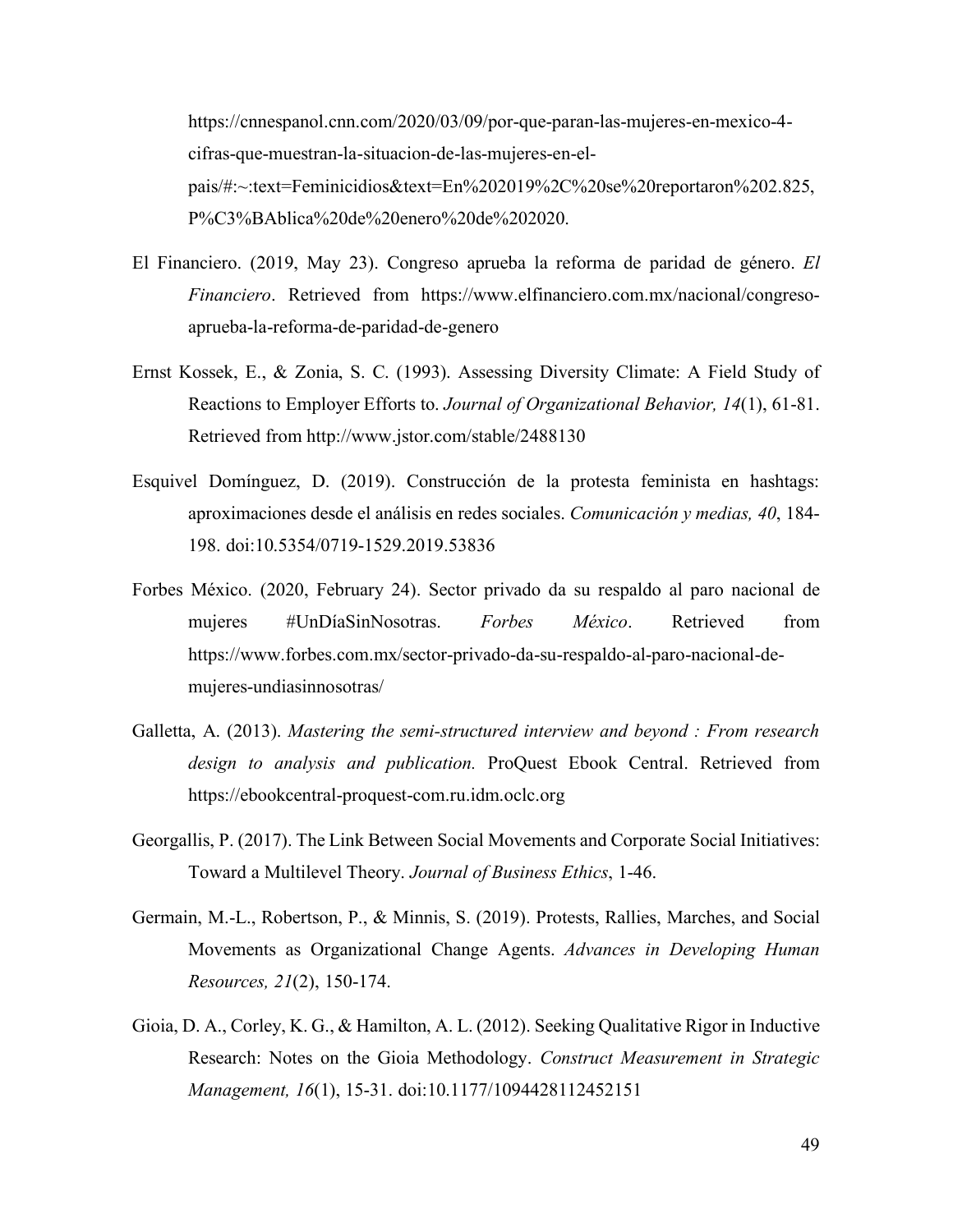- Halai, A. (2006). ETHICS IN QUALITATIVE RESEARCH: ISSUES AND CHALLENGES. 1-13. Retrieved from https://www.edqual.org/publications/workingpaper/edqualwp4.pdf/at\_download/file .pdf
- Hennessy, R. (1993). Women's Lives / Feminist Knowledge: Feminist Standpoint as Ideology Critique. *Hypatia, 8*(1), 14-34.
- Hoobler, J. M. (2005). Lip Service to Multiculturalism: Docile Bodies of the Modern Organization. *Journal of Management Inquiry, 14*(1), 49-56. doi:10.1177/1056492604270798
- IMCO. (2018, December 10). *Paridad de género en el poder legislativo*. Retrieved from https://imco.org.mx/informe-legislativo-2018-paridad-genero-poder-legislativo-2/
- Jenkins, C. T. (1983). Resource Mobilization Theory and the Study of Social Movements. *Annual Review of Sociology*, 527-553.
- King, B. G. (2008). A Political Mediation Model of Corporate Response to Social Movement Activism. *Administrative Science Quarterly, 53*, 395–421.
- Kirton, G., & Green, A. M. (2015). *The Dynamics of Managing Diversity: A critical approach* (4 ed.). Routledge.
- Kivijärvi, M., & Sintonen, T. (2021). The stigma of feminism: disclosures and silences regarding female disadvantage in the video game industry in US and Finnish media stories. *Feminist Media Studies*, 1-19. doi:10.1080/14680777.2021.1878546
- Langley, A., & Abdallah, C. (2011). Template and turns in qualitative studies os strategy and management. *Research Methodology in Strategy and Management, 6*, 105-140.
- Limón González, J. B., & Rocha Sánchez, T. E. (2011). Sexist Beliefs and Attitudes of Workers in Mexican Companies: An Exploratory Study. *Psicología Iberoamericana, 19*(2), 55-66.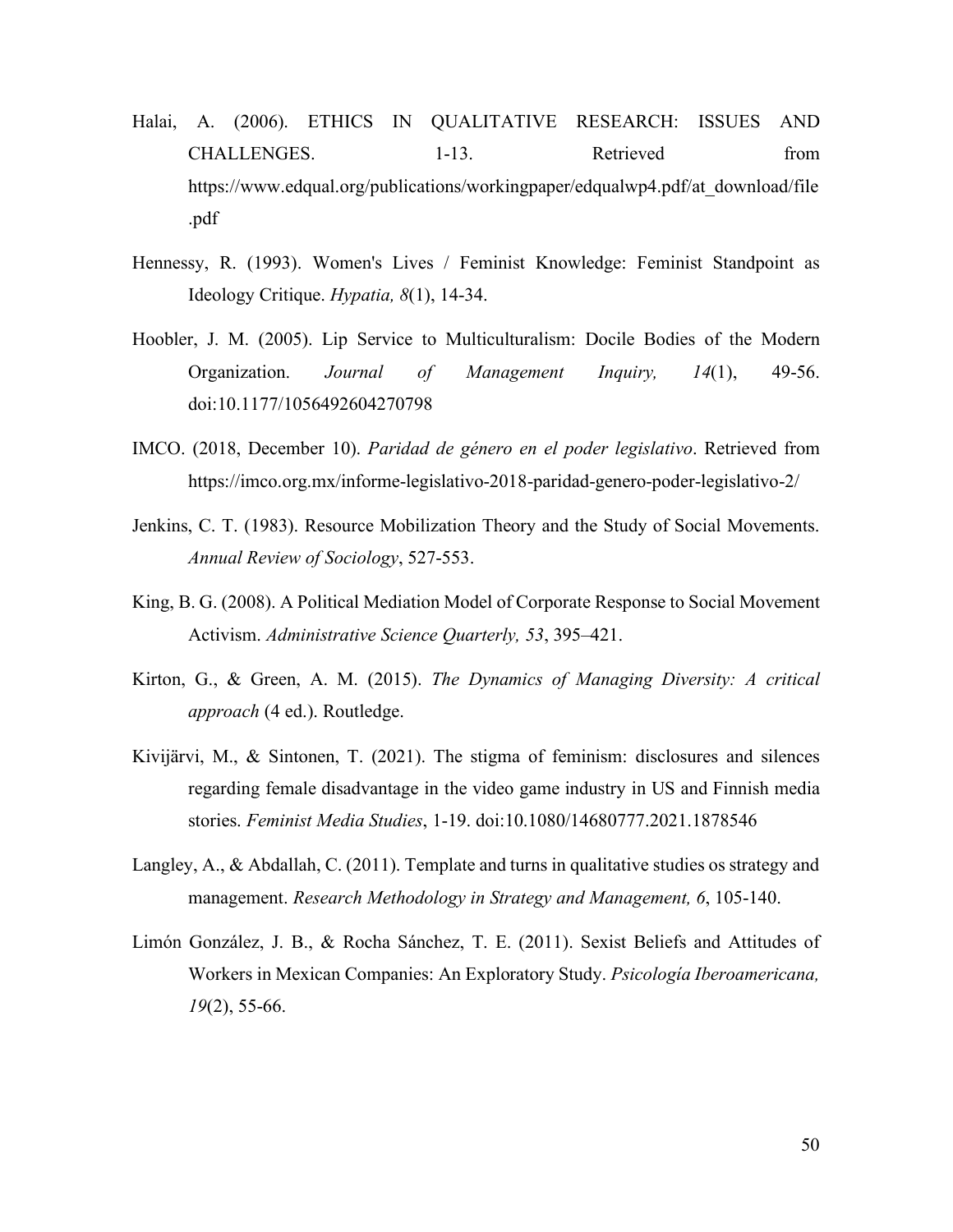- Lo Iacono, V., Symonds, P., & Brown, D. H. (2016). Skype as a Tool for Qualitative Research Interviews. *Sociological Research Online, 21*(2), 1-15. doi:10.5153/sro.3952
- Lombardo, E., & Mergaert, L. (2013). Gender Mainstreaming and Resistance to Gender Training: A Framework for Studying Implementation. *Nordic Journal of Women s Studies, 21*(4), 296-311. doi:10.1080/08038740.2013.851115
- López-Fernández, A. M., & Atristain, C. (2017). Gender inequality in corporate Mexico: analysis of cognitive dissonance impeding social growth and development. *Gender Studies in Developing Societies, 2*(1), 43-63.
- Meyerson, D. E., & Scully, M. A. (1995). Tempered Radicalism and the Politics of Ambivalence and Change. *Organization Science, 6*(5), 585-600.
- Noticieros Televisa. (2019, October 19). *Ley Olimpia | Olimpia Coral - En Punto*. Retrieved from https://www.youtube.com/watch?v=kfTEtXpPp30
- OECD. (2020). LFS Sex and Age Indicators (Dataset Level Metadata). doi: https://doi.org/10.1787/lfs-data-en
- Opie, T., & Roberts, L. M. (2017). Do black lives really matter in the workplace? Restorative justice as a means to reclaim humanity. *Equality, Diversity and Inclusion: An International Journal, 36*(8), 707-719. doi:10.1108/EDI-07-2017-0149
- Pearson, T. (2020, February). La lucha por un Internet Feminista. *Nueva Sociedad*. Retrieved from https://nuso.org/articulo/el-internet-feminista-por-el-que-luchan-en-mexico/
- Reyes, E. (2020). Body Politics in the COVID-19 Era from a Feminist Lens. *Society for International Development, 63*, 262-269.
- Robinson. (2014). Sampling in interview-based qualitative research: A theoretical and practical guide. *Qualitative Research in Psychology*, 1-25.
- Sabat, I. E., Martinez, L. R., & Wessel, J. L. (2015). Neo-Activism: Engaging Allies in Modern Workplace Discrimination Reduction. *Industrial and Oragnizational Psychology, 6*(4), 480-485.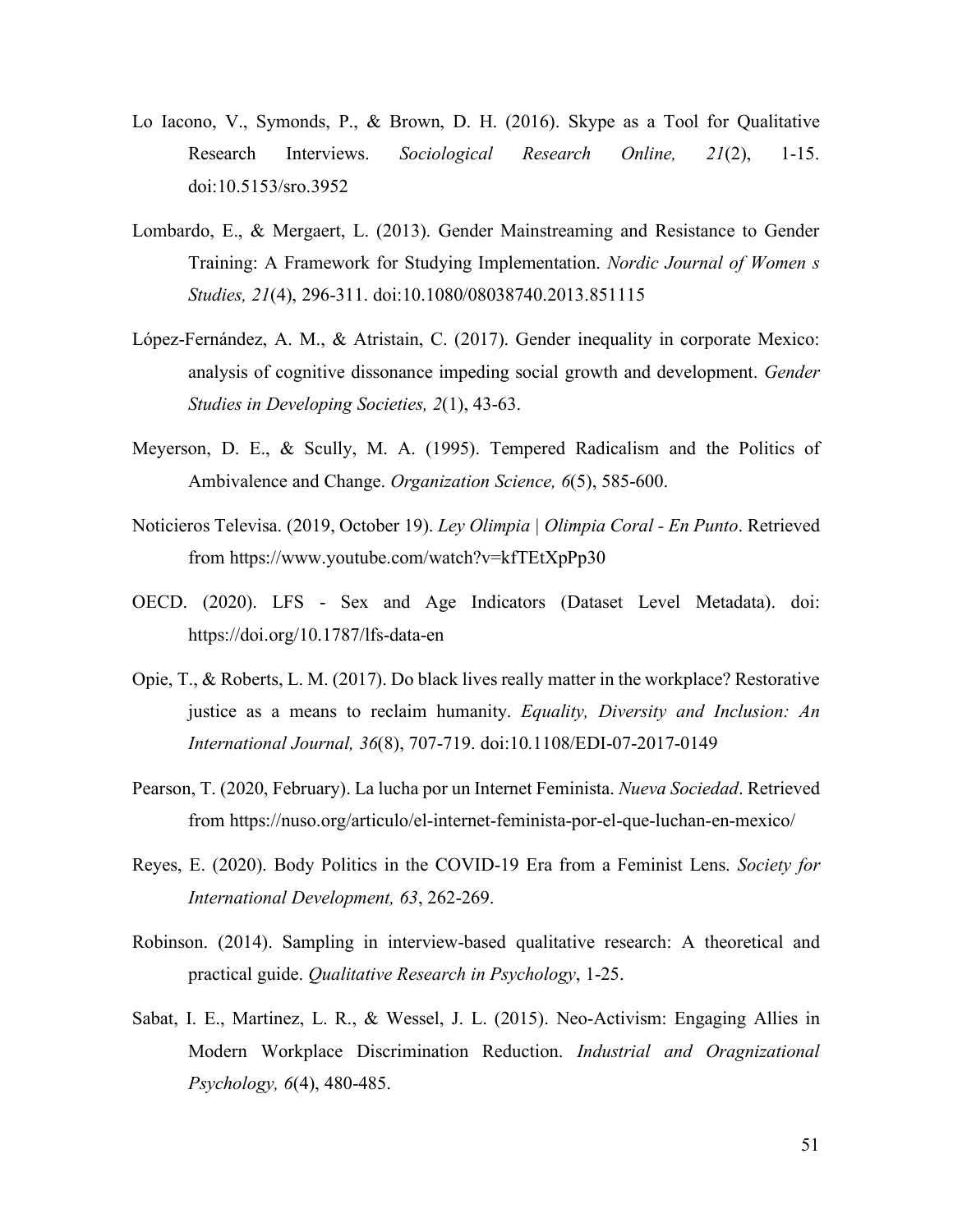- Schulz, M. (2017). An Analysis of Corporate Responses to the Black Lives Matter Movement. *Elon Journal of Undergraduate Research in Communications, 8*(1), 55- 65.
- Scully, M., & Segal, A. (2002). Passion with an umbrella: Grassroots activists in the workplace. *Social structure and Organizations, 19*, 125-168.
- Serret, E. (2000). El feminismo mexicano de cara al siglo XXI. *El Cotidiano, 16*(100), 42- 51.
- Siebers, H., & Dennissen, M. (2015). Is it cultural racism? Discursive exclusion an oppression of migrants in the Netherlands. *Current Sociology, 63*(3), 470-489.
- Simons, T., & Aranda, A. M. (2018). On two sides of the smoke screen: How activist organizations and corporations use protests, campaign contributions and lobbyists to influence organizational change. In *Social Movements, Stakeholders and Non-Market Strategy* (pp. 261-315). Emerald Publishing Limited.
- Snow, D. (2013). Consciousness raising, conscience and social movements. *Blackwell Encyclopedia of Social Movements*, 244-249.
- Soule, S. A. (2018). Social Movement theory contribution to understaing activism around corporations and markets. *Research in the Sociology of Organizations*, 129-139.
- Symon, G., & Cassell, C. (2012). *Qualitative Organizational Research.* SAGE Publications Ltd.
- Tyler, A. C. (2016). "Really Just Lip Service": Talking About Diversity in Suburban Schools. *Peabody Journal of Education, 91*(3), 289-308. doi:10.1080/0161956X.2016.1182838
- Tyler, M. (2019). Reassembling difference? Rethinking inclusion through/as embodied ethics. *Human Relations, 72*(1), 46-68.
- UN Women. (2020). *Violencia domstica durante la Covid-19 herramienta de orientación para empleadores, empleadoras y empresas.*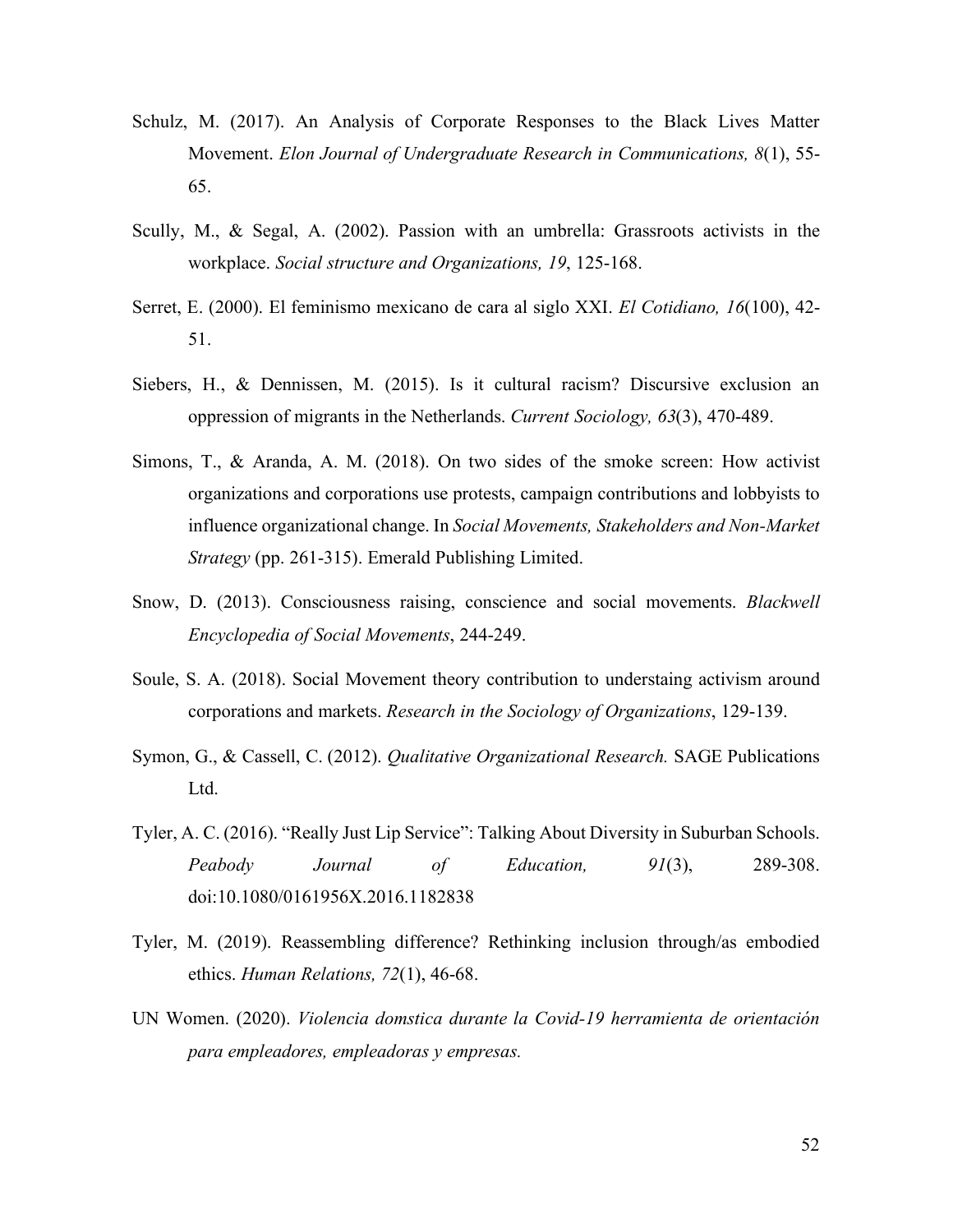- Vera, M., & López, E. (2020, 12 20). El recorrido de la lucha feminista en México durante el 2020. *El Financiero*. Retrieved from https://www.elfinanciero.com.mx/nacional/el-recorrido-de-la-lucha-feminista-enmexico-durante-el-2020-no-publicar
- Vergara-Camus, L. (2016). Why social movements matter for addressing inequalities and ensuring social justice? *World Social Science Report*, 250-253.
- Vinkenburg, C. J. (2017). Engaging gatekeepers, optimizing decision making and mitigating bias: Design specifications for systemic diversity interventions. *The Journal of Applied Behavioral Science, 53*(2), 212-234.
- Zald, M. N., & Berger, M. A. (1978). Social Movements in Organizations: Coup d'Etat, Insurgency, and Mass Movements. *American Journal of Sociology, 83*(4), 823-861.
- Zimmerman, C. A., Carter-Sowell, A. R., & Xu, X. (2016). Examining Workplace Ostracism Experiences in Academia: Understanding How Differences in the Faculty Ranks Influence Inclusive Climates on Campus. *Frontiers in Psycology, 7*(753), 1-9.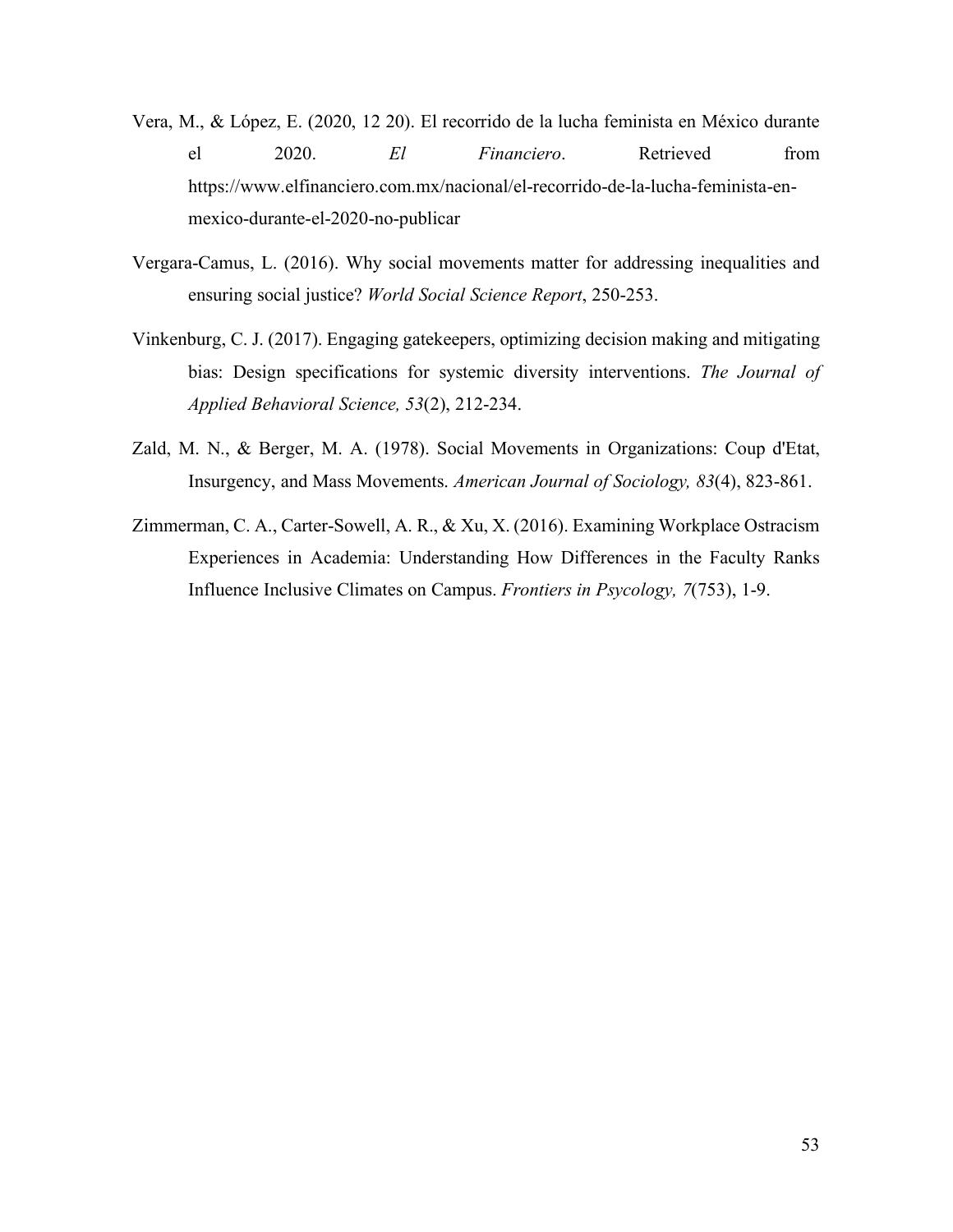## <span id="page-57-0"></span>Appendix 1: Interview Guide

### **Additional Data:**

Date:

Time:

| Number of interview:                                 |  |
|------------------------------------------------------|--|
| Name of interviewer:                                 |  |
| Name of Participant:                                 |  |
| Gender of Participant:                               |  |
| Age of Participant:                                  |  |
| Position within the organization:                    |  |
| Time working for the organization:                   |  |
| organization's<br><b>Brief</b><br>description of the |  |
| contribution:                                        |  |
| Video-calling Platform:                              |  |

### **OPENING SEGMENT:**

Greeting Statement: First and foremost, I would like to thank for agreeing to participate in this research for the purpose of my master dissertation at the Radboud University. Your contributions will be truly valued. The purpose of this interview is to investigate the effects of social movements in particular "*El paro nacional de mujeres"* (NWS) on the workplace, from the experiences of organizational members. If desired, a transcript of your answers will be sent to you and will be open for clarification. As a voluntary participant, your participation will remain anonymous, you can answer all the questions you feel comfortable with answering or to remain silent, your answers and the organization you work for will remain anonymous. Finally, I would like to confirm your consent to participate in this interview and to be videotaped as of the first question, for a more detailed analysis.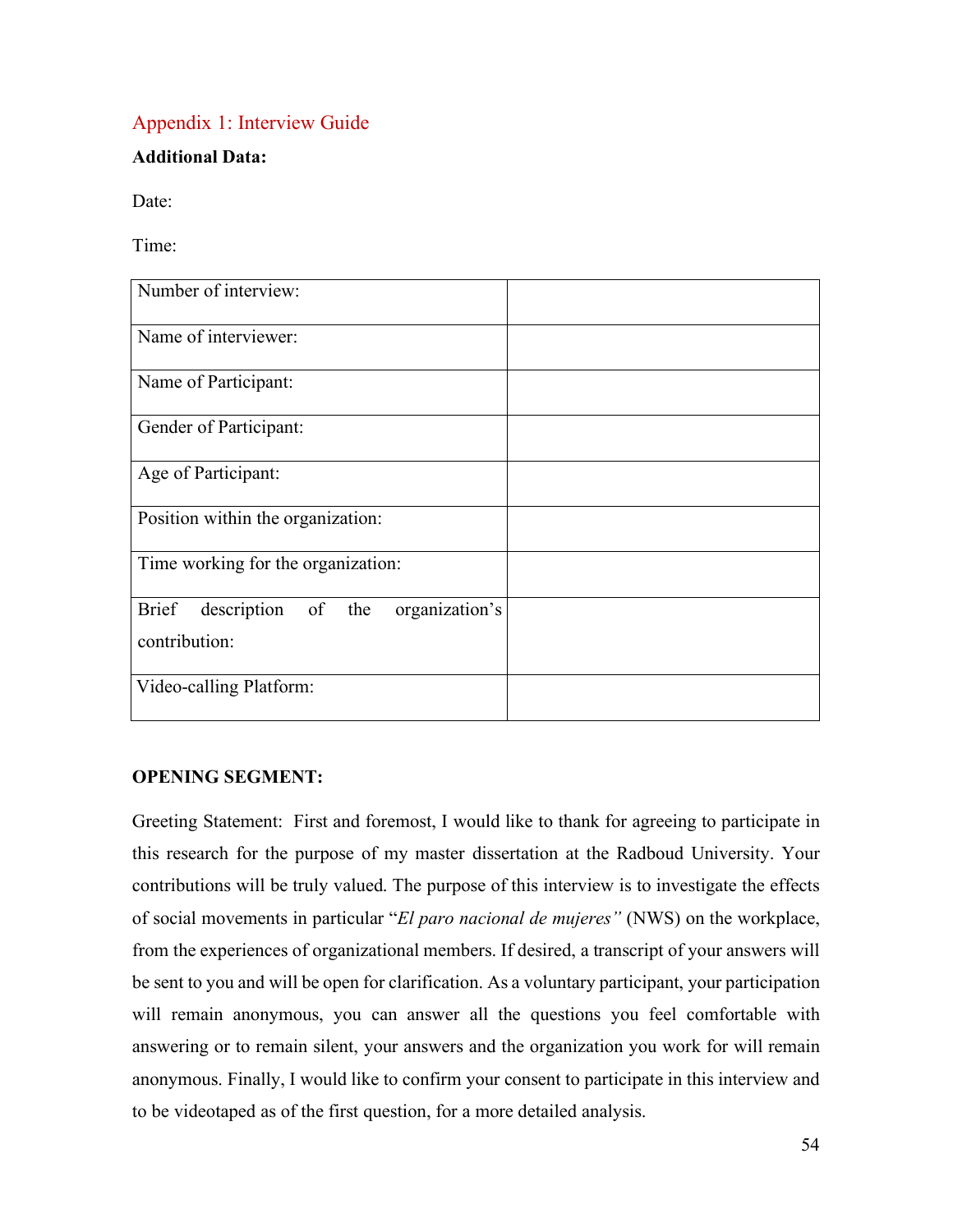| Topic                                                        | Question                                                                                                                                                                                                                                                                        |  |
|--------------------------------------------------------------|---------------------------------------------------------------------------------------------------------------------------------------------------------------------------------------------------------------------------------------------------------------------------------|--|
| <b>Contextual Questions</b>                                  |                                                                                                                                                                                                                                                                                 |  |
|                                                              | The intention of this questions is to break the ice with the respondent and get a glimpse of their position                                                                                                                                                                     |  |
| at the organization.                                         |                                                                                                                                                                                                                                                                                 |  |
| Position                                                     | 1. Can you tell me a bit about your position at the<br>organization you work for?                                                                                                                                                                                               |  |
| Job satisfaction                                             | 2. Have you enjoyed your time working<br>for this<br>organization?                                                                                                                                                                                                              |  |
| Overall perception of the NWS                                | 3. What were your thoughts when you learned about the<br>NWS? What impacted you the most?                                                                                                                                                                                       |  |
| Perception over the impact of                                | 4. In your opinion, how do you think the women marches                                                                                                                                                                                                                          |  |
| women marches                                                | are impacting the national culture? Have you participated<br>in any of the marches?                                                                                                                                                                                             |  |
| Perceptions about gender equality in the workplace           |                                                                                                                                                                                                                                                                                 |  |
| Overall<br>perception of gender<br>equality                  | 5. How would you describe your organization in terms of<br>gender equality? (Underrepresentation of women,<br>masculine norms, women segregation, etc.)                                                                                                                         |  |
| Promotion of GE in the workplace                             | In what ways do you think your organization has engaged<br>6.<br>in the promotion of gender equality? (workshops, courses<br>with gender perspective, additional protections to<br>women, etc.)                                                                                 |  |
| Patriarchal values in the workplace<br><b>MIDDLE SEGMENT</b> | 7. Much of existent research indicates that gender<br>inequality in the Mexican workplace is justified by sexist<br>cultural beliefs. How do you think that the sexism of<br>culture<br>interferes with your<br>Mexican<br>personal<br>experiences in the workplace as a woman? |  |

At this point in the interview, we are passing to the specific topic of the research: the impact of the NWS to the workplace.

| Reactions to the NWS in the workplace |                                                                                                                                                                                                                                                                                                                                                                                            |  |
|---------------------------------------|--------------------------------------------------------------------------------------------------------------------------------------------------------------------------------------------------------------------------------------------------------------------------------------------------------------------------------------------------------------------------------------------|--|
| Participation                         | 8. Could you tell me how your organization reacted to the<br>NWS, and what was decided on the participation of<br>women to the strike? (did they support the NWS, who<br>announced it and how, where there any conditions?)                                                                                                                                                                |  |
| Reactions to the strike               | 9. How did you react to the response your organization took<br>on the strike? (happy/surprised/neutral/etc)<br>10. In your opinion, did all women had the same reaction to<br>the strike? How did it differ?<br>11. Could you recall an incident where someone in the<br>workplace stood against the right of $\lambda$ women to<br>participate in the strike? How did that make you feel? |  |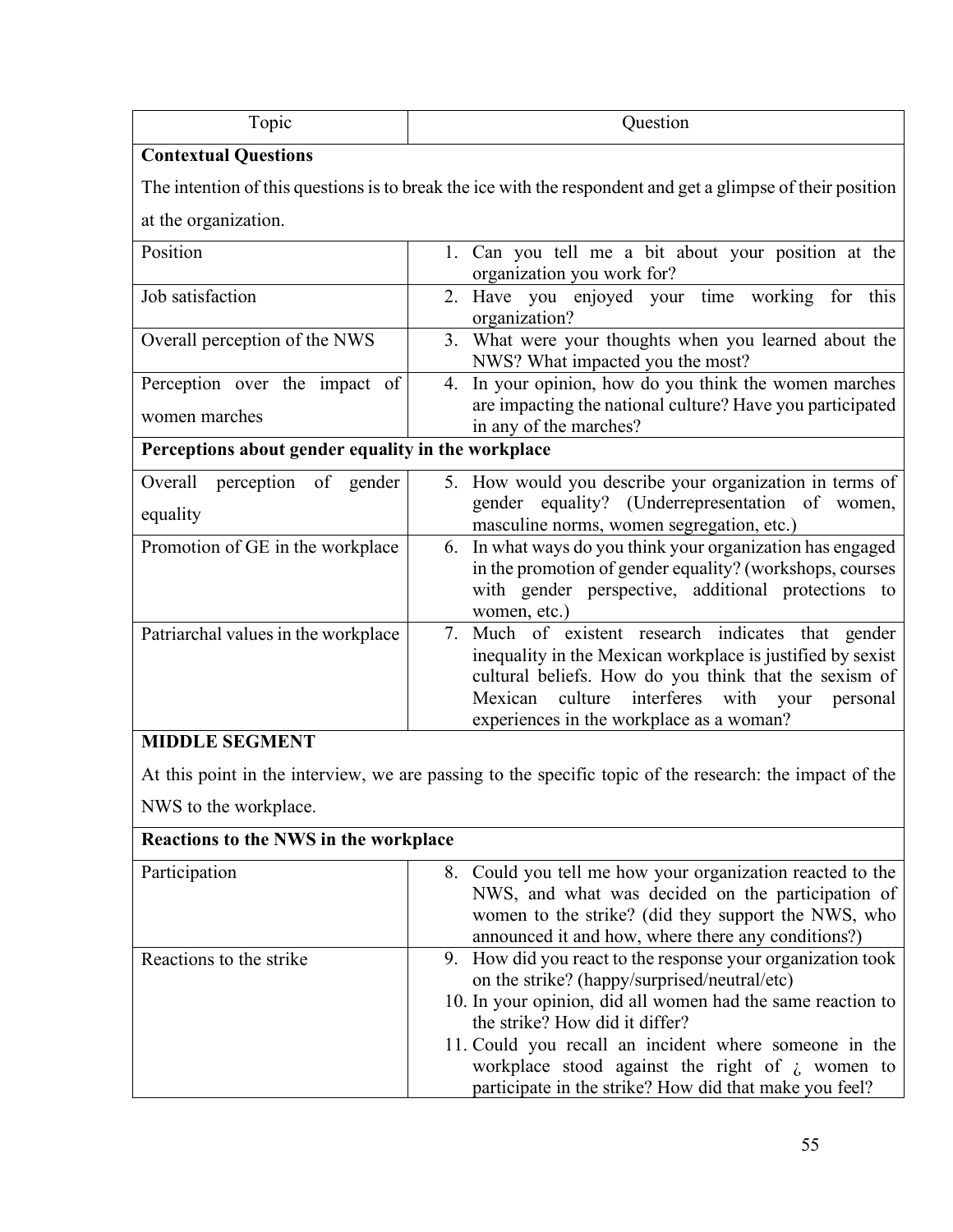| Perceived impact of the NWS         |                                                                                                                                                                                                                                                                                                                                                 |
|-------------------------------------|-------------------------------------------------------------------------------------------------------------------------------------------------------------------------------------------------------------------------------------------------------------------------------------------------------------------------------------------------|
| Ideals transmitted to the workplace | 12. In your opinion, were any ideals behind the NWS<br>transmitted to the workplace? Which ones? (gender<br>violence in Mexico, gender inequality, etc)<br>13. Since the NWS, have you noticed a greater engagement<br>to gender equality from your organization? Why do you<br>think this happened?                                            |
| Reflections and looking ahead       | 14. How has the impact of the NWS manifested in your<br>workplace? Would you say it was a positive impact? (F.e.<br>women are speaking up, dialogue was raised,<br>management got committed to g.e)<br>15. Beyond supporting the NWS, what do you think your<br>organization can do to effectively promote gender<br>equality in the workplace? |

### **Closing segment:**

Before concluding the interview, would you like to add anything else to the conversation or clarify any of the comments made? If you wish to review your interview, I can happily send you a transcript within the following weeks. You can also contact through my e-mail [\(raquel.carrilloduran@student.nl\)](mailto:raquel.carrilloduran@student.nl) in the case you have further questions or comments to share. Finally, if you know someone that could have an interesting opinion on the subject and would like to participate in an interview, please let me know as I will appreciate greatly.

To conclude, I would like to thank you for your time and participation on this research, I appreciate deeply.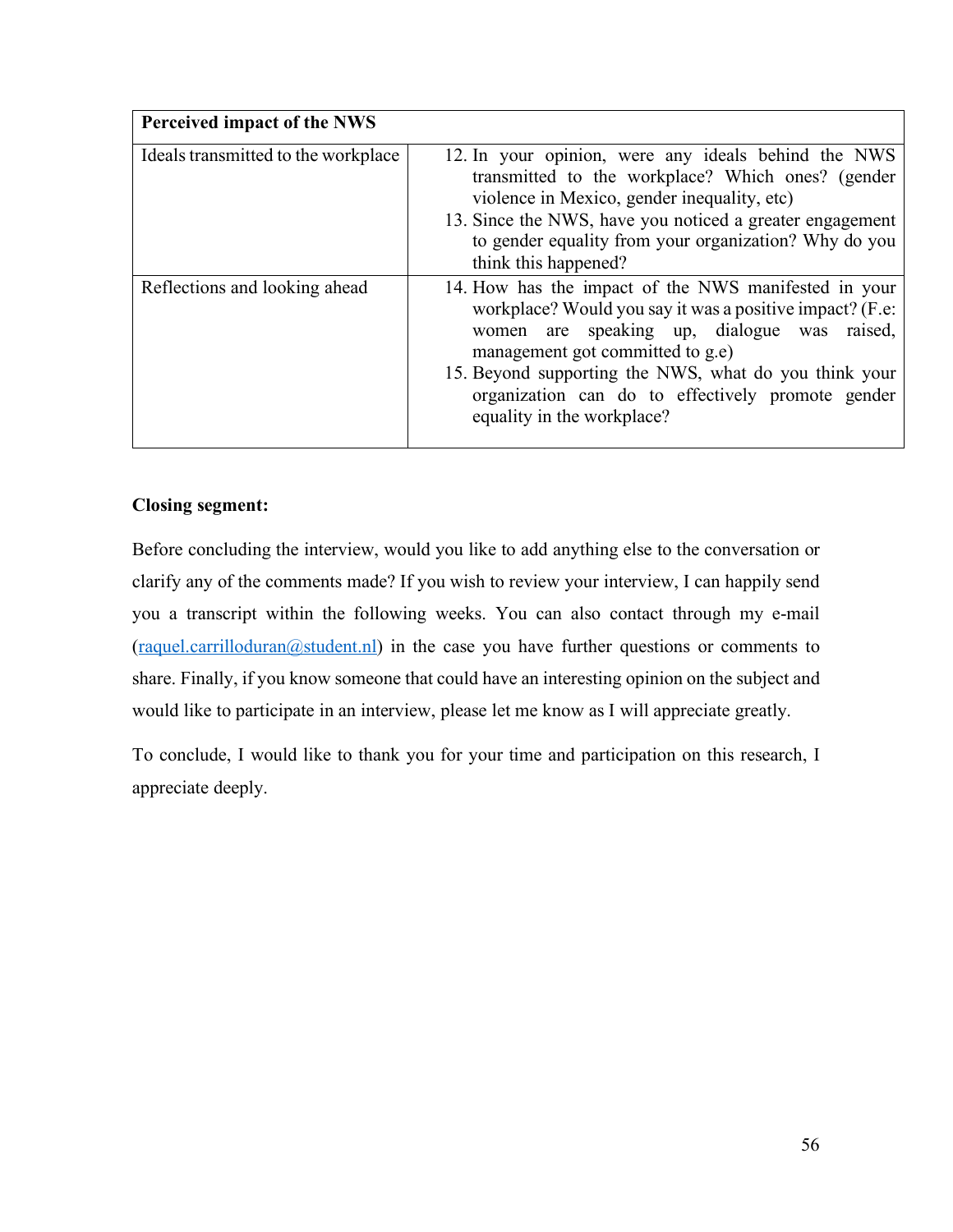# <span id="page-60-0"></span>Appendix 2: Master Thesis Planning

| <b>January</b>                             | <b>Week (1-52)</b> |
|--------------------------------------------|--------------------|
| (Phase 1: Introduction)                    |                    |
| Read articles on the topics of interest    | $1 - 4$            |
| Write the Introduction draft               | $2 - 3$            |
| First thesis circle                        | $\overline{4}$     |
| February                                   |                    |
| <b>Phase 2: Theoretical Framework</b>      |                    |
| Read more Articles                         | $5 - 8$            |
| Assess feedback from week 4                | $6 - 7$            |
| Determine Research Question                | $\overline{7}$     |
| <b>Start Theoretical Framework</b>         | $5 - 7$            |
| Thesis Circle                              | 8                  |
| March                                      |                    |
| <b>Phase 3: Methodology</b>                |                    |
| Assess Feedback on TF                      | $8-9$              |
| Correct Introduction                       | 8                  |
| Write Methodology                          | $9 - 10$           |
| Thesis Circle                              | 11                 |
| Start doing list of Participants           | $10 - 11$          |
| Assess Feedback from TC                    | $11 - 12$          |
| Deadline for thesis proposal               | 12                 |
| <b>April and May</b>                       |                    |
| <b>Phase 4: Correction Thesis Proposal</b> |                    |
| Correction of thesis proposal              | 14-19              |
| Deadline for second thesis proposal        | 19                 |
| <b>End May and June</b>                    |                    |
| <b>Phase 5: Conducting Interviews</b>      |                    |
| Schedule and Interview participants        | $20 - 21$          |
| Transcribing Interviews                    | $20 - 23$          |
| June                                       |                    |
| <b>Phase 6: Data Analysis</b>              |                    |
| First round of coding                      | 22                 |
| Define final template                      | $23 - 24$          |
| <b>Write Results</b>                       | $23 - 24$          |
| Write Discussions Chapter                  | $24-25$            |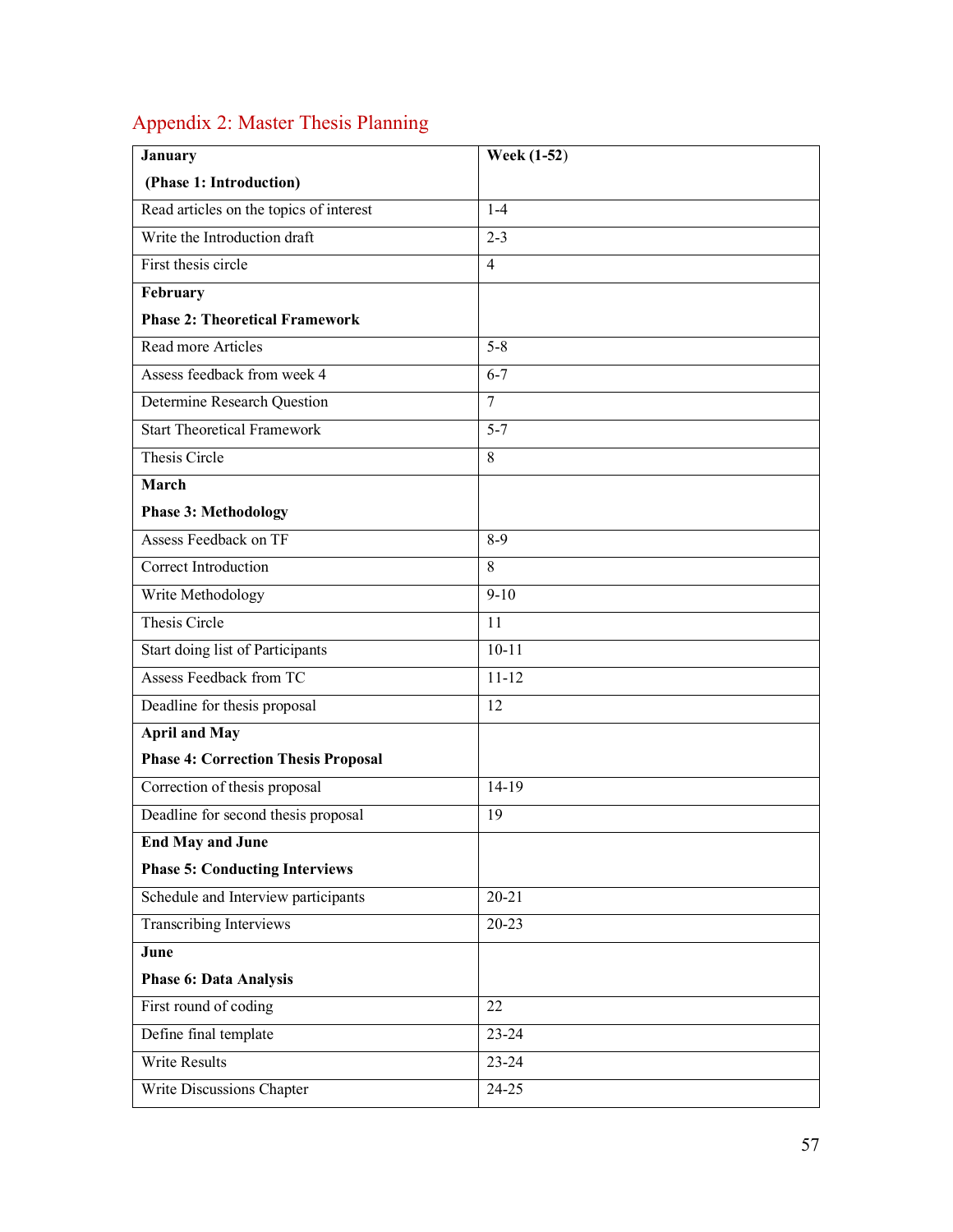| July                                |       |
|-------------------------------------|-------|
| <b>Final Details</b>                |       |
| Final meeting with tesis supervisor | 29    |
| Holidays                            | 29-31 |
| <b>August</b>                       |       |
| <b>Phase 6: Finish Thesis</b>       |       |
| Deadline                            | 32    |
| Prepare for thesis defense          | 33-34 |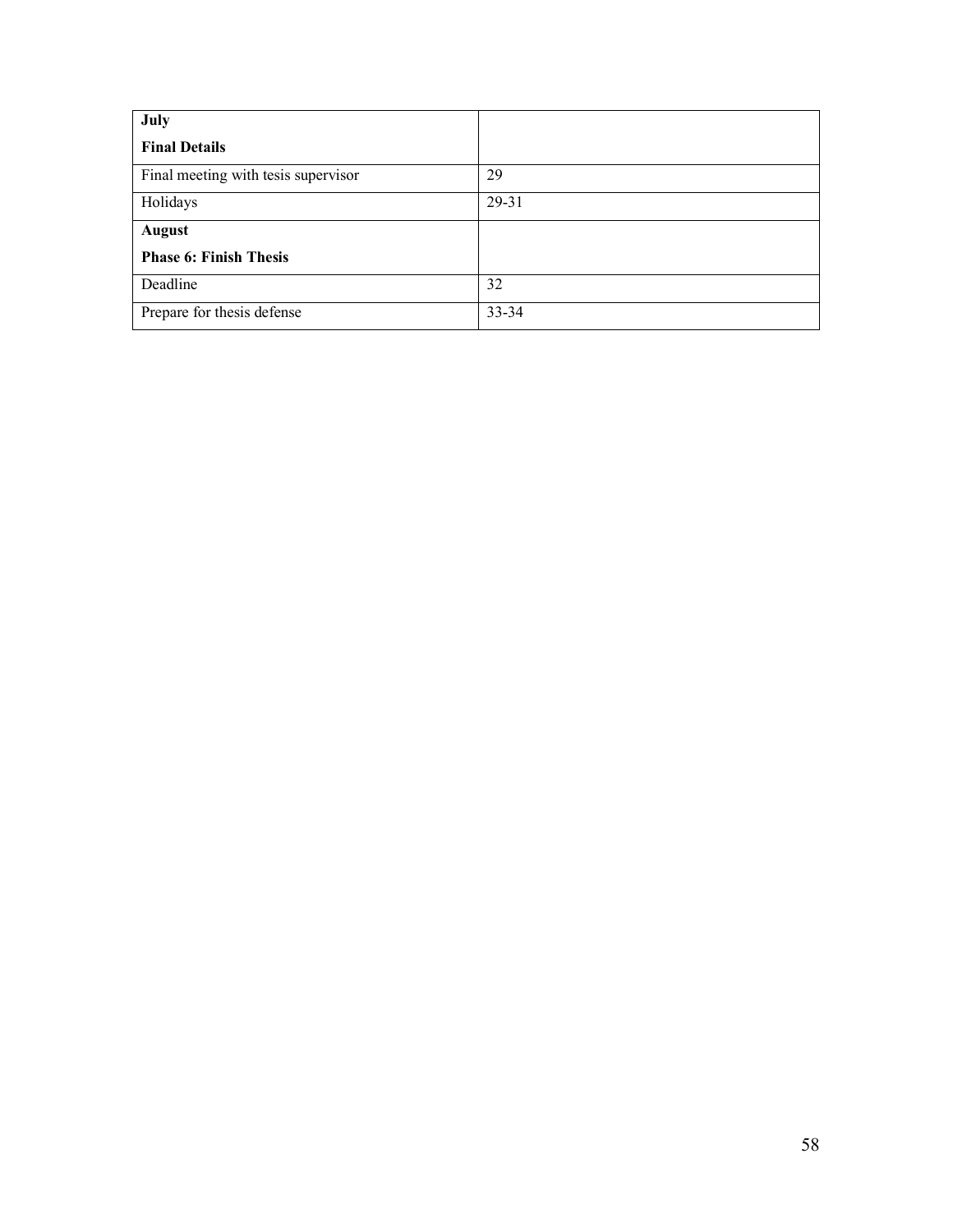## <span id="page-62-0"></span>Appendix 3: Initial Template Analysis

- 1. Perceived Impact of the women's movement and the NWS
	- 1.1. Societal Impact
		- 1.1.1. Raising awareness over the issues women face in the country
			- 1.1.1.1. Visibility of grievances
			- 1.1.1.2. Political visibility
			- 1.1.1.3. Interest from colleagues over the women's movements
		- 1.1.2. Debating the women's movement
			- 1.1.2.1. Stigmatizing the women's movement
			- 1.1.2.2. Mocking the women's movement
		- 1.1.3. Activist Opportunism
		- 1.1.4. Solidarity over cases of feminicide
		- 1.1.5. Mass protests as a turning point for the women's movement
			- 1.1.5.1. Developing a collective memory
	- 1.2. Personal Impact
		- 1.2.1. Raised interest to know more
		- 1.2.2. Politics of collectiveness
		- 1.2.3. Complete support to the cause
- 2. Gender equality in organizations
	- 2.1. Perceived gender parity
	- 2.2. Women in leadership positions
	- 2.3. Commitment to the promotion of GE
		- 2.3.1. Through workshops
		- 2.3.2. Specific department for diversity and inclusion
	- 2.4. Support throughout maternity and fatherhood
	- 2.5. Support and empathy from leadership
	- 2.6. Standardized wages (fair wages)
	- 2.7. Equal participation in decision making processes
	- 2.8. Congruency with institutional values
- 3. Gender inequality in organizations
	- 3.1. Leadership
		- 3.1.1. Overrepresentation of men
		- 3.1.2. Underestimation of women as leaders
		- 3.1.3. Women overrepresent administrative, support or secretarial positions
			- 3.1.3.1. Men in leadership positions prefer to work with women because of their nurturing, empathetic personality (Benevolent sexism)
	- 3.2. Lack of commitment to GE
	- 3.3. Third Party cases of misconduct
		- 3.3.1. Sexual harassment in the workplace
- 4. Linking culture and Sexism in the workplace
	- 4.1. Underestimation of personal skills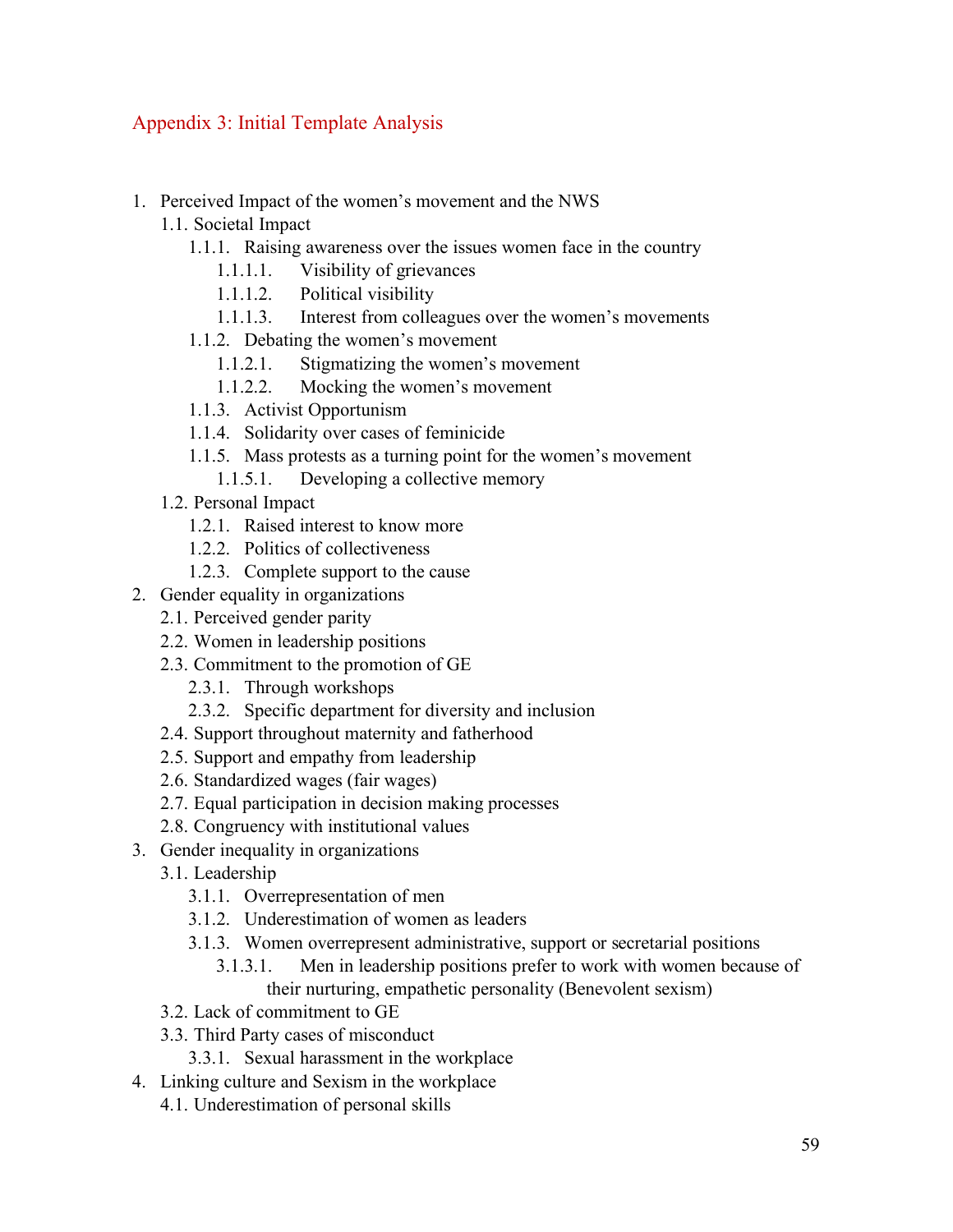- 4.2. Motherhood pression
- 4.3. Catholic ideals interfere with the feminist agenda
- 5. Organizational reactions to the NWS
	- 5.1. Support from leadership
	- 5.2. Controversial Opinions
	- 5.3. Misunderstanding of the ideals of the NWS
	- 5.4. Expedition of public statement for external community
- 6. Outcomes of the NWS
	- 6.1. Grassroot activism
		- 6.1.1. Women organized to collectively support the strike
		- 6.1.2. Analysis of risks
	- 6.2. Speaking about correct conduct between co-workers… Visibility of grievances as a cause
	- 6.3. Mocking the NWS
	- 6.4. Misunderstanding of the ideals of the NWS as an obstacle for change
	- 6.5. Goals were not transmitted to the workplace
	- 6.6. Goals that were transmitted
		- 6.6.1. Reflecting the value of women in all spheres of life
		- 6.6.2. Raising awareness over gender violence
- 7. How can organizations do better?
	- 7.1. Workshops for empowering women
	- 7.2. Better protocols for denouncing abuse
		- 7.2.1. Correct follow-up
	- 7.3. More commitment from the organization
	- 7.4. More women in leadership positions
- 8. Personal perceptions over the NWS
	- 8.1. Good and necessary
	- 8.2. Accessible
	- 8.3. Skepticism towards its effectiveness
	- 8.4. Personal support
- 9. Uncategorized Themes
	- 9.1. Ambivalence of conduct
	- 9.2. Men colleagues prefer not to participate on "women issues"